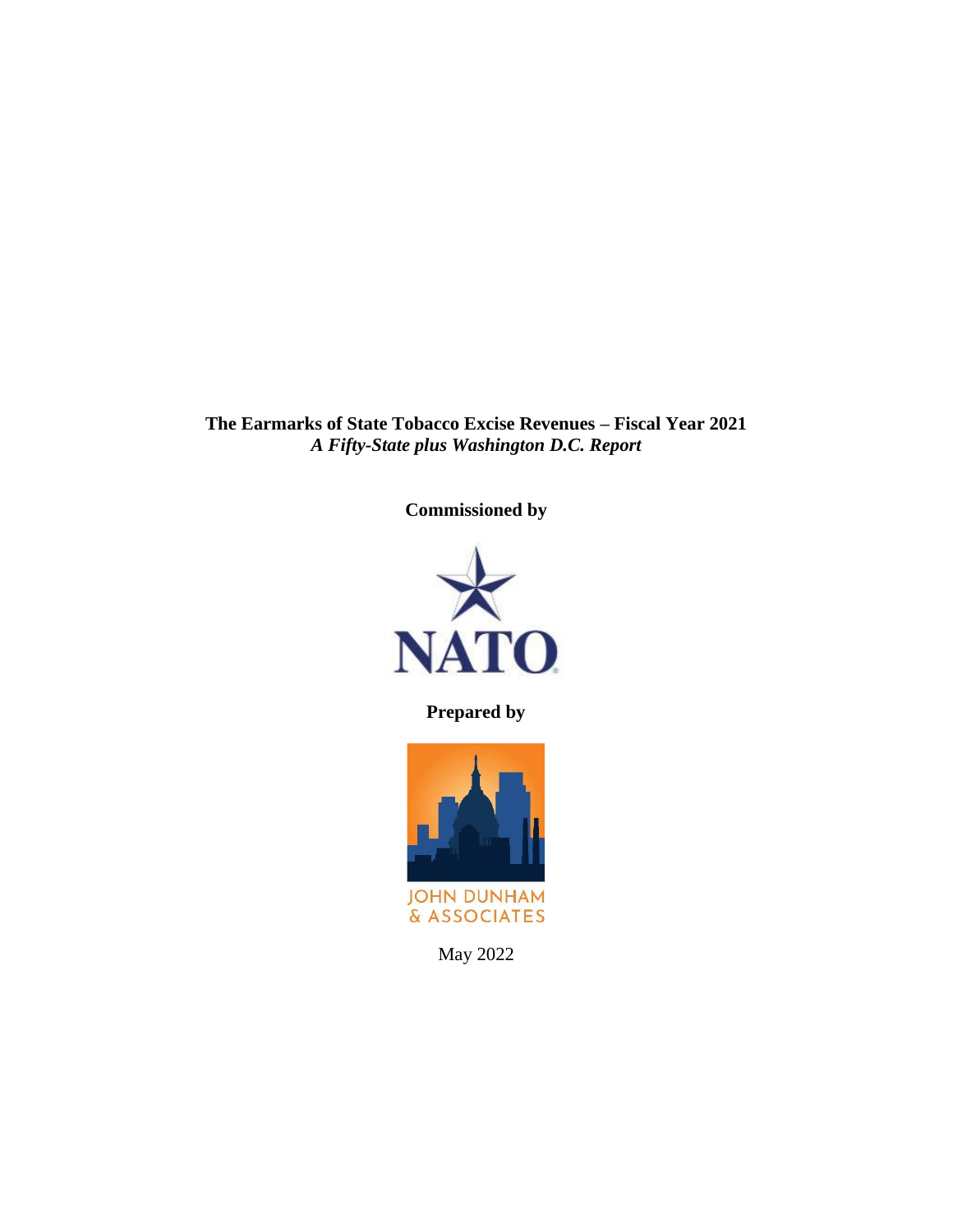### **Executive Summary**

In Fiscal Year 2021, state governments across the United States collected over \$19.2 billion in tobacco State Excise Tax (SET) revenues from cigarettes and all other tobacco products (such as cigars, moist smokeless tobacco, chewing tobacco, and electronic cigarette products). 1 This report is an analysis of how states use the SET revenues they receive. While most states also receive sales tax revenues from the sale of these products, this report does not include any state sales tax revenues, nor does it include any local excise or sales tax revenues from the sale of tobacco products.

Of the total \$19.2 billion in SET revenues collected by the fifty states and the District of Columbia in Fiscal Year 2021, over \$9.3 billion was dedicated and set aside (commonly known as "earmarked") for various projects and special programs. These dedicated categories include Capital Projects, Cities & Counties, Debt Payments, Education, General Fund, Health Care, Medicaid, Other Funds, Research, Social Services, Substance Control, and Tobacco Control. **Table 1** below shows the fifty-state and Washington D.C. compilation of total dedicated revenues and their categorization for Fiscal Year 2021.

### **Table 1 Fifty-State and Washington D.C. Dedicated Use of Tobacco SETs, FY 2011 and FY 2021 (\$ in millions)**

|      | Capital | Cities &<br><b>Projects Counties</b> | <b>Debt</b><br><b>Payments</b> | <b>Education</b> | General<br>Fund | Health<br>Care    | <b>Medicaid</b> | Other<br><b>Funds</b> | Research | Social<br><b>Services</b> | Substance Tobacco<br>Control | Control | Total<br><b>Dedicated</b> |
|------|---------|--------------------------------------|--------------------------------|------------------|-----------------|-------------------|-----------------|-----------------------|----------|---------------------------|------------------------------|---------|---------------------------|
| 2011 | \$115.1 | \$98.5                               | \$128.7                        | \$2.513.5        |                 | $-$ \$4.015.1     | \$486.2         | \$887.9               | \$83.0   | \$16.1                    |                              | \$22.9  | \$8,367.0                 |
| 2021 | \$408.0 | \$86.1                               | \$143.1                        | \$912.5          |                 | \$107.7 \$4,806.4 | \$973.9         | \$15.7                | \$93.0   | \$1.722.6                 | \$16.5                       | \$64.8  | \$9,350.3                 |

Each state is unique, but many states allocate and dedicate a significant portion of the SET revenues they receive to specific state programs. Once dedicated, these revenues generally cannot be used for other purposes. Many states have dedicated these revenues by way of the state budget process, legislation, or by voter ballot initiatives.

For this report, SET revenues are classified as either "Dedicated" revenues or "Non-Dedicated" revenues:

- Dedicated Revenues: SET revenues states have specifically dedicated for the following categories (as mentioned above): Capital Projects, Cities and Counties, Debt Payments, Education, General Fund, Health Care, Medicaid, Other Funds, Research, Social Services, Substance Control, and Tobacco Control.
- Non-Dedicated Revenues: SET revenues that are not specifically dedicated to any of the Dedicated Revenues categories above. Generally, states transfer Non-Dedicated revenues to the state's larger General Fund and use the transferred revenues based on current state-specific priorities. Note: while some states may explicitly dedicate a

<sup>1</sup> Orzechowski and Walker, *The Tax Burden on Tobacco, 2021, Vol. 56.* (Richmond, VA)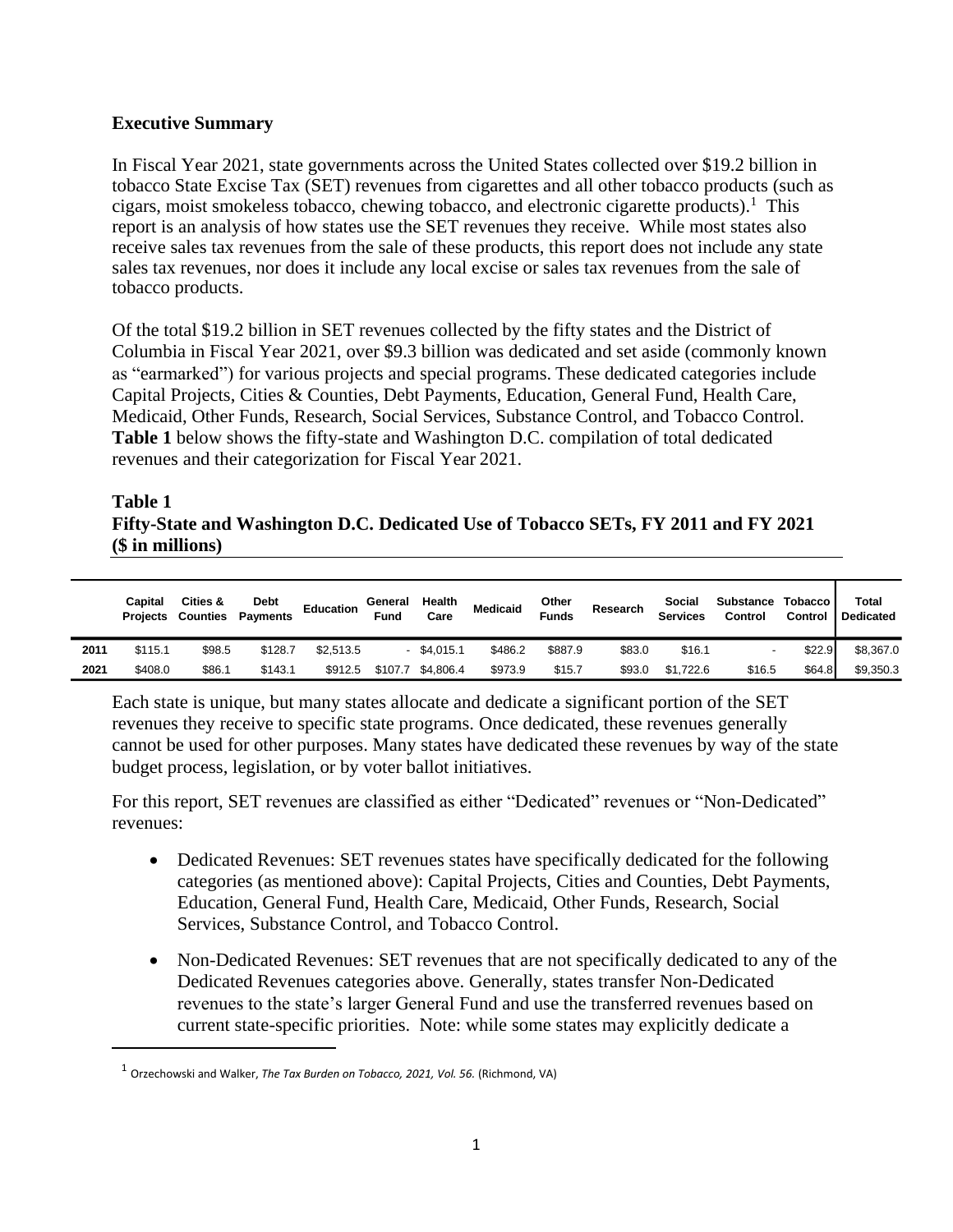portion of the SET revenues they receive to the state's "General Fund," these revenues are only a small portion of the total state tax revenues that comprise the state's larger General Fund.

As a percent of total SET revenues received, Dedicated Revenues have increased by 7.6% (+3.4 percentage points) over the past ten years (see Table 2 below). In dollar terms, Dedicated Revenues have increased 11.8% since 2011.

### **Table 2 Dedicated, Non-Dedicated and Total SET Revenues by Percent, FY 2011 and FY 2021**

|      | <b>Dedicated</b> | <b>Non-Dedicated</b> | Total      | % Dedicated |
|------|------------------|----------------------|------------|-------------|
| 2011 | \$8,367.0        | \$10,148.1           | \$18,515.0 | 45.2%       |
| 2021 | \$9,350.3        | \$9,871.5            | \$19,221.9 | 48.6%       |

Note:

Dedicated and Non-Dedicated values may not add up to Total exactly, due to rounding of individual state values

### **Figure 1 Dedicated vs. Non-Dedicated SET Revenues FY 2011 and FY 2021 (\$ in millions)**

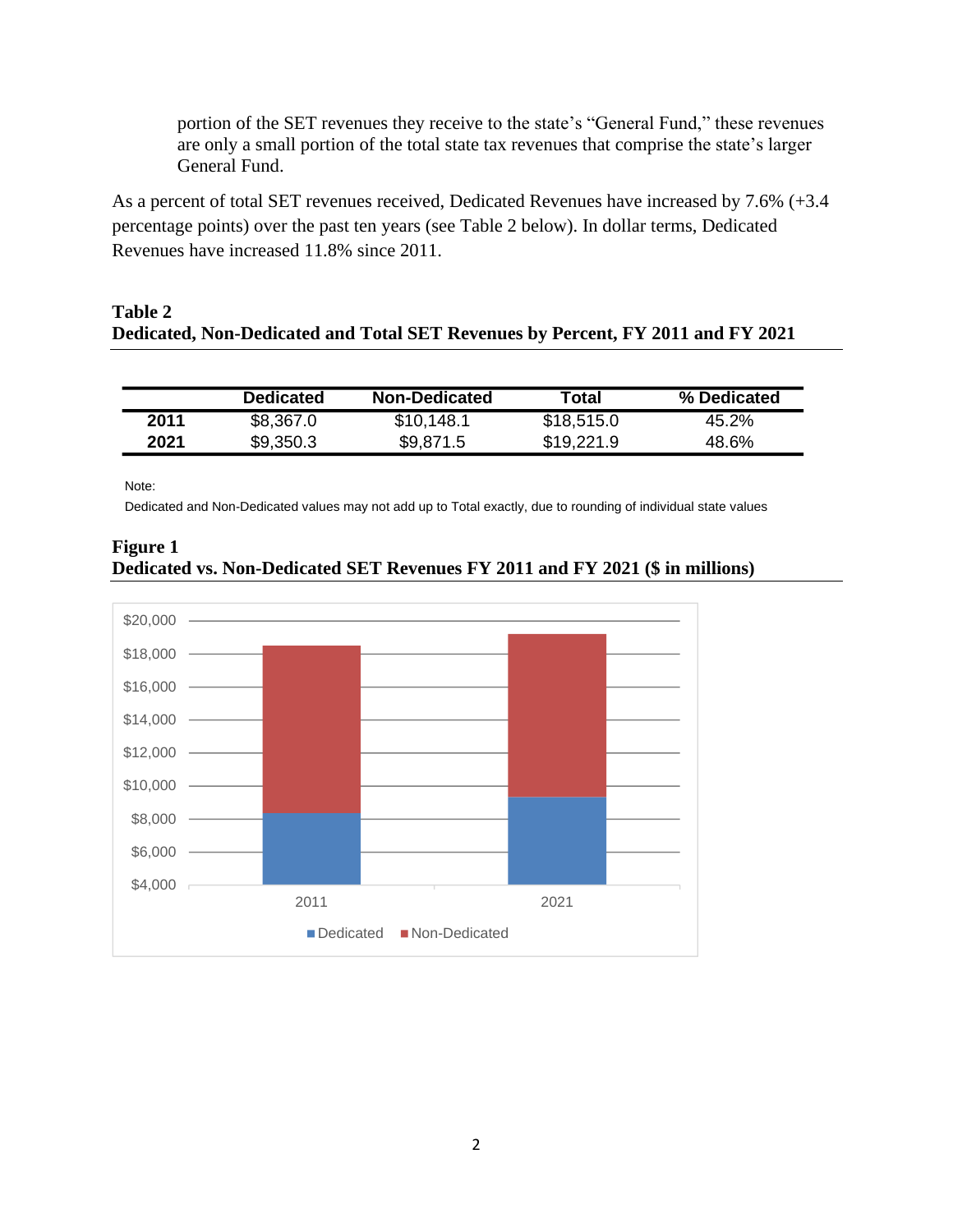Fiscal Year 2021 marks an increase in SET revenues collected rising almost to the peak collection of Fiscal Year 2018.<sup>2</sup>

Of the \$9,350.3 billion of Fiscal Year 2021 Dedicated Revenues, Health Care received the vast majority at 51.4%. Additionally, when Health Care and Medicaid are combined, they account for 61.8%. Social Services is the second largest Dedicated Revenues category by far, which received 18.4%. See **Figure 2** for the percentage breakdown for each Dedicated Revenues Category.





California is the state with the most SET revenues (in dollar terms) dedicated to services and programs. Florida had the second most dedicated revenues, followed by Texas and New York. All SET revenues received by Iowa and Virginia were dedicated to specific categories, while twelve states and the District of Columbia did not dedicate any SET revenues.

<sup>&</sup>lt;sup>2</sup> Orzechowski and Walker, *The Tax Burden on Tobacco, 2021, Vol. 56.* (Richmond, VA)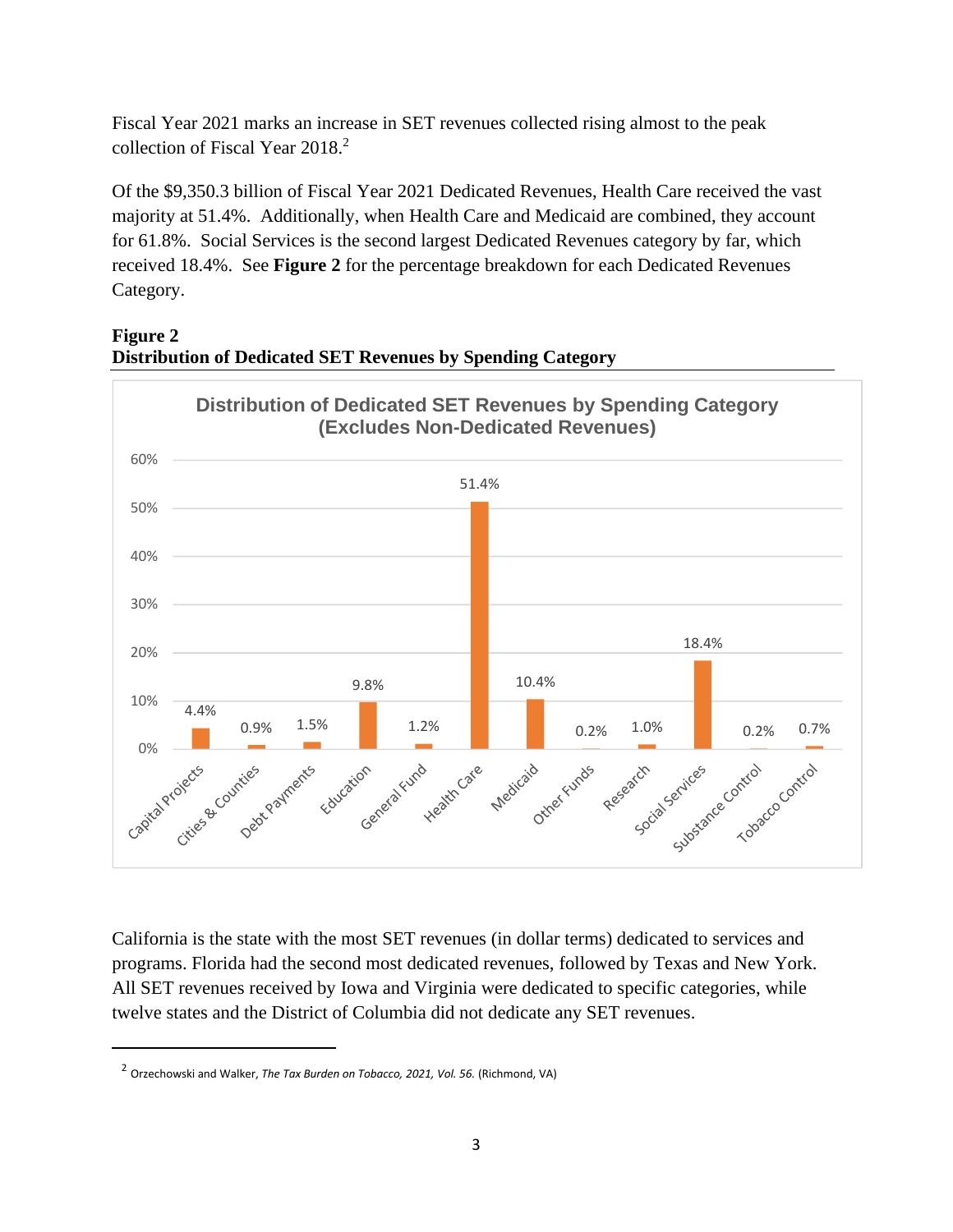| <b>Top 10 by Total Revenues</b> |                 |         |                 | <b>Top 10 by Dedicated Revenues</b> |         |  |  |
|---------------------------------|-----------------|---------|-----------------|-------------------------------------|---------|--|--|
| <b>State</b>                    | <b>Revenues</b> |         | <b>State</b>    | <b>Revenues</b>                     |         |  |  |
| California                      |                 | 1,961.7 | California      |                                     | 1,901.9 |  |  |
| Texas                           |                 | 1,397.3 | Florida         |                                     | 921.1   |  |  |
| Pennsylvania                    |                 | 1,294.4 | Texas           |                                     | 807.1   |  |  |
| Florida                         |                 | 1,094.8 | New York        |                                     | 760.4   |  |  |
| New York                        |                 | 1,000.5 | Michigan        |                                     | 713.4   |  |  |
| Ohio                            |                 | 926.9   | <b>Illinois</b> |                                     | 698.3   |  |  |
| <b>Illinois</b>                 |                 | 917.0   | New Jersey      |                                     | 488.0   |  |  |
| Michigan                        |                 | 890.1   | Oklahoma        |                                     | 392.9   |  |  |
| Minnesota                       |                 | 632.2   | Oregon          |                                     | 304.4   |  |  |
| Wisconsin                       |                 | 604.1   | Virginia        |                                     | 286.6   |  |  |

| <b>Figure 3</b>                                                  |  |  |
|------------------------------------------------------------------|--|--|
| <b>Top 10 List for Total SET Revenues and Dedicated Revenues</b> |  |  |

| <b>Top 10 by Total Revenues</b> |                 |         | <b>Top 10 by Dedicated Revenues</b> |                 |         |
|---------------------------------|-----------------|---------|-------------------------------------|-----------------|---------|
| <b>State</b>                    | <b>Revenues</b> |         | <b>State</b>                        | <b>Revenues</b> |         |
| California                      | S               | 1,961.7 | California                          | S               | 1,901.9 |
| Texas                           |                 | 1,397.3 | Florida                             |                 | 921.1   |
| Pennsylvania                    | \$              | 1,294.4 | Texas                               |                 | 807.1   |
| Florida                         |                 | 1,094.8 | <b>New York</b>                     |                 | 760.4   |
| New York                        |                 | 1,000.5 | Michigan                            |                 | 713.4   |
| Ohio                            |                 | 926.9   | <b>Illinois</b>                     |                 | 698.3   |
| Illinois                        |                 | 917.0   | New Jersey                          |                 | 488.0   |
| Michigan                        |                 | 890.1   | Oklahoma                            |                 | 392.9   |
| Minnesota                       |                 | 632.2   | Oregon                              |                 | 304.4   |
| Wisconsin                       |                 | 604.1   | Virginia                            |                 | 286.6   |

### **Methodology**

At the request of the National Association of Tobacco Outlets (NATO), John Dunham & Associates (JDA) prepared a comprehensive inventory of dedicated SET revenues by state, based on the most recent data available from the various state government sources.

The report examines dedicated SET revenues, which may also be referred to as allocated, earmarked, distributed, or restricted receipts. When a state levies a cigarette or other tobacco excise tax, it may choose to secure a portion of, or all, the future SET receipts for a specific purpose as defined by law. For this study, such action by a state is considered a dedication of that portion of SET revenues and the revenues are categorized as "Dedicated."

Each individual state table that comprises this report includes the following:

- Total revenues from all state cigarette and other tobacco excise taxes (SETs);
- The total amount of Dedicated Revenues;
- The total amount of Non-Dedicated Revenues; and
- The percentage of revenues that are dedicated.

The report also lists the specific purposes for which the SET revenues are dedicated and separately does the same specifically for SET revenues only from cigarettes.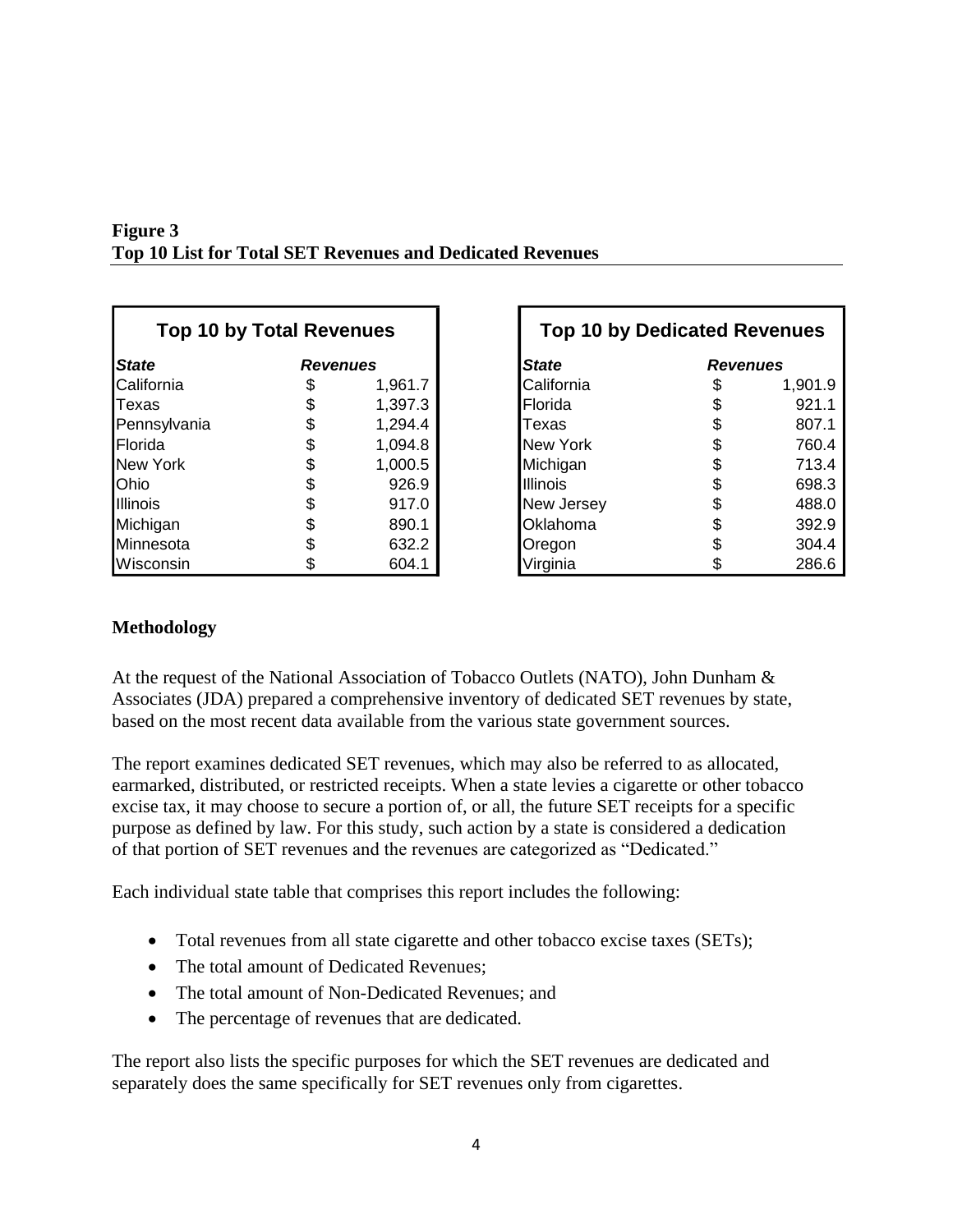All data in this report is drawn from primary state sources. Unless otherwise noted, reported data come from each state's Department of Revenue statistical abstract, or Comprehensive Annual Financial Report (CAFR). Any additional sources or tax-related notes are located at the bottom of each state table. The information presented represents the most recently completed fiscal year in each state. Where possible, JDA segregates SET revenues from cigarette taxes from SET revenues from other tobacco products. Due to differences in accounting methods or timing concepts used by agencies within each state, the data in this report may vary from other published numbers. There may be slight inconsistencies with total values because reported dollar amounts (in millions) and percentages are rounded to a single decimal place. Total values indicate aggregate amounts of all categories before rounding.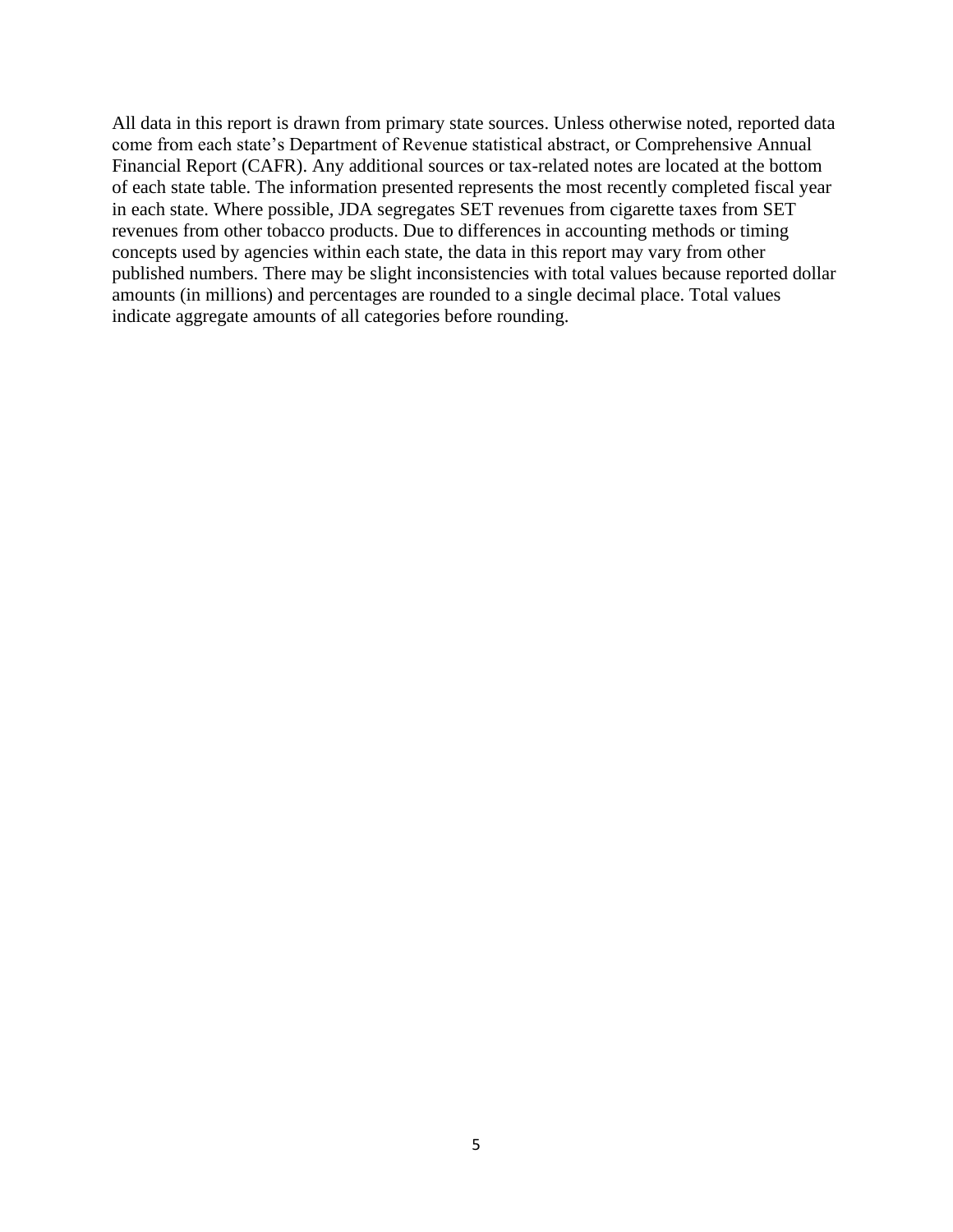### **Table 3**

### Fifty States Plus D.C. SET Breakdown by Dedicated Category (All Tobacco Excise Taxes)

| \$117.1<br>\$131.9<br>77.4%<br>\$2.0<br>\$10.5<br>\$2.3<br>\$170.4<br>Alabama<br>\$20.2<br>\$2.9<br>\$61.5<br>\$23.2<br>37.7%<br>Alaska<br>$\overline{\phantom{a}}$<br>\$58.9<br>\$88.5<br>\$2.7<br>\$293.8<br>\$272.1<br>92.6%<br>\$118.2<br>\$3.8<br>Arizona<br>\$0.5<br>\$3.3<br>3.0%<br>\$0.9<br>\$2.2<br>\$230.9<br>\$7.0<br>Arkansas<br>\$212.4<br>\$11.9<br>\$333.3<br>\$1,901.9<br>97.0%<br>California<br>\$1,344.3<br>\$1,961.7<br>$\overline{\phantom{a}}$<br>\$8.0<br>\$40.8<br>\$124.8<br>76.3%<br>Colorado<br>\$227.6<br>\$173.6<br>$\overline{\phantom{a}}$<br>Connecticut<br>0.0%<br>\$346.6<br>0.0%<br>Delaware<br>\$115.7<br>\$22.2<br>0.0%<br><b>District of Columbia</b><br>Florida*<br>\$6.4<br>\$84.0<br>\$811.0<br>\$2.2<br>\$2.1<br>\$1,094.8<br>84.1%<br>\$15.5<br>\$921.1<br>0.0%<br>Georgia<br>\$242.9<br>$\overline{a}$<br>$\overline{\phantom{a}}$<br>$\overline{\phantom{a}}$<br>÷<br>\$15.1<br>\$6.8<br>\$12.1<br>\$1.6<br>\$35.7<br>33.0%<br>Hawaii<br>\$108.2<br>\$11.6<br>\$4.7<br>\$0.1<br>\$0.3<br>\$4.3<br>\$4.3<br>\$48.7<br>\$25.4<br>52.1%<br>Idaho<br>\$30.9<br>76.1%<br>Illinois<br>\$286.7<br>\$63.1<br>\$317.6<br>\$917.0<br>\$698.3<br>\$2.0<br>\$31.8<br>\$8.1<br>\$112.1<br>\$368.7<br>41.8%<br>Indiana<br>\$154.0<br>$\overline{\phantom{a}}$<br>\$200.5<br>100.0%<br>\$200.5<br>\$200.5<br>lowa<br>$\overline{\phantom{a}}$<br>0.0%<br>\$126.0<br>Kansas<br>\$5.2<br>\$0.3<br>\$391.1<br>\$5.6<br>1.4%<br>Kentucky<br>\$26.6<br>\$0.1<br>\$0.6<br>\$282.8<br>9.6%<br>Louisiana<br>\$27.3<br>0.0%<br>Maine<br>\$146.8<br>$\overline{\phantom{a}}$<br>0.0%<br>\$369.5<br>Maryland<br>$\overline{\phantom{a}}$<br>$\overline{\phantom{a}}$<br>$\overline{\phantom{a}}$<br>\$82.1<br>\$4.0<br>\$86.1<br>20.9%<br><b>Massachusetts</b><br>\$411.5<br>$\overline{\phantom{a}}$<br>\$3.9<br>\$326.5<br>\$52.8<br>\$326.1<br>\$3.9<br>\$890.1<br>\$713.4<br>80.1%<br>Michigan<br>\$22.3<br>\$3.9<br>\$632.2<br>\$26.2<br>4.1%<br>Minnesota<br>$\overline{a}$<br>0.0%<br><b>Mississippi</b><br>\$145.7<br>\$4.3<br>\$55.2<br>\$44.2<br>Missouri<br>\$103.7<br>100.0%<br>\$103.7<br>\$1.2<br>\$30.9<br>56.4%<br>Montana<br>\$9.4<br>\$73.7<br>\$41.5<br>$\overline{\phantom{a}}$<br>$\overline{\phantom{a}}$<br>$\overline{\phantom{a}}$<br>$\overline{\phantom{a}}$<br>\$9.2<br>\$1.3<br>\$2.7<br>\$2.0<br>42.7%<br>Nebraska<br>\$9.5<br>\$57.9<br>\$24.7<br>4.6%<br>\$9.0<br>\$194.5<br>\$9.0<br>Nevada<br>27.5%<br><b>New Hampshire</b><br>\$69.2<br>\$251.5<br>\$69.2<br>\$86.0<br>\$396.0<br>\$5.9<br>\$594.9<br>\$488.0<br>82.0%<br><b>New Jersey</b><br>$\overline{\phantom{a}}$<br>\$12.3<br>\$0.6<br>\$22.9<br>22.3%<br><b>New Mexico</b><br>\$10.1<br>\$102.7<br>76.0%<br><b>New York</b><br>\$760.4<br>\$1,000.5<br>\$760.4<br>13.7%<br><b>North Carolina</b><br>\$42.0<br>\$307.4<br>\$42.0<br>North Dakota<br>\$1.3<br>5.3%<br>\$0.1<br>\$26.1<br>\$1.4<br>Ohio<br>0.0%<br>\$926.9<br>$\overline{\phantom{a}}$<br>$\overline{\phantom{a}}$<br>\$21.1<br>85.1%<br>Oklahoma<br>\$30.6<br>\$3.0<br>\$219.4<br>\$112.8<br>\$4.7<br>\$1.2<br>\$461.7<br>\$392.9<br>\$128.4<br>\$157.9<br>\$18.1<br>84.7%<br>\$359.4<br>\$304.4<br>Oregon<br>Pennsylvania*<br>\$25.5<br>\$23.7<br>\$146.1<br>\$1,294.4<br>\$195.3<br>15.1%<br>Rhode Island<br>0.0%<br>\$159.7<br>South Carolina<br>\$108.6<br>\$5.0<br>\$5.0<br>\$147.2<br>\$118.6<br>80.6%<br>٠<br>$\overline{\phantom{a}}$<br>\$5.0<br>8.3%<br><b>South Dakota</b><br>\$60.0<br>\$5.0<br>\$21.0<br>\$7.1<br>99.5%<br><b>Tennessee</b><br>\$213.7<br>\$242.9<br>\$241.8<br>57.8%<br>\$807.1<br>\$1,397.3<br>\$807.1<br>Texas<br>\$7.4<br>\$8.0<br>Utah<br>\$106.6<br>\$15.4<br>14.4%<br>0.0%<br>Vermont<br>\$77.5<br>$\overline{a}$<br>$\overline{\phantom{a}}$<br>\$286.6<br>\$286.6<br>100.0%<br>Virginia<br>\$286.6<br>\$7.5<br>\$7.5<br>\$384.6<br>3.9%<br>Washington<br>\$15.0<br><b>West Virginia</b><br>\$171.2<br>0.0%<br>0.0%<br>Wisconsin<br>\$604.1<br>$\overline{\phantom{a}}$ |         | Capital  | Cities & | Debt     | Education | General | <b>Health Care</b> | Medicaid | <b>Other Funds</b> | Research | Social          | Substance | Tobacco | <b>Total</b> | Dedicated | % Dedicated |
|------------------------------------------------------------------------------------------------------------------------------------------------------------------------------------------------------------------------------------------------------------------------------------------------------------------------------------------------------------------------------------------------------------------------------------------------------------------------------------------------------------------------------------------------------------------------------------------------------------------------------------------------------------------------------------------------------------------------------------------------------------------------------------------------------------------------------------------------------------------------------------------------------------------------------------------------------------------------------------------------------------------------------------------------------------------------------------------------------------------------------------------------------------------------------------------------------------------------------------------------------------------------------------------------------------------------------------------------------------------------------------------------------------------------------------------------------------------------------------------------------------------------------------------------------------------------------------------------------------------------------------------------------------------------------------------------------------------------------------------------------------------------------------------------------------------------------------------------------------------------------------------------------------------------------------------------------------------------------------------------------------------------------------------------------------------------------------------------------------------------------------------------------------------------------------------------------------------------------------------------------------------------------------------------------------------------------------------------------------------------------------------------------------------------------------------------------------------------------------------------------------------------------------------------------------------------------------------------------------------------------------------------------------------------------------------------------------------------------------------------------------------------------------------------------------------------------------------------------------------------------------------------------------------------------------------------------------------------------------------------------------------------------------------------------------------------------------------------------------------------------------------------------------------------------------------------------------------------------------------------------------------------------------------------------------------------------------------------------------------------------------------------------------------------------------------------------------------------------------------------------------------------------------------------------------------------------------------------------------------------------------------------------------------------------------------------------------------------------------------------------------------------------------------------------------------------------------------------------------------------------------------------------------------------------------------------------------------------------------------|---------|----------|----------|----------|-----------|---------|--------------------|----------|--------------------|----------|-----------------|-----------|---------|--------------|-----------|-------------|
|                                                                                                                                                                                                                                                                                                                                                                                                                                                                                                                                                                                                                                                                                                                                                                                                                                                                                                                                                                                                                                                                                                                                                                                                                                                                                                                                                                                                                                                                                                                                                                                                                                                                                                                                                                                                                                                                                                                                                                                                                                                                                                                                                                                                                                                                                                                                                                                                                                                                                                                                                                                                                                                                                                                                                                                                                                                                                                                                                                                                                                                                                                                                                                                                                                                                                                                                                                                                                                                                                                                                                                                                                                                                                                                                                                                                                                                                                                                                                                                          |         | Projects | Counties | Payments |           | Fund    |                    |          |                    |          | <b>Services</b> | Control   | Control |              |           |             |
|                                                                                                                                                                                                                                                                                                                                                                                                                                                                                                                                                                                                                                                                                                                                                                                                                                                                                                                                                                                                                                                                                                                                                                                                                                                                                                                                                                                                                                                                                                                                                                                                                                                                                                                                                                                                                                                                                                                                                                                                                                                                                                                                                                                                                                                                                                                                                                                                                                                                                                                                                                                                                                                                                                                                                                                                                                                                                                                                                                                                                                                                                                                                                                                                                                                                                                                                                                                                                                                                                                                                                                                                                                                                                                                                                                                                                                                                                                                                                                                          |         |          |          |          |           |         |                    |          |                    |          |                 |           |         |              |           |             |
|                                                                                                                                                                                                                                                                                                                                                                                                                                                                                                                                                                                                                                                                                                                                                                                                                                                                                                                                                                                                                                                                                                                                                                                                                                                                                                                                                                                                                                                                                                                                                                                                                                                                                                                                                                                                                                                                                                                                                                                                                                                                                                                                                                                                                                                                                                                                                                                                                                                                                                                                                                                                                                                                                                                                                                                                                                                                                                                                                                                                                                                                                                                                                                                                                                                                                                                                                                                                                                                                                                                                                                                                                                                                                                                                                                                                                                                                                                                                                                                          |         |          |          |          |           |         |                    |          |                    |          |                 |           |         |              |           |             |
|                                                                                                                                                                                                                                                                                                                                                                                                                                                                                                                                                                                                                                                                                                                                                                                                                                                                                                                                                                                                                                                                                                                                                                                                                                                                                                                                                                                                                                                                                                                                                                                                                                                                                                                                                                                                                                                                                                                                                                                                                                                                                                                                                                                                                                                                                                                                                                                                                                                                                                                                                                                                                                                                                                                                                                                                                                                                                                                                                                                                                                                                                                                                                                                                                                                                                                                                                                                                                                                                                                                                                                                                                                                                                                                                                                                                                                                                                                                                                                                          |         |          |          |          |           |         |                    |          |                    |          |                 |           |         |              |           |             |
|                                                                                                                                                                                                                                                                                                                                                                                                                                                                                                                                                                                                                                                                                                                                                                                                                                                                                                                                                                                                                                                                                                                                                                                                                                                                                                                                                                                                                                                                                                                                                                                                                                                                                                                                                                                                                                                                                                                                                                                                                                                                                                                                                                                                                                                                                                                                                                                                                                                                                                                                                                                                                                                                                                                                                                                                                                                                                                                                                                                                                                                                                                                                                                                                                                                                                                                                                                                                                                                                                                                                                                                                                                                                                                                                                                                                                                                                                                                                                                                          |         |          |          |          |           |         |                    |          |                    |          |                 |           |         |              |           |             |
|                                                                                                                                                                                                                                                                                                                                                                                                                                                                                                                                                                                                                                                                                                                                                                                                                                                                                                                                                                                                                                                                                                                                                                                                                                                                                                                                                                                                                                                                                                                                                                                                                                                                                                                                                                                                                                                                                                                                                                                                                                                                                                                                                                                                                                                                                                                                                                                                                                                                                                                                                                                                                                                                                                                                                                                                                                                                                                                                                                                                                                                                                                                                                                                                                                                                                                                                                                                                                                                                                                                                                                                                                                                                                                                                                                                                                                                                                                                                                                                          |         |          |          |          |           |         |                    |          |                    |          |                 |           |         |              |           |             |
|                                                                                                                                                                                                                                                                                                                                                                                                                                                                                                                                                                                                                                                                                                                                                                                                                                                                                                                                                                                                                                                                                                                                                                                                                                                                                                                                                                                                                                                                                                                                                                                                                                                                                                                                                                                                                                                                                                                                                                                                                                                                                                                                                                                                                                                                                                                                                                                                                                                                                                                                                                                                                                                                                                                                                                                                                                                                                                                                                                                                                                                                                                                                                                                                                                                                                                                                                                                                                                                                                                                                                                                                                                                                                                                                                                                                                                                                                                                                                                                          |         |          |          |          |           |         |                    |          |                    |          |                 |           |         |              |           |             |
|                                                                                                                                                                                                                                                                                                                                                                                                                                                                                                                                                                                                                                                                                                                                                                                                                                                                                                                                                                                                                                                                                                                                                                                                                                                                                                                                                                                                                                                                                                                                                                                                                                                                                                                                                                                                                                                                                                                                                                                                                                                                                                                                                                                                                                                                                                                                                                                                                                                                                                                                                                                                                                                                                                                                                                                                                                                                                                                                                                                                                                                                                                                                                                                                                                                                                                                                                                                                                                                                                                                                                                                                                                                                                                                                                                                                                                                                                                                                                                                          |         |          |          |          |           |         |                    |          |                    |          |                 |           |         |              |           |             |
|                                                                                                                                                                                                                                                                                                                                                                                                                                                                                                                                                                                                                                                                                                                                                                                                                                                                                                                                                                                                                                                                                                                                                                                                                                                                                                                                                                                                                                                                                                                                                                                                                                                                                                                                                                                                                                                                                                                                                                                                                                                                                                                                                                                                                                                                                                                                                                                                                                                                                                                                                                                                                                                                                                                                                                                                                                                                                                                                                                                                                                                                                                                                                                                                                                                                                                                                                                                                                                                                                                                                                                                                                                                                                                                                                                                                                                                                                                                                                                                          |         |          |          |          |           |         |                    |          |                    |          |                 |           |         |              |           |             |
|                                                                                                                                                                                                                                                                                                                                                                                                                                                                                                                                                                                                                                                                                                                                                                                                                                                                                                                                                                                                                                                                                                                                                                                                                                                                                                                                                                                                                                                                                                                                                                                                                                                                                                                                                                                                                                                                                                                                                                                                                                                                                                                                                                                                                                                                                                                                                                                                                                                                                                                                                                                                                                                                                                                                                                                                                                                                                                                                                                                                                                                                                                                                                                                                                                                                                                                                                                                                                                                                                                                                                                                                                                                                                                                                                                                                                                                                                                                                                                                          |         |          |          |          |           |         |                    |          |                    |          |                 |           |         |              |           |             |
|                                                                                                                                                                                                                                                                                                                                                                                                                                                                                                                                                                                                                                                                                                                                                                                                                                                                                                                                                                                                                                                                                                                                                                                                                                                                                                                                                                                                                                                                                                                                                                                                                                                                                                                                                                                                                                                                                                                                                                                                                                                                                                                                                                                                                                                                                                                                                                                                                                                                                                                                                                                                                                                                                                                                                                                                                                                                                                                                                                                                                                                                                                                                                                                                                                                                                                                                                                                                                                                                                                                                                                                                                                                                                                                                                                                                                                                                                                                                                                                          |         |          |          |          |           |         |                    |          |                    |          |                 |           |         |              |           |             |
|                                                                                                                                                                                                                                                                                                                                                                                                                                                                                                                                                                                                                                                                                                                                                                                                                                                                                                                                                                                                                                                                                                                                                                                                                                                                                                                                                                                                                                                                                                                                                                                                                                                                                                                                                                                                                                                                                                                                                                                                                                                                                                                                                                                                                                                                                                                                                                                                                                                                                                                                                                                                                                                                                                                                                                                                                                                                                                                                                                                                                                                                                                                                                                                                                                                                                                                                                                                                                                                                                                                                                                                                                                                                                                                                                                                                                                                                                                                                                                                          |         |          |          |          |           |         |                    |          |                    |          |                 |           |         |              |           |             |
|                                                                                                                                                                                                                                                                                                                                                                                                                                                                                                                                                                                                                                                                                                                                                                                                                                                                                                                                                                                                                                                                                                                                                                                                                                                                                                                                                                                                                                                                                                                                                                                                                                                                                                                                                                                                                                                                                                                                                                                                                                                                                                                                                                                                                                                                                                                                                                                                                                                                                                                                                                                                                                                                                                                                                                                                                                                                                                                                                                                                                                                                                                                                                                                                                                                                                                                                                                                                                                                                                                                                                                                                                                                                                                                                                                                                                                                                                                                                                                                          |         |          |          |          |           |         |                    |          |                    |          |                 |           |         |              |           |             |
|                                                                                                                                                                                                                                                                                                                                                                                                                                                                                                                                                                                                                                                                                                                                                                                                                                                                                                                                                                                                                                                                                                                                                                                                                                                                                                                                                                                                                                                                                                                                                                                                                                                                                                                                                                                                                                                                                                                                                                                                                                                                                                                                                                                                                                                                                                                                                                                                                                                                                                                                                                                                                                                                                                                                                                                                                                                                                                                                                                                                                                                                                                                                                                                                                                                                                                                                                                                                                                                                                                                                                                                                                                                                                                                                                                                                                                                                                                                                                                                          |         |          |          |          |           |         |                    |          |                    |          |                 |           |         |              |           |             |
|                                                                                                                                                                                                                                                                                                                                                                                                                                                                                                                                                                                                                                                                                                                                                                                                                                                                                                                                                                                                                                                                                                                                                                                                                                                                                                                                                                                                                                                                                                                                                                                                                                                                                                                                                                                                                                                                                                                                                                                                                                                                                                                                                                                                                                                                                                                                                                                                                                                                                                                                                                                                                                                                                                                                                                                                                                                                                                                                                                                                                                                                                                                                                                                                                                                                                                                                                                                                                                                                                                                                                                                                                                                                                                                                                                                                                                                                                                                                                                                          |         |          |          |          |           |         |                    |          |                    |          |                 |           |         |              |           |             |
|                                                                                                                                                                                                                                                                                                                                                                                                                                                                                                                                                                                                                                                                                                                                                                                                                                                                                                                                                                                                                                                                                                                                                                                                                                                                                                                                                                                                                                                                                                                                                                                                                                                                                                                                                                                                                                                                                                                                                                                                                                                                                                                                                                                                                                                                                                                                                                                                                                                                                                                                                                                                                                                                                                                                                                                                                                                                                                                                                                                                                                                                                                                                                                                                                                                                                                                                                                                                                                                                                                                                                                                                                                                                                                                                                                                                                                                                                                                                                                                          |         |          |          |          |           |         |                    |          |                    |          |                 |           |         |              |           |             |
|                                                                                                                                                                                                                                                                                                                                                                                                                                                                                                                                                                                                                                                                                                                                                                                                                                                                                                                                                                                                                                                                                                                                                                                                                                                                                                                                                                                                                                                                                                                                                                                                                                                                                                                                                                                                                                                                                                                                                                                                                                                                                                                                                                                                                                                                                                                                                                                                                                                                                                                                                                                                                                                                                                                                                                                                                                                                                                                                                                                                                                                                                                                                                                                                                                                                                                                                                                                                                                                                                                                                                                                                                                                                                                                                                                                                                                                                                                                                                                                          |         |          |          |          |           |         |                    |          |                    |          |                 |           |         |              |           |             |
|                                                                                                                                                                                                                                                                                                                                                                                                                                                                                                                                                                                                                                                                                                                                                                                                                                                                                                                                                                                                                                                                                                                                                                                                                                                                                                                                                                                                                                                                                                                                                                                                                                                                                                                                                                                                                                                                                                                                                                                                                                                                                                                                                                                                                                                                                                                                                                                                                                                                                                                                                                                                                                                                                                                                                                                                                                                                                                                                                                                                                                                                                                                                                                                                                                                                                                                                                                                                                                                                                                                                                                                                                                                                                                                                                                                                                                                                                                                                                                                          |         |          |          |          |           |         |                    |          |                    |          |                 |           |         |              |           |             |
|                                                                                                                                                                                                                                                                                                                                                                                                                                                                                                                                                                                                                                                                                                                                                                                                                                                                                                                                                                                                                                                                                                                                                                                                                                                                                                                                                                                                                                                                                                                                                                                                                                                                                                                                                                                                                                                                                                                                                                                                                                                                                                                                                                                                                                                                                                                                                                                                                                                                                                                                                                                                                                                                                                                                                                                                                                                                                                                                                                                                                                                                                                                                                                                                                                                                                                                                                                                                                                                                                                                                                                                                                                                                                                                                                                                                                                                                                                                                                                                          |         |          |          |          |           |         |                    |          |                    |          |                 |           |         |              |           |             |
|                                                                                                                                                                                                                                                                                                                                                                                                                                                                                                                                                                                                                                                                                                                                                                                                                                                                                                                                                                                                                                                                                                                                                                                                                                                                                                                                                                                                                                                                                                                                                                                                                                                                                                                                                                                                                                                                                                                                                                                                                                                                                                                                                                                                                                                                                                                                                                                                                                                                                                                                                                                                                                                                                                                                                                                                                                                                                                                                                                                                                                                                                                                                                                                                                                                                                                                                                                                                                                                                                                                                                                                                                                                                                                                                                                                                                                                                                                                                                                                          |         |          |          |          |           |         |                    |          |                    |          |                 |           |         |              |           |             |
|                                                                                                                                                                                                                                                                                                                                                                                                                                                                                                                                                                                                                                                                                                                                                                                                                                                                                                                                                                                                                                                                                                                                                                                                                                                                                                                                                                                                                                                                                                                                                                                                                                                                                                                                                                                                                                                                                                                                                                                                                                                                                                                                                                                                                                                                                                                                                                                                                                                                                                                                                                                                                                                                                                                                                                                                                                                                                                                                                                                                                                                                                                                                                                                                                                                                                                                                                                                                                                                                                                                                                                                                                                                                                                                                                                                                                                                                                                                                                                                          |         |          |          |          |           |         |                    |          |                    |          |                 |           |         |              |           |             |
|                                                                                                                                                                                                                                                                                                                                                                                                                                                                                                                                                                                                                                                                                                                                                                                                                                                                                                                                                                                                                                                                                                                                                                                                                                                                                                                                                                                                                                                                                                                                                                                                                                                                                                                                                                                                                                                                                                                                                                                                                                                                                                                                                                                                                                                                                                                                                                                                                                                                                                                                                                                                                                                                                                                                                                                                                                                                                                                                                                                                                                                                                                                                                                                                                                                                                                                                                                                                                                                                                                                                                                                                                                                                                                                                                                                                                                                                                                                                                                                          |         |          |          |          |           |         |                    |          |                    |          |                 |           |         |              |           |             |
|                                                                                                                                                                                                                                                                                                                                                                                                                                                                                                                                                                                                                                                                                                                                                                                                                                                                                                                                                                                                                                                                                                                                                                                                                                                                                                                                                                                                                                                                                                                                                                                                                                                                                                                                                                                                                                                                                                                                                                                                                                                                                                                                                                                                                                                                                                                                                                                                                                                                                                                                                                                                                                                                                                                                                                                                                                                                                                                                                                                                                                                                                                                                                                                                                                                                                                                                                                                                                                                                                                                                                                                                                                                                                                                                                                                                                                                                                                                                                                                          |         |          |          |          |           |         |                    |          |                    |          |                 |           |         |              |           |             |
|                                                                                                                                                                                                                                                                                                                                                                                                                                                                                                                                                                                                                                                                                                                                                                                                                                                                                                                                                                                                                                                                                                                                                                                                                                                                                                                                                                                                                                                                                                                                                                                                                                                                                                                                                                                                                                                                                                                                                                                                                                                                                                                                                                                                                                                                                                                                                                                                                                                                                                                                                                                                                                                                                                                                                                                                                                                                                                                                                                                                                                                                                                                                                                                                                                                                                                                                                                                                                                                                                                                                                                                                                                                                                                                                                                                                                                                                                                                                                                                          |         |          |          |          |           |         |                    |          |                    |          |                 |           |         |              |           |             |
|                                                                                                                                                                                                                                                                                                                                                                                                                                                                                                                                                                                                                                                                                                                                                                                                                                                                                                                                                                                                                                                                                                                                                                                                                                                                                                                                                                                                                                                                                                                                                                                                                                                                                                                                                                                                                                                                                                                                                                                                                                                                                                                                                                                                                                                                                                                                                                                                                                                                                                                                                                                                                                                                                                                                                                                                                                                                                                                                                                                                                                                                                                                                                                                                                                                                                                                                                                                                                                                                                                                                                                                                                                                                                                                                                                                                                                                                                                                                                                                          |         |          |          |          |           |         |                    |          |                    |          |                 |           |         |              |           |             |
|                                                                                                                                                                                                                                                                                                                                                                                                                                                                                                                                                                                                                                                                                                                                                                                                                                                                                                                                                                                                                                                                                                                                                                                                                                                                                                                                                                                                                                                                                                                                                                                                                                                                                                                                                                                                                                                                                                                                                                                                                                                                                                                                                                                                                                                                                                                                                                                                                                                                                                                                                                                                                                                                                                                                                                                                                                                                                                                                                                                                                                                                                                                                                                                                                                                                                                                                                                                                                                                                                                                                                                                                                                                                                                                                                                                                                                                                                                                                                                                          |         |          |          |          |           |         |                    |          |                    |          |                 |           |         |              |           |             |
|                                                                                                                                                                                                                                                                                                                                                                                                                                                                                                                                                                                                                                                                                                                                                                                                                                                                                                                                                                                                                                                                                                                                                                                                                                                                                                                                                                                                                                                                                                                                                                                                                                                                                                                                                                                                                                                                                                                                                                                                                                                                                                                                                                                                                                                                                                                                                                                                                                                                                                                                                                                                                                                                                                                                                                                                                                                                                                                                                                                                                                                                                                                                                                                                                                                                                                                                                                                                                                                                                                                                                                                                                                                                                                                                                                                                                                                                                                                                                                                          |         |          |          |          |           |         |                    |          |                    |          |                 |           |         |              |           |             |
|                                                                                                                                                                                                                                                                                                                                                                                                                                                                                                                                                                                                                                                                                                                                                                                                                                                                                                                                                                                                                                                                                                                                                                                                                                                                                                                                                                                                                                                                                                                                                                                                                                                                                                                                                                                                                                                                                                                                                                                                                                                                                                                                                                                                                                                                                                                                                                                                                                                                                                                                                                                                                                                                                                                                                                                                                                                                                                                                                                                                                                                                                                                                                                                                                                                                                                                                                                                                                                                                                                                                                                                                                                                                                                                                                                                                                                                                                                                                                                                          |         |          |          |          |           |         |                    |          |                    |          |                 |           |         |              |           |             |
|                                                                                                                                                                                                                                                                                                                                                                                                                                                                                                                                                                                                                                                                                                                                                                                                                                                                                                                                                                                                                                                                                                                                                                                                                                                                                                                                                                                                                                                                                                                                                                                                                                                                                                                                                                                                                                                                                                                                                                                                                                                                                                                                                                                                                                                                                                                                                                                                                                                                                                                                                                                                                                                                                                                                                                                                                                                                                                                                                                                                                                                                                                                                                                                                                                                                                                                                                                                                                                                                                                                                                                                                                                                                                                                                                                                                                                                                                                                                                                                          |         |          |          |          |           |         |                    |          |                    |          |                 |           |         |              |           |             |
|                                                                                                                                                                                                                                                                                                                                                                                                                                                                                                                                                                                                                                                                                                                                                                                                                                                                                                                                                                                                                                                                                                                                                                                                                                                                                                                                                                                                                                                                                                                                                                                                                                                                                                                                                                                                                                                                                                                                                                                                                                                                                                                                                                                                                                                                                                                                                                                                                                                                                                                                                                                                                                                                                                                                                                                                                                                                                                                                                                                                                                                                                                                                                                                                                                                                                                                                                                                                                                                                                                                                                                                                                                                                                                                                                                                                                                                                                                                                                                                          |         |          |          |          |           |         |                    |          |                    |          |                 |           |         |              |           |             |
|                                                                                                                                                                                                                                                                                                                                                                                                                                                                                                                                                                                                                                                                                                                                                                                                                                                                                                                                                                                                                                                                                                                                                                                                                                                                                                                                                                                                                                                                                                                                                                                                                                                                                                                                                                                                                                                                                                                                                                                                                                                                                                                                                                                                                                                                                                                                                                                                                                                                                                                                                                                                                                                                                                                                                                                                                                                                                                                                                                                                                                                                                                                                                                                                                                                                                                                                                                                                                                                                                                                                                                                                                                                                                                                                                                                                                                                                                                                                                                                          |         |          |          |          |           |         |                    |          |                    |          |                 |           |         |              |           |             |
|                                                                                                                                                                                                                                                                                                                                                                                                                                                                                                                                                                                                                                                                                                                                                                                                                                                                                                                                                                                                                                                                                                                                                                                                                                                                                                                                                                                                                                                                                                                                                                                                                                                                                                                                                                                                                                                                                                                                                                                                                                                                                                                                                                                                                                                                                                                                                                                                                                                                                                                                                                                                                                                                                                                                                                                                                                                                                                                                                                                                                                                                                                                                                                                                                                                                                                                                                                                                                                                                                                                                                                                                                                                                                                                                                                                                                                                                                                                                                                                          |         |          |          |          |           |         |                    |          |                    |          |                 |           |         |              |           |             |
|                                                                                                                                                                                                                                                                                                                                                                                                                                                                                                                                                                                                                                                                                                                                                                                                                                                                                                                                                                                                                                                                                                                                                                                                                                                                                                                                                                                                                                                                                                                                                                                                                                                                                                                                                                                                                                                                                                                                                                                                                                                                                                                                                                                                                                                                                                                                                                                                                                                                                                                                                                                                                                                                                                                                                                                                                                                                                                                                                                                                                                                                                                                                                                                                                                                                                                                                                                                                                                                                                                                                                                                                                                                                                                                                                                                                                                                                                                                                                                                          |         |          |          |          |           |         |                    |          |                    |          |                 |           |         |              |           |             |
|                                                                                                                                                                                                                                                                                                                                                                                                                                                                                                                                                                                                                                                                                                                                                                                                                                                                                                                                                                                                                                                                                                                                                                                                                                                                                                                                                                                                                                                                                                                                                                                                                                                                                                                                                                                                                                                                                                                                                                                                                                                                                                                                                                                                                                                                                                                                                                                                                                                                                                                                                                                                                                                                                                                                                                                                                                                                                                                                                                                                                                                                                                                                                                                                                                                                                                                                                                                                                                                                                                                                                                                                                                                                                                                                                                                                                                                                                                                                                                                          |         |          |          |          |           |         |                    |          |                    |          |                 |           |         |              |           |             |
|                                                                                                                                                                                                                                                                                                                                                                                                                                                                                                                                                                                                                                                                                                                                                                                                                                                                                                                                                                                                                                                                                                                                                                                                                                                                                                                                                                                                                                                                                                                                                                                                                                                                                                                                                                                                                                                                                                                                                                                                                                                                                                                                                                                                                                                                                                                                                                                                                                                                                                                                                                                                                                                                                                                                                                                                                                                                                                                                                                                                                                                                                                                                                                                                                                                                                                                                                                                                                                                                                                                                                                                                                                                                                                                                                                                                                                                                                                                                                                                          |         |          |          |          |           |         |                    |          |                    |          |                 |           |         |              |           |             |
|                                                                                                                                                                                                                                                                                                                                                                                                                                                                                                                                                                                                                                                                                                                                                                                                                                                                                                                                                                                                                                                                                                                                                                                                                                                                                                                                                                                                                                                                                                                                                                                                                                                                                                                                                                                                                                                                                                                                                                                                                                                                                                                                                                                                                                                                                                                                                                                                                                                                                                                                                                                                                                                                                                                                                                                                                                                                                                                                                                                                                                                                                                                                                                                                                                                                                                                                                                                                                                                                                                                                                                                                                                                                                                                                                                                                                                                                                                                                                                                          |         |          |          |          |           |         |                    |          |                    |          |                 |           |         |              |           |             |
|                                                                                                                                                                                                                                                                                                                                                                                                                                                                                                                                                                                                                                                                                                                                                                                                                                                                                                                                                                                                                                                                                                                                                                                                                                                                                                                                                                                                                                                                                                                                                                                                                                                                                                                                                                                                                                                                                                                                                                                                                                                                                                                                                                                                                                                                                                                                                                                                                                                                                                                                                                                                                                                                                                                                                                                                                                                                                                                                                                                                                                                                                                                                                                                                                                                                                                                                                                                                                                                                                                                                                                                                                                                                                                                                                                                                                                                                                                                                                                                          |         |          |          |          |           |         |                    |          |                    |          |                 |           |         |              |           |             |
|                                                                                                                                                                                                                                                                                                                                                                                                                                                                                                                                                                                                                                                                                                                                                                                                                                                                                                                                                                                                                                                                                                                                                                                                                                                                                                                                                                                                                                                                                                                                                                                                                                                                                                                                                                                                                                                                                                                                                                                                                                                                                                                                                                                                                                                                                                                                                                                                                                                                                                                                                                                                                                                                                                                                                                                                                                                                                                                                                                                                                                                                                                                                                                                                                                                                                                                                                                                                                                                                                                                                                                                                                                                                                                                                                                                                                                                                                                                                                                                          |         |          |          |          |           |         |                    |          |                    |          |                 |           |         |              |           |             |
|                                                                                                                                                                                                                                                                                                                                                                                                                                                                                                                                                                                                                                                                                                                                                                                                                                                                                                                                                                                                                                                                                                                                                                                                                                                                                                                                                                                                                                                                                                                                                                                                                                                                                                                                                                                                                                                                                                                                                                                                                                                                                                                                                                                                                                                                                                                                                                                                                                                                                                                                                                                                                                                                                                                                                                                                                                                                                                                                                                                                                                                                                                                                                                                                                                                                                                                                                                                                                                                                                                                                                                                                                                                                                                                                                                                                                                                                                                                                                                                          |         |          |          |          |           |         |                    |          |                    |          |                 |           |         |              |           |             |
|                                                                                                                                                                                                                                                                                                                                                                                                                                                                                                                                                                                                                                                                                                                                                                                                                                                                                                                                                                                                                                                                                                                                                                                                                                                                                                                                                                                                                                                                                                                                                                                                                                                                                                                                                                                                                                                                                                                                                                                                                                                                                                                                                                                                                                                                                                                                                                                                                                                                                                                                                                                                                                                                                                                                                                                                                                                                                                                                                                                                                                                                                                                                                                                                                                                                                                                                                                                                                                                                                                                                                                                                                                                                                                                                                                                                                                                                                                                                                                                          |         |          |          |          |           |         |                    |          |                    |          |                 |           |         |              |           |             |
|                                                                                                                                                                                                                                                                                                                                                                                                                                                                                                                                                                                                                                                                                                                                                                                                                                                                                                                                                                                                                                                                                                                                                                                                                                                                                                                                                                                                                                                                                                                                                                                                                                                                                                                                                                                                                                                                                                                                                                                                                                                                                                                                                                                                                                                                                                                                                                                                                                                                                                                                                                                                                                                                                                                                                                                                                                                                                                                                                                                                                                                                                                                                                                                                                                                                                                                                                                                                                                                                                                                                                                                                                                                                                                                                                                                                                                                                                                                                                                                          |         |          |          |          |           |         |                    |          |                    |          |                 |           |         |              |           |             |
|                                                                                                                                                                                                                                                                                                                                                                                                                                                                                                                                                                                                                                                                                                                                                                                                                                                                                                                                                                                                                                                                                                                                                                                                                                                                                                                                                                                                                                                                                                                                                                                                                                                                                                                                                                                                                                                                                                                                                                                                                                                                                                                                                                                                                                                                                                                                                                                                                                                                                                                                                                                                                                                                                                                                                                                                                                                                                                                                                                                                                                                                                                                                                                                                                                                                                                                                                                                                                                                                                                                                                                                                                                                                                                                                                                                                                                                                                                                                                                                          |         |          |          |          |           |         |                    |          |                    |          |                 |           |         |              |           |             |
|                                                                                                                                                                                                                                                                                                                                                                                                                                                                                                                                                                                                                                                                                                                                                                                                                                                                                                                                                                                                                                                                                                                                                                                                                                                                                                                                                                                                                                                                                                                                                                                                                                                                                                                                                                                                                                                                                                                                                                                                                                                                                                                                                                                                                                                                                                                                                                                                                                                                                                                                                                                                                                                                                                                                                                                                                                                                                                                                                                                                                                                                                                                                                                                                                                                                                                                                                                                                                                                                                                                                                                                                                                                                                                                                                                                                                                                                                                                                                                                          |         |          |          |          |           |         |                    |          |                    |          |                 |           |         |              |           |             |
|                                                                                                                                                                                                                                                                                                                                                                                                                                                                                                                                                                                                                                                                                                                                                                                                                                                                                                                                                                                                                                                                                                                                                                                                                                                                                                                                                                                                                                                                                                                                                                                                                                                                                                                                                                                                                                                                                                                                                                                                                                                                                                                                                                                                                                                                                                                                                                                                                                                                                                                                                                                                                                                                                                                                                                                                                                                                                                                                                                                                                                                                                                                                                                                                                                                                                                                                                                                                                                                                                                                                                                                                                                                                                                                                                                                                                                                                                                                                                                                          |         |          |          |          |           |         |                    |          |                    |          |                 |           |         |              |           |             |
|                                                                                                                                                                                                                                                                                                                                                                                                                                                                                                                                                                                                                                                                                                                                                                                                                                                                                                                                                                                                                                                                                                                                                                                                                                                                                                                                                                                                                                                                                                                                                                                                                                                                                                                                                                                                                                                                                                                                                                                                                                                                                                                                                                                                                                                                                                                                                                                                                                                                                                                                                                                                                                                                                                                                                                                                                                                                                                                                                                                                                                                                                                                                                                                                                                                                                                                                                                                                                                                                                                                                                                                                                                                                                                                                                                                                                                                                                                                                                                                          |         |          |          |          |           |         |                    |          |                    |          |                 |           |         |              |           |             |
|                                                                                                                                                                                                                                                                                                                                                                                                                                                                                                                                                                                                                                                                                                                                                                                                                                                                                                                                                                                                                                                                                                                                                                                                                                                                                                                                                                                                                                                                                                                                                                                                                                                                                                                                                                                                                                                                                                                                                                                                                                                                                                                                                                                                                                                                                                                                                                                                                                                                                                                                                                                                                                                                                                                                                                                                                                                                                                                                                                                                                                                                                                                                                                                                                                                                                                                                                                                                                                                                                                                                                                                                                                                                                                                                                                                                                                                                                                                                                                                          |         |          |          |          |           |         |                    |          |                    |          |                 |           |         |              |           |             |
|                                                                                                                                                                                                                                                                                                                                                                                                                                                                                                                                                                                                                                                                                                                                                                                                                                                                                                                                                                                                                                                                                                                                                                                                                                                                                                                                                                                                                                                                                                                                                                                                                                                                                                                                                                                                                                                                                                                                                                                                                                                                                                                                                                                                                                                                                                                                                                                                                                                                                                                                                                                                                                                                                                                                                                                                                                                                                                                                                                                                                                                                                                                                                                                                                                                                                                                                                                                                                                                                                                                                                                                                                                                                                                                                                                                                                                                                                                                                                                                          |         |          |          |          |           |         |                    |          |                    |          |                 |           |         |              |           |             |
|                                                                                                                                                                                                                                                                                                                                                                                                                                                                                                                                                                                                                                                                                                                                                                                                                                                                                                                                                                                                                                                                                                                                                                                                                                                                                                                                                                                                                                                                                                                                                                                                                                                                                                                                                                                                                                                                                                                                                                                                                                                                                                                                                                                                                                                                                                                                                                                                                                                                                                                                                                                                                                                                                                                                                                                                                                                                                                                                                                                                                                                                                                                                                                                                                                                                                                                                                                                                                                                                                                                                                                                                                                                                                                                                                                                                                                                                                                                                                                                          |         |          |          |          |           |         |                    |          |                    |          |                 |           |         |              |           |             |
|                                                                                                                                                                                                                                                                                                                                                                                                                                                                                                                                                                                                                                                                                                                                                                                                                                                                                                                                                                                                                                                                                                                                                                                                                                                                                                                                                                                                                                                                                                                                                                                                                                                                                                                                                                                                                                                                                                                                                                                                                                                                                                                                                                                                                                                                                                                                                                                                                                                                                                                                                                                                                                                                                                                                                                                                                                                                                                                                                                                                                                                                                                                                                                                                                                                                                                                                                                                                                                                                                                                                                                                                                                                                                                                                                                                                                                                                                                                                                                                          |         |          |          |          |           |         |                    |          |                    |          |                 |           |         |              |           |             |
|                                                                                                                                                                                                                                                                                                                                                                                                                                                                                                                                                                                                                                                                                                                                                                                                                                                                                                                                                                                                                                                                                                                                                                                                                                                                                                                                                                                                                                                                                                                                                                                                                                                                                                                                                                                                                                                                                                                                                                                                                                                                                                                                                                                                                                                                                                                                                                                                                                                                                                                                                                                                                                                                                                                                                                                                                                                                                                                                                                                                                                                                                                                                                                                                                                                                                                                                                                                                                                                                                                                                                                                                                                                                                                                                                                                                                                                                                                                                                                                          |         |          |          |          |           |         |                    |          |                    |          |                 |           |         |              |           |             |
|                                                                                                                                                                                                                                                                                                                                                                                                                                                                                                                                                                                                                                                                                                                                                                                                                                                                                                                                                                                                                                                                                                                                                                                                                                                                                                                                                                                                                                                                                                                                                                                                                                                                                                                                                                                                                                                                                                                                                                                                                                                                                                                                                                                                                                                                                                                                                                                                                                                                                                                                                                                                                                                                                                                                                                                                                                                                                                                                                                                                                                                                                                                                                                                                                                                                                                                                                                                                                                                                                                                                                                                                                                                                                                                                                                                                                                                                                                                                                                                          |         |          |          |          |           |         |                    |          |                    |          |                 |           |         |              |           |             |
|                                                                                                                                                                                                                                                                                                                                                                                                                                                                                                                                                                                                                                                                                                                                                                                                                                                                                                                                                                                                                                                                                                                                                                                                                                                                                                                                                                                                                                                                                                                                                                                                                                                                                                                                                                                                                                                                                                                                                                                                                                                                                                                                                                                                                                                                                                                                                                                                                                                                                                                                                                                                                                                                                                                                                                                                                                                                                                                                                                                                                                                                                                                                                                                                                                                                                                                                                                                                                                                                                                                                                                                                                                                                                                                                                                                                                                                                                                                                                                                          |         |          |          |          |           |         |                    |          |                    |          |                 |           |         |              |           |             |
|                                                                                                                                                                                                                                                                                                                                                                                                                                                                                                                                                                                                                                                                                                                                                                                                                                                                                                                                                                                                                                                                                                                                                                                                                                                                                                                                                                                                                                                                                                                                                                                                                                                                                                                                                                                                                                                                                                                                                                                                                                                                                                                                                                                                                                                                                                                                                                                                                                                                                                                                                                                                                                                                                                                                                                                                                                                                                                                                                                                                                                                                                                                                                                                                                                                                                                                                                                                                                                                                                                                                                                                                                                                                                                                                                                                                                                                                                                                                                                                          | Wyoming |          | \$2.3    |          |           |         |                    |          |                    |          |                 |           |         | \$21.6       | \$2.3     | 10.7%       |
| \$86.1<br>48.6%<br>Total<br>\$408.0<br>\$143.1<br>\$912.5<br>\$107.7<br>\$4,806.4<br>\$973.9<br>\$15.7<br>\$93.0<br>\$1,722.6<br>\$16.5<br>\$64.8<br>\$19,221.4<br>\$9,350.3                                                                                                                                                                                                                                                                                                                                                                                                                                                                                                                                                                                                                                                                                                                                                                                                                                                                                                                                                                                                                                                                                                                                                                                                                                                                                                                                                                                                                                                                                                                                                                                                                                                                                                                                                                                                                                                                                                                                                                                                                                                                                                                                                                                                                                                                                                                                                                                                                                                                                                                                                                                                                                                                                                                                                                                                                                                                                                                                                                                                                                                                                                                                                                                                                                                                                                                                                                                                                                                                                                                                                                                                                                                                                                                                                                                                             |         |          |          |          |           |         |                    |          |                    |          |                 |           |         |              |           |             |

\* Florida and Pennsylvania have statutory requirements that dedicate a portion of tobacco tax revenues to the General Fund.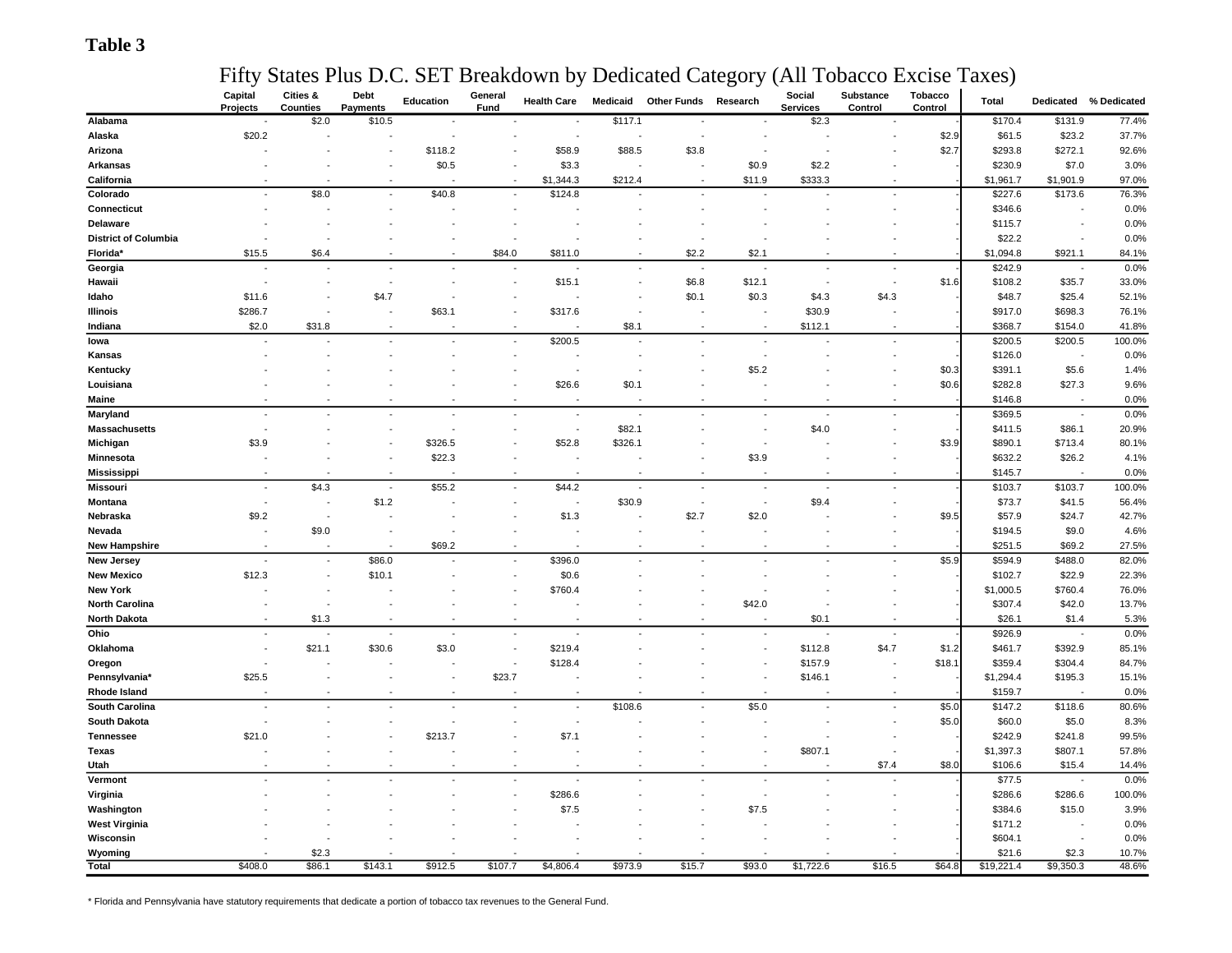### **Table 4**

### Fifty States Plus D.C. SET Breakdown by Dedicated Category (Cigarette Excise Tax Only)

|                             | Capital<br>Projects | Cities &<br><b>Counties</b> | Debt<br><b>Payments</b> |                                | <b>Education</b> | General<br>Fund |                | <b>Health Care</b>       | Medicaid                    |                | <b>Other Funds</b> | Research |                          | Social<br><b>Services</b> | Substance<br>Control |          | <b>Tobacco</b><br>Control | Total      | Dedicated      | % Dedicated |
|-----------------------------|---------------------|-----------------------------|-------------------------|--------------------------------|------------------|-----------------|----------------|--------------------------|-----------------------------|----------------|--------------------|----------|--------------------------|---------------------------|----------------------|----------|---------------------------|------------|----------------|-------------|
| Alabama                     |                     | \$<br>2.0                   | \$                      | 10.5                           |                  |                 |                |                          | \$<br>117.1                 |                |                    |          |                          | 2.3<br>\$.                |                      |          |                           | \$157.6    | \$131.9        | 83.7%       |
| Alaska                      | \$<br>20.2          |                             |                         |                                | $\overline{a}$   |                 |                | $\overline{\phantom{a}}$ |                             |                |                    |          |                          |                           |                      | \$       | 2.9                       | \$48.4     | \$23.2         | 47.8%       |
| Arizona                     |                     |                             |                         | \$                             | 107.2            |                 | \$             | 53.7                     | \$<br>80.6                  | \$             | 2.6                |          |                          |                           |                      | \$       | 2.7                       | \$267.2    | \$246.9        | 92.4%       |
| <b>Arkansas</b>             |                     |                             |                         | \$                             | 0.3              |                 | \$             | 2.0                      | $\overline{a}$              |                |                    | \$       | 0.6                      | -\$<br>1.9                |                      |          | $\frac{1}{2}$             | \$158.1    | \$4.8          | 3.0%        |
| California                  |                     |                             |                         |                                |                  |                 | \$             | 1,162.1                  | 137.4<br>\$                 |                |                    | \$.      | 11.9                     | \$<br>288.2               |                      |          | $\sim$                    | \$1,659.3  | \$1,599.5      | 96.4%       |
| Colorado                    |                     | 8.0<br>\$                   |                         | \$<br>$\overline{\phantom{a}}$ | 37.7             |                 | $\mathsf{\$}$  | 100.5                    | $\overline{a}$              |                |                    |          |                          |                           |                      |          | $\blacksquare$            | \$176.5    | \$146.1        | 82.8%       |
| Connecticut                 |                     |                             |                         |                                |                  |                 |                |                          |                             |                |                    |          |                          |                           |                      |          | $\sim$                    | \$324.1    | \$0.0          | 0.0%        |
| Delaware                    |                     |                             |                         |                                |                  |                 |                |                          |                             |                |                    |          |                          |                           |                      |          |                           | \$108.0    | \$0.0          | 0.0%        |
| <b>District of Columbia</b> |                     |                             |                         |                                |                  |                 |                |                          |                             |                |                    |          |                          |                           |                      |          | ÷,                        | \$18.2     | \$0.0          | 0.0%        |
| Florida*                    | \$<br>15.5          | \$<br>6.4                   |                         |                                |                  | 77.0<br>\$      | \$             | 730.1                    |                             | \$             | $2.2 \quad$        |          | 2.1                      |                           |                      |          | $\sim$                    | \$965.4    | \$833.3        | 86.3%       |
| Georgia                     |                     |                             |                         |                                |                  |                 |                |                          |                             |                |                    |          |                          |                           |                      |          | $\overline{\phantom{a}}$  | \$161.8    | \$0.0          | 0.0%        |
| Hawaii                      |                     |                             |                         |                                |                  |                 | \$             | 15.1                     | $\overline{a}$              | $\mathfrak{s}$ | 6.8                | \$       | 12.1                     |                           |                      | \$       | 1.6                       | \$98.1     | \$35.7         | 36.4%       |
| Idaho                       | \$<br>11.6          |                             | \$                      | 4.7                            |                  |                 |                |                          |                             | \$             | 0.1                | \$       | 0.3                      | 3.3<br>-S                 | 3.3<br>\$            |          | ٠                         | \$33.9     | \$23.4         | 69.0%       |
| Illinois                    | \$<br>286.7         |                             |                         | \$                             | 63.1             |                 | \$             | 286.7                    |                             |                |                    |          | ٠                        |                           | $\sim$               |          | $\frac{1}{2}$             | \$855.2    | \$636.5        | 74.4%       |
| Indiana                     | \$<br>2.0           | 31.8<br>- \$                |                         |                                | $\overline{a}$   |                 |                | $\overline{\phantom{a}}$ | \$<br>8.1                   |                |                    |          | ÷.                       | 102.4<br>S                | $\sim$               |          | $\overline{\phantom{a}}$  | \$329.8    | \$144.3        | 43.8%       |
| lowa                        |                     |                             |                         |                                |                  |                 | \$             | 172.3                    |                             |                |                    |          |                          |                           |                      |          | $\overline{\phantom{a}}$  | \$172.3    | \$172.3        | 100.0%      |
| Kansas                      |                     |                             |                         |                                |                  |                 |                |                          |                             |                |                    |          | $\frac{1}{2}$            |                           |                      |          | $\frac{1}{2}$             | \$113.5    | \$0.0          | 0.0%        |
|                             |                     |                             |                         |                                |                  |                 |                |                          | $\overline{a}$              |                |                    | -S       | 5.2                      |                           |                      | S        | 0.3                       | \$349.9    | \$5.6          | 1.6%        |
| Kentucky<br>Louisiana       |                     |                             |                         |                                |                  |                 | \$             |                          |                             |                |                    |          |                          |                           |                      | \$       | 0.6                       |            |                | 11.6%       |
|                             |                     |                             |                         |                                |                  |                 |                | 26.6<br>J.               | \$<br>0.1<br>$\overline{a}$ |                |                    |          |                          |                           |                      |          |                           | \$234.2    | \$27.3         |             |
| Maine                       |                     |                             |                         |                                |                  |                 |                |                          |                             |                |                    |          |                          |                           |                      |          | $\blacksquare$            | \$0.0      | \$0.0<br>\$0.0 | 0.0%        |
| Maryland                    |                     |                             |                         |                                |                  |                 |                |                          | ÷,                          |                |                    |          |                          |                           |                      |          | $\overline{\phantom{a}}$  | \$322.2    |                | 0.0%        |
| <b>Massachusetts</b>        |                     |                             |                         |                                | $\sim$           |                 |                | $\overline{\phantom{a}}$ | 82.1<br>\$                  |                |                    |          |                          |                           |                      |          | $\frac{1}{2}$             | \$398.2    | \$82.1         | 20.6%       |
| Michigan                    | \$<br>3.9           |                             |                         | \$                             | 326.5            |                 | \$             | 52.8                     | 250.0<br>\$                 |                |                    |          |                          |                           |                      | \$       | 3.9                       | \$788.7    | \$637.2        | 80.8%       |
| Minnesota                   |                     |                             |                         | \$                             | 22.3             |                 |                |                          | ÷,                          |                |                    | \$       | 3.9                      |                           |                      |          | ÷,                        | \$500.6    | \$26.2         | 5.2%        |
| <b>Mississippi</b>          |                     | $\overline{\phantom{a}}$    |                         |                                | $\sim$           |                 |                | $\overline{\phantom{a}}$ | $\sim$                      |                |                    |          | ÷.                       |                           | $\sim$               |          | $\blacksquare$            | \$0.0      | \$0.0          | 0.0%        |
| <b>Missouri</b>             |                     | 4.3<br>\$                   |                         | \$                             | 55.2             |                 | \$             | 17.0                     |                             |                |                    |          |                          |                           |                      |          | $\overline{\phantom{a}}$  | \$76.5     | \$76.5         | 99.9%       |
| Montana                     |                     |                             | \$                      | 1.2                            |                  |                 |                | $\overline{\phantom{a}}$ | 25.3<br>\$                  |                |                    |          | $\overline{\phantom{a}}$ | 8.6<br>\$                 |                      |          | $\sim$                    | \$61.7     | \$35.2         | 57.0%       |
| Nebraska                    | \$<br>9.2           |                             |                         |                                |                  |                 | \$             | 1.3                      | ÷,                          | \$             | 2.7                | \$       | 2.0                      |                           |                      |          |                           | \$48.4     | \$15.2         | 31.5%       |
| Nevada                      |                     | 9.0<br>\$                   |                         |                                |                  |                 |                |                          |                             |                |                    |          |                          |                           |                      |          |                           | \$162.1    | \$9.0          | 5.5%        |
| <b>New Hampshire</b>        |                     | $\blacksquare$              |                         | \$<br>$\overline{a}$           | 62.2             |                 |                | $\overline{\phantom{a}}$ | $\overline{\phantom{a}}$    |                |                    |          |                          |                           |                      |          | $\frac{1}{2}$             | \$226.1    | \$62.2         | 27.5%       |
| New Jersey                  |                     |                             | \$                      | 86.0                           |                  |                 | $\mathfrak{L}$ | 391.0                    |                             |                |                    |          |                          |                           |                      | \$       | 5.9                       | \$554.1    | \$483.0        | 87.2%       |
| <b>New Mexico</b>           | \$<br>12.3          |                             | \$                      | 10.1                           |                  |                 | \$             | 0.6                      |                             |                |                    |          |                          |                           |                      |          |                           | \$91.4     | \$22.9         | 25.1%       |
| <b>New York</b>             |                     |                             |                         |                                |                  |                 | \$             | 695.9                    |                             |                |                    |          |                          |                           |                      |          |                           | \$915.6    | \$695.9        | 76.0%       |
| <b>North Carolina</b>       |                     |                             |                         |                                |                  |                 |                |                          |                             |                |                    |          |                          |                           |                      |          |                           | \$246.2    | \$0.0          | 0.0%        |
| <b>North Dakota</b>         |                     | \$<br>1.3                   |                         |                                |                  |                 |                |                          |                             |                |                    |          |                          | 0.1<br>S                  |                      |          | ٠                         | \$19.2     | \$1.4          | 7.2%        |
| Ohio                        |                     |                             |                         |                                |                  |                 |                |                          |                             |                |                    |          |                          |                           |                      |          |                           | \$826.0    | \$0.0          | 0.0%        |
| Oklahoma                    |                     | \$<br>15.6                  | \$                      | 30.6<br>\$                     | 2.2              | $\sim$          | \$             | 205.1                    |                             |                |                    |          |                          | 103.0<br>\$               | - \$                 | $3.7$ \$ | 0.9                       | \$392.6    | \$361.2        | 92.0%       |
| Oregon                      |                     |                             |                         |                                |                  |                 | \$             | 118.9                    |                             |                |                    |          |                          | \$<br>134.3               |                      | \$       | 14.4                      | \$292.2    | \$267.6        | 91.6%       |
| Pennsylvania*               | \$<br>25.5          |                             |                         |                                |                  | \$<br>23.7      |                | $\overline{a}$           |                             |                |                    |          |                          | \$<br>146.1               |                      |          | ÷                         | \$1,159.5  | \$195.3        | 16.8%       |
| Rhode Island                |                     |                             |                         |                                |                  |                 |                |                          |                             |                |                    |          |                          |                           |                      |          |                           | \$148.0    | \$0.0          | 0.0%        |
| South Carolina              |                     |                             |                         |                                |                  |                 |                | $\overline{a}$           | 108.6<br>\$                 |                |                    | \$       | 5.0                      |                           |                      | \$       | 5.0                       | \$135.0    | \$118.6        | 87.8%       |
| South Dakota                |                     |                             |                         |                                |                  |                 |                |                          |                             |                |                    |          |                          |                           |                      | \$       | 4.1                       | \$48.7     | \$4.1          | 8.3%        |
| <b>Tennessee</b>            | \$<br>21.0          |                             |                         | \$                             | 191.6            |                 | \$             | 7.1                      |                             |                |                    |          |                          |                           |                      |          | ÷                         | \$219.8    | \$219.6        | 99.9%       |
| <b>Texas</b>                |                     |                             |                         |                                |                  |                 |                |                          |                             |                |                    |          |                          | 781.9<br>\$               |                      |          | $\frac{1}{2}$             | \$1,150.2  | \$781.9        | 68.0%       |
| Utah                        |                     |                             |                         |                                |                  |                 |                |                          |                             |                |                    |          |                          |                           |                      | \$       | 8.0                       | \$78.5     | \$8.0          | 10.1%       |
| Vermont                     |                     |                             |                         |                                |                  |                 |                | $\overline{a}$           |                             |                |                    |          |                          |                           |                      |          | $\sim$                    | \$60.1     | \$0.0          | 0.0%        |
| Virginia                    |                     |                             |                         |                                |                  |                 | \$             | 234.2                    |                             |                |                    |          |                          |                           |                      |          | $\frac{1}{2}$             | \$234.2    | \$234.2        | 100.0%      |
| Washington                  |                     |                             |                         |                                |                  |                 |                |                          |                             |                |                    |          |                          |                           |                      |          | ÷                         | \$318.0    | \$0.0          | 0.0%        |
| <b>West Virginia</b>        |                     |                             |                         |                                |                  |                 |                |                          |                             |                |                    |          |                          |                           |                      |          |                           | \$155.2    | \$0.0          | 0.0%        |
| Wisconsin                   |                     |                             |                         |                                |                  |                 |                |                          |                             |                |                    |          |                          |                           |                      |          |                           | \$509.8    | \$0.0          | 0.0%        |
| Wyoming                     |                     | 2.3<br>- \$                 |                         |                                |                  |                 |                |                          |                             |                |                    |          |                          |                           |                      |          |                           | \$15.3     | \$2.3          | 15.0%       |
| Total                       | \$<br>408.0         | 80.6<br>$\sqrt{3}$          | \$                      | 143.1<br>\$                    | 868.3            | 100.7<br>- \$   | \$             | 4,272.9                  | 809.3<br>\$                 | - \$           | 14.5               | - 35     | 43.1                     | 1,572.0<br>\$             | 7.1<br>- \$          | - \$     | 50.4                      | \$16,385.7 | \$8,370.1      | 51.1%       |

\* Florida and Pennsylvania have statutory requirements that dedicate a portion of tobacco tax revenues to the General Fund.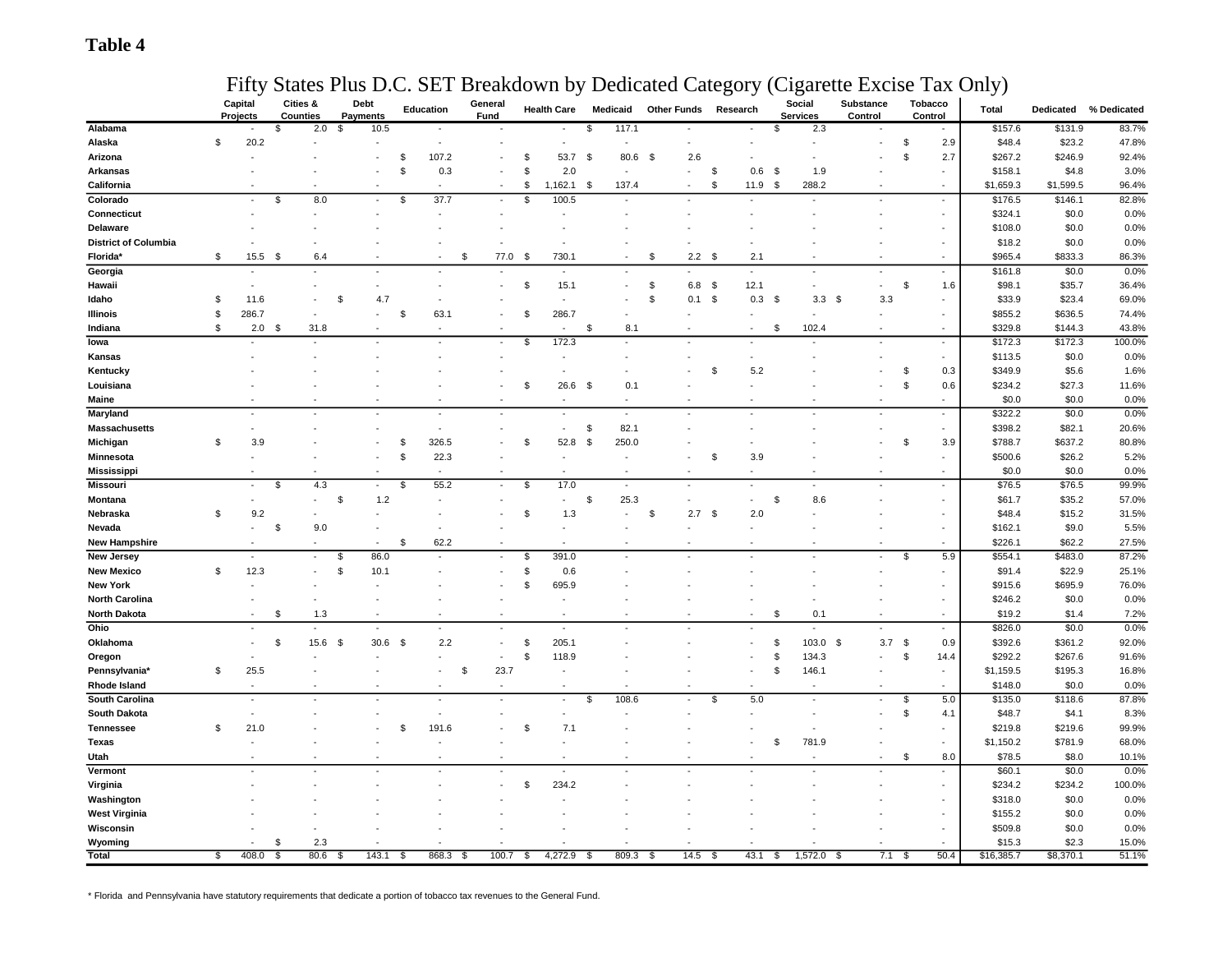### **Table 5**

### **Fifty States Plus D.C. Summary**

### *All Tobacco Excise Taxes - 2021 (dollars in millions)*

|                      |                      | <b>Revenues</b>      |                          |                    | <b>State Rank</b> |                          |
|----------------------|----------------------|----------------------|--------------------------|--------------------|-------------------|--------------------------|
|                      |                      |                      |                          |                    |                   |                          |
| <b>State</b>         | Total                | Dedicated            | <b>Percent Dedicated</b> | Total              | Dedicated         | <b>Percent Dedicated</b> |
| Alabama              | \$170.4              | \$131.9              | 77.4%                    | 32                 | 17                | 13                       |
| Alaska               | \$61.5               | \$23.2               | 37.7%                    | 45                 | 29                | 22                       |
| Arizona              | \$293.8              | \$272.1              | 92.6%                    | 21                 | 11                | 6                        |
| Arkansas             | \$230.9              | \$7.0                | 3.0%                     | 27                 | 34                | 37                       |
| California           | \$1,961.7<br>\$227.6 | \$1,901.9<br>\$173.6 | 97.0%                    | $\mathbf{1}$<br>28 | 1<br>15           | 5<br>14                  |
| Colorado             |                      |                      | 76.3%                    |                    |                   |                          |
| Connecticut          | \$346.6              |                      | 0.0%                     | 19                 | 39                | 39                       |
| Delaware             | \$115.7              |                      | 0.0%<br>0.0%             | 38                 | 39                | 39                       |
| District of Columbia | \$22.2               |                      |                          | 50                 | 39                | 39                       |
| Florida              | \$1,094.8            | \$921.1              | 84.1%                    | $\overline{4}$     | 2                 | 9                        |
| Georgia              | \$242.9              |                      | 0.0%                     | 26                 | 39                | 39                       |
| Hawaii               | \$108.2              | \$35.7               | 33.0%                    | 39                 | 24                | 23                       |
| Idaho                | \$48.7               | \$25.4               | 52.1%                    | 48                 | 27                | 19                       |
| Illinois             | \$917.0              | \$698.3              | 76.1%                    | $\overline{7}$     | 6                 | 15                       |
| Indiana              | \$368.7              | \$154.0              | 41.8%                    | 17                 | 16                | 21                       |
| lowa                 | \$200.5              | \$200.5              | 100.0%                   | 29                 | 13                | $\mathbf{1}$             |
| Kansas               | \$126.0              |                      | 0.0%                     | 37                 | 39                | 39                       |
| Kentucky             | \$391.1              | \$5.6                | 1.4%                     | 14                 | 35                | 38                       |
| Louisiana            | \$282.8              | \$27.3               | 9.6%                     | 23                 | 25                | 31                       |
| Maine                | \$146.8              |                      | 0.0%                     | 35                 | 39                | 39                       |
| Maryland             | \$369.5              |                      | 0.0%                     | 16                 | 39                | 39                       |
| Massachusetts        | \$411.5              | \$86.1               | 20.9%                    | 13                 | 20                | 26                       |
| Michigan             | \$890.1              | \$713.4              | 80.1%                    | 8                  | 5                 | 12                       |
| Minnesota            | \$632.2              | \$26.2               | 4.1%                     | 9                  | 26                | 35                       |
| Mississippi          | \$145.7              |                      | 0.0%                     | 36                 | 39                | 39                       |
| Missouri             | \$103.7              | \$103.7              | 100.0%                   | 41                 | 19                | $\mathbf{3}$             |
| Montana              | \$73.7               | \$41.5               | 56.4%                    | 44                 | 23                | 18                       |
| Nebraska             | \$57.9               | \$24.7               | 42.7%                    | 47                 | 28                | 20                       |
| Nevada               | \$194.5              | \$9.0                | 4.6%                     | 30                 | 33                | 34                       |
| New Hampshire        | \$251.5              | \$69.2               | 27.5%                    | 24                 | 21                | 24                       |
| New Jersey           | \$594.9              | \$488.0              | 82.0%                    | 11                 | $\overline{7}$    | 10                       |
| <b>New Mexico</b>    | \$102.7              | \$22.9               | 22.3%                    | 42                 | 30                | 25                       |
| <b>New York</b>      | \$1,000.5            | \$760.4              | 76.0%                    | 5                  | 4                 | 16                       |
| North Carolina       | \$307.4              | \$42.0               | 13.7%                    | 20                 | 22                | 29                       |
| North Dakota         | \$26.1               | \$1.4                | 5.3%                     | 49                 | 38                | 33                       |
| Ohio                 | \$926.9              |                      | 0.0%                     | 6                  | 39                | 39                       |
| Oklahoma             | \$461.7              | \$392.9              | 85.1%                    | 12                 | 8                 | $\boldsymbol{7}$         |
| Oregon               | \$359.4              | \$304.4              | 84.7%                    | 18                 | $\boldsymbol{9}$  | $\bf 8$                  |
| Pennsylvania         | \$1,294.4            | \$195.3              | 15.1%                    | 3                  | 14                | 27                       |
| Rhode Island         | \$159.7              |                      | 0.0%                     | 33                 | 39                | 39                       |
| South Carolina       | \$147.2              | \$118.6              | 80.6%                    | 34                 | 18                | 11                       |
| South Dakota         | \$60.0               | \$5.0                | 8.3%                     | 46                 | 36                | 32                       |
| Tennessee            | \$242.9              | \$241.8              | 99.5%                    | 25                 | 12                | 4                        |
| <b>Texas</b>         | \$1,397.3            | \$807.1              | 57.8%                    | $\mathbf 2$        | 3                 | 17                       |
| Utah                 | \$106.6              | \$15.4               | 14.4%                    | 40                 | 31                | 28                       |
| Vermont              | \$77.5               | ÷,                   | 0.0%                     | 43                 | 39                | 39                       |
| Virginia             | \$286.6              | \$286.6              | 100.0%                   | 22                 | $10$              | 1                        |
| Washington           | \$384.6              | \$15.0               | 3.9%                     | 15                 | 32                | 36                       |
| West Virginia        | \$171.2              |                      | 0.0%                     | 31                 | 39                | 39                       |
| Wisconsin            | \$604.1              |                      | 0.0%                     | $10$               | 39                | 39                       |
| Wyoming              | \$21.6               | \$2.3                | 10.7%                    | 51                 | 37                | 30                       |
| Total                | \$19,221.5           | \$9,350.3            | 48.6%                    |                    |                   |                          |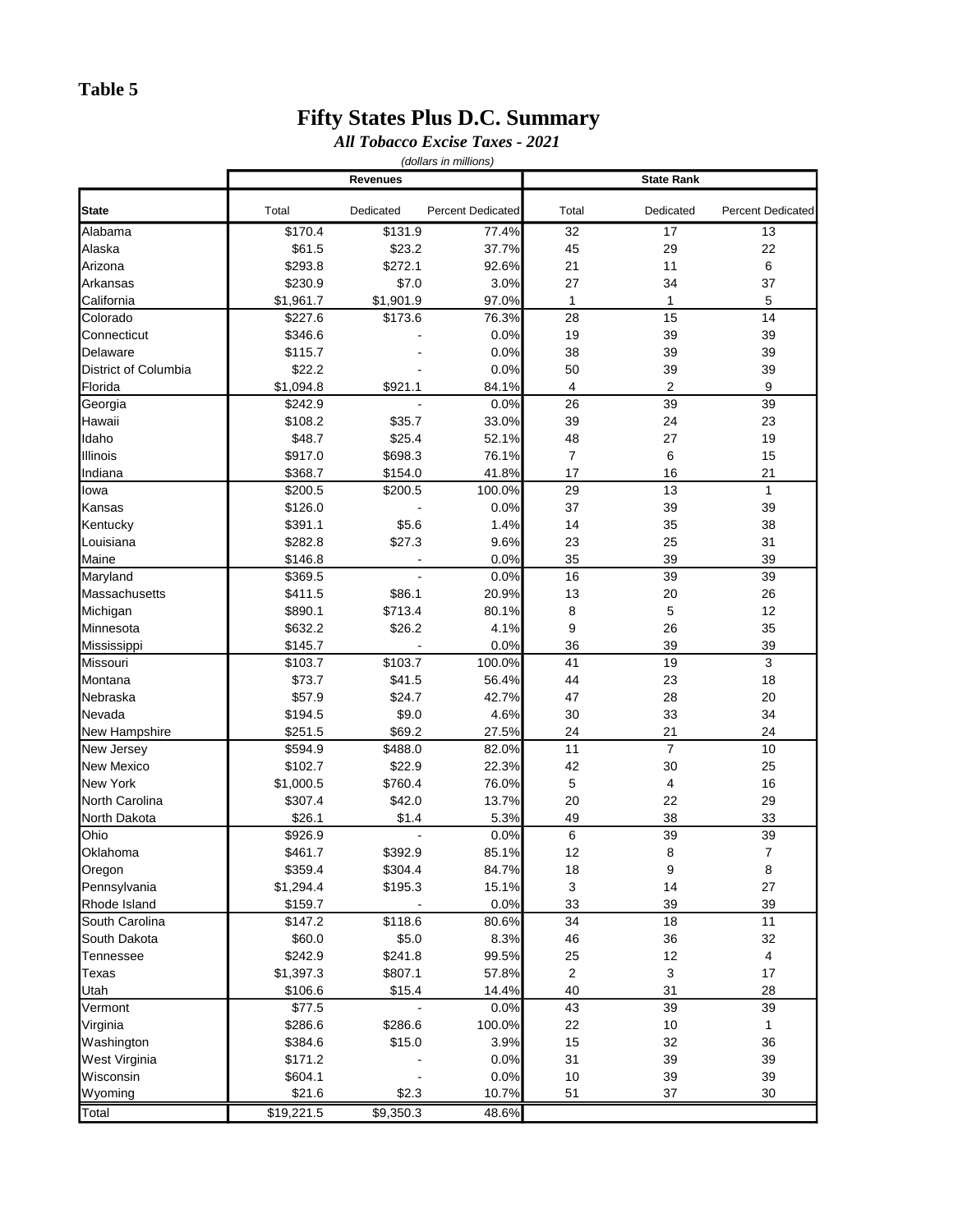## Alabama

#### **2021**

*(dollars in millions)*

|                                   | Total   | General | Dedicated | Percent   | Earmarked Fund         |                                                                                                                                                     |
|-----------------------------------|---------|---------|-----------|-----------|------------------------|-----------------------------------------------------------------------------------------------------------------------------------------------------|
| State Excise Tax                  | Revenue | Revenue | Revenue   | Dedicated | Category               | Distribution                                                                                                                                        |
| Total Cigarette & Tobacco Tax     | \$170.4 | \$38.5  | \$131.9   | 77.4%     |                        |                                                                                                                                                     |
| Cigarette Tax                     | \$157.6 | \$25.7  | \$131.9   | 83.7%     |                        |                                                                                                                                                     |
|                                   |         |         | \$117.1   | 74.3%     | Medicaid               | <b>Medicaid Services</b>                                                                                                                            |
|                                   |         |         | \$2.3     | 1.5%      | <b>Social Services</b> | State Public Welfare Trust Fund for general welfare<br>purposes                                                                                     |
|                                   |         |         | \$4.7     | 3.0%      | Debt Payments          | Debt service for bonds for purpose of acquiring and<br>constructing mental health facilities, remainder to General<br>and Mental Health Fund        |
|                                   |         |         | \$2.3     | 1.5%      | Debt Payments          | Debt service for bonds issued by State Parks<br>Development Authority, remainder to State Parks Fund                                                |
|                                   |         |         | \$3.5     | 2.2%      | Debt Payments          | Debt service for bonds issued by the State Industrial<br>Development Authority, remaining balance credited to the<br>General and Mental Health Fund |
|                                   |         |         | \$2.0     | 1.3%      |                        | Cities & Counties \$2 million to counties to offset administrative expenses                                                                         |
| <b>Other Tobacco Products Tax</b> | \$12.8  | \$12.8  | \$0.0     | $0.0\%$   |                        |                                                                                                                                                     |

Note: Dedicated revenue based on revenues from source 1 and allocations from source 2

Source 1: Alabama Department of Revenue - 2021 Annual Report

<https://revenue.alabama.gov/wp-content/uploads/2021/12/2021-Annual-Report.pdf>

Source 2: Alabama Department of Revenue - 2021 General Summary of State Taxes <https://online.flippingbook.com/view/269021792/>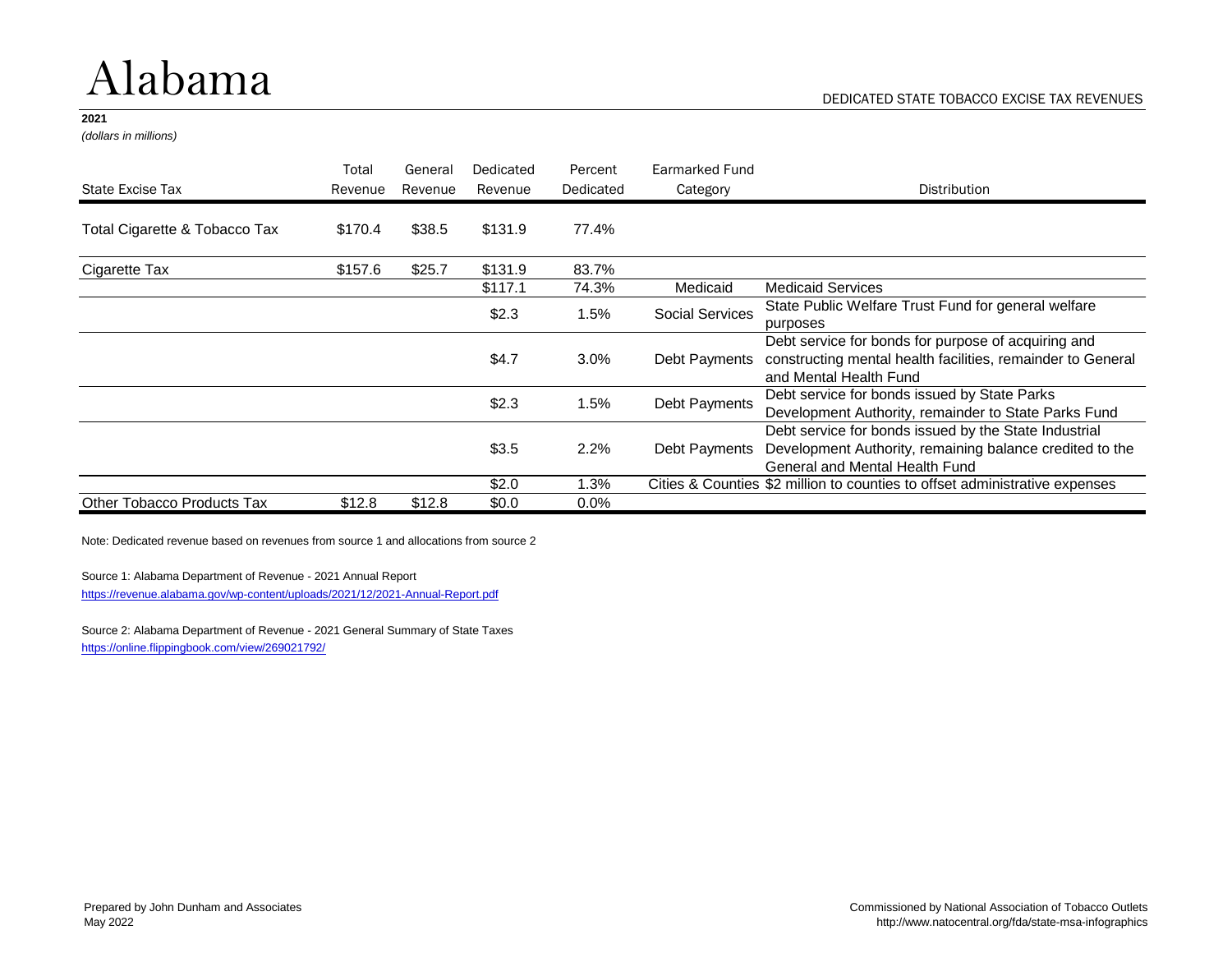### Alaska

#### **2021**

*(dollars in millions)*

|                               | Total   | General | Dedicated | Percent   | Earmarked Fund         |                                                                                                            |
|-------------------------------|---------|---------|-----------|-----------|------------------------|------------------------------------------------------------------------------------------------------------|
| State Excise Tax              | Revenue | Revenue | Revenue   | Dedicated | Category               | <b>Distribution</b>                                                                                        |
| Total Cigarette & Tobacco Tax | \$61.5  | \$38.0  | \$23.2    | 37.7%     |                        |                                                                                                            |
| Cigarette Tax                 | \$48.4  | \$24.9  | \$23.2    | 47.8%     |                        |                                                                                                            |
|                               |         |         | \$20.2    | 41.8%     | Capital Projects       | School Fund which is used to rehabilitate, construct, and<br>repair the state's school facilities          |
|                               |         |         | \$2.9     | 6.1%      | <b>Tobacco Control</b> | Tobacco Use Education and Cessation Fund which funds<br>the state's tobacco control and prevention program |
| Other Tobacco Products Tax    | \$13.1  | \$13.1  | \$0.0     | $0.0\%$   |                        |                                                                                                            |

Note: An accounting expense & tax stamp deduction of \$389,230 is taken from the cigarette tax general revenue. In addition to excise taxes, collections for the accounting expense and tax stamp deduction include penalties, interest (\$56,964) and license fee collections (\$1,500).

Source: Alaska Department of Revenue Tax Division, 2021 Annual Report <http://tax.alaska.gov/programs/documentviewer/viewer.aspx?1712r>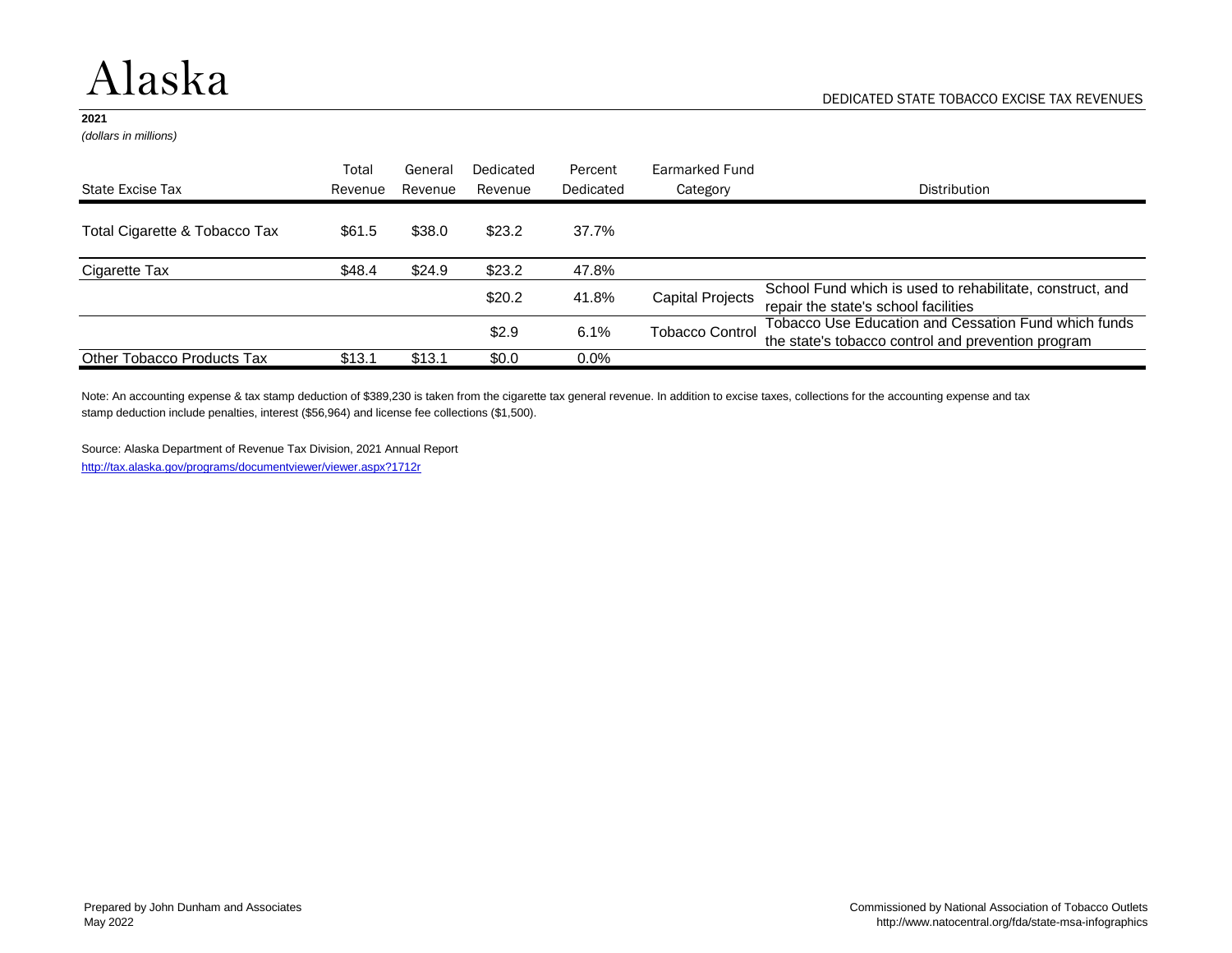### Arizona

### **2021**

*(dollars in millions)*

| <b>State Excise Tax</b>       | Total<br>Revenue | General<br>Revenue | Dedicated<br>Revenue | Percent<br>Dedicated | <b>Earmarked Fund</b><br>Category | <b>Distribution</b>                                                                                                                                                                                                                                                                                                                                                                                                                                                                                         |
|-------------------------------|------------------|--------------------|----------------------|----------------------|-----------------------------------|-------------------------------------------------------------------------------------------------------------------------------------------------------------------------------------------------------------------------------------------------------------------------------------------------------------------------------------------------------------------------------------------------------------------------------------------------------------------------------------------------------------|
| Total Cigarette & Tobacco Tax | \$293.8          | \$21.7             | \$272.1              | 92.6%                |                                   |                                                                                                                                                                                                                                                                                                                                                                                                                                                                                                             |
| Cigarette Tax                 | \$267.2          | \$20.4             | \$246.9              | 92.4%                |                                   |                                                                                                                                                                                                                                                                                                                                                                                                                                                                                                             |
|                               |                  |                    | \$2.6                | 1.0%                 | <b>Other Funds</b>                | <b>Corrections Fund</b>                                                                                                                                                                                                                                                                                                                                                                                                                                                                                     |
|                               |                  |                    | \$53.7               | 20.1%                | <b>Health Care</b>                | Tobacco Tax and Health Care Fund (Prop. 200) for<br>tobacco control and prevention programs (Health<br>Education Account); research on preventing and treating<br>tobacco-related disease and addiction (Health Research<br>Account); health insurance for low-income residents<br>(Medically Needy Account); and into an adjustment<br>account                                                                                                                                                             |
|                               |                  |                    | \$80.6               | 30.2%                | Medicaid                          | Tobacco Products Tax Fund (Prop 303) for health<br>insurance coverage for more uninsured residents<br>(Proposition 204 Protection Account); research into<br>tobacco-related diseases (Health Research Fund); health<br>insurance for low-income residents (Medically Needy<br>Account); reimbursement of uncompensated care, primary<br>care services and trauma center costs (Emergency Health<br>Services Account); an adjustment account; and tobacco<br>prevention programs (Health Education Account) |
|                               |                  |                    | \$2.7                | 1.0%                 | <b>Tobacco Control</b>            | Smoke Free Arizona Fund to enforce smoke free air law                                                                                                                                                                                                                                                                                                                                                                                                                                                       |
|                               |                  |                    | \$107.2              | 40.1%                | Education                         | Early Childhood Development and Education Fund for<br>specified early childhood education programs                                                                                                                                                                                                                                                                                                                                                                                                          |
| Other Tobacco Products Tax    | \$26.6           | \$1.3              | \$25.3               | 95.1%                |                                   |                                                                                                                                                                                                                                                                                                                                                                                                                                                                                                             |
|                               |                  |                    | \$1.2                | 4.5%                 | <b>Other Funds</b>                | <b>Corrections Fund</b>                                                                                                                                                                                                                                                                                                                                                                                                                                                                                     |
|                               |                  |                    | \$5.2                | 19.7%                | <b>Health Care</b>                | Tobacco Tax and Health Care Fund (Prop. 200) for<br>tobacco control and prevention programs (Health<br>Education Account); research on preventing and treating<br>tobacco-related disease and addiction (Health Research<br>Account); health insurance for low-income residents<br>(Medically Needy Account); and into an adjustment<br>account                                                                                                                                                             |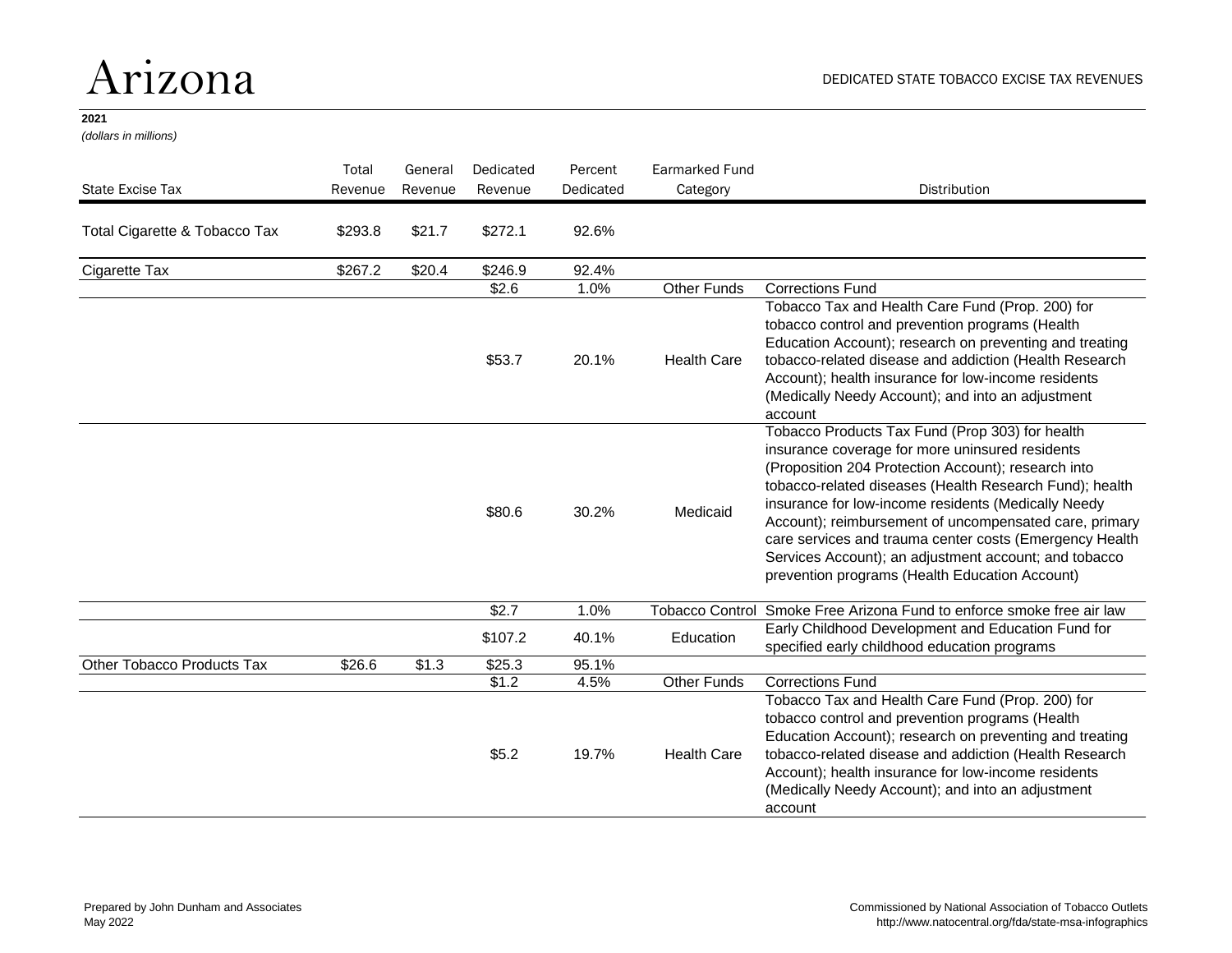| \$7.9  | 29.8% | Medicaid  | Tobacco Products Tax Fund (Prop 303) for health<br>insurance coverage for more uninsured residents<br>(Proposition 204 Protection Account); research into<br>tobacco-related diseases (Health Research Fund); health<br>insurance for low-income residents (Medically Needy<br>Account); reimbursement of uncompensated care, primary<br>care services and trauma center costs (Emergency Health<br>Services Account); an adjustment account; and tobacco<br>prevention programs (Health Education Account) |
|--------|-------|-----------|-------------------------------------------------------------------------------------------------------------------------------------------------------------------------------------------------------------------------------------------------------------------------------------------------------------------------------------------------------------------------------------------------------------------------------------------------------------------------------------------------------------|
| \$10.9 | 41.1% | Education | Early Childhood Development and Education Fund for<br>specified early childhood education programs                                                                                                                                                                                                                                                                                                                                                                                                          |

Note: Revenues do not include \$339,150 in Administrative and Enforcement funds

Note: Revenues for the Tobacco Tax and Health Care Fund (Prop. 200) are categorized as "Health Care" as it is the primary use of funds. <https://www.azleg.gov/jlbc/ballotprop200.pdf>

Note: Revenues for the Tobacco Products Tax Fund (Prop 303) are categorized as "Medicaid" as it is the primary use of funds. [https://www.azdhs.gov/documents/prevention/tobacco-chronic-disease/tobacco-free-az/AZ\\_Proposition-303.pdf](https://www.azdhs.gov/documents/prevention/tobacco-chronic-disease/tobacco-free-az/AZ_Proposition-303.pdf)

Source 1: Arizona Department Of Revenue - Management Information System - Luxury Tax Income Statement Provided by Howard Cohen, Tobacco Tax Counsel - hcohen@azdor.gov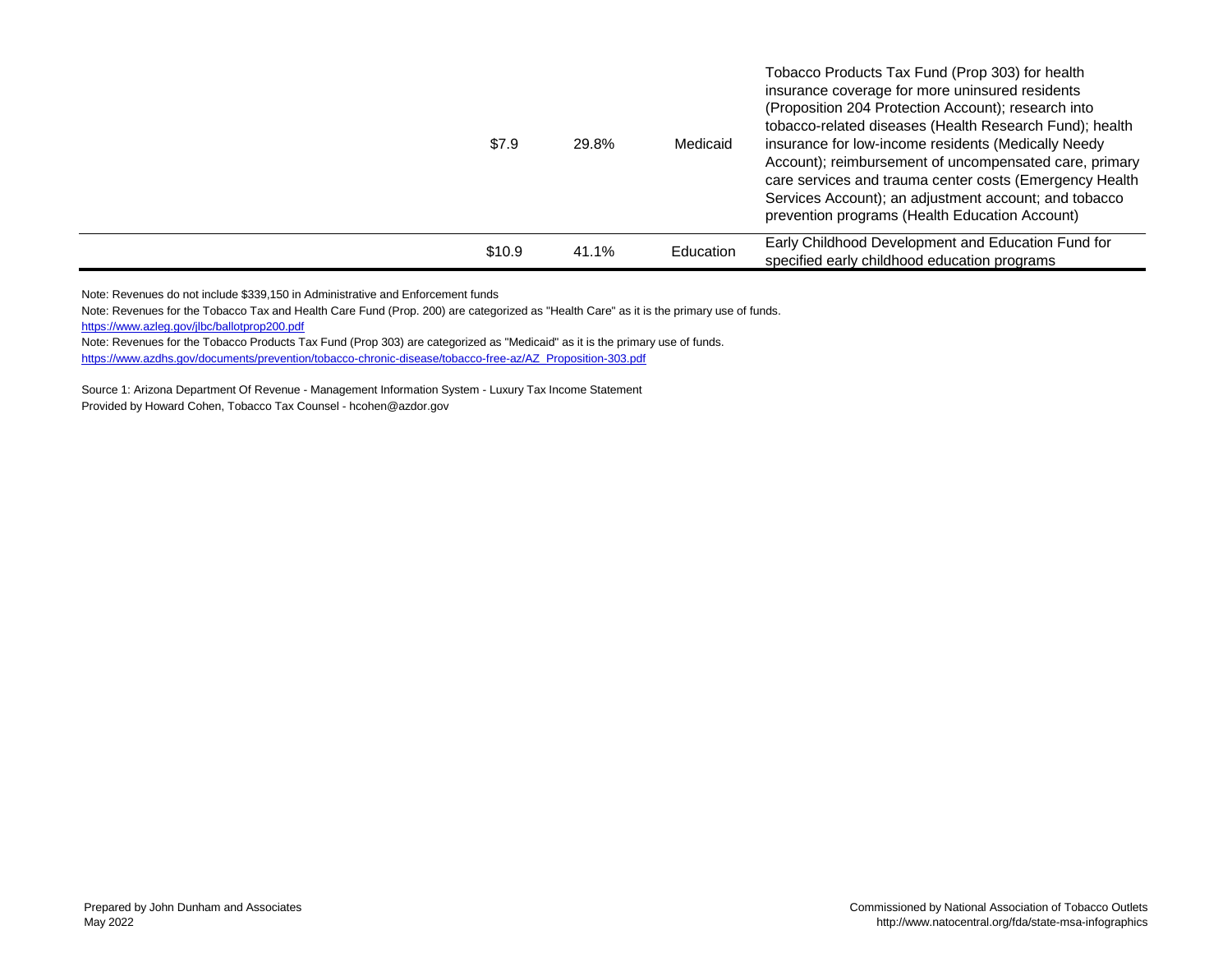### Arkansas

#### **2021**

*(dollars in millions)*

| State Excise Tax              | Total<br>Revenue | General<br>Revenue | Dedicated<br>Revenue   | Percent<br>Dedicated                                                                                                                          | <b>Earmarked Fund</b><br>Category | Distribution                                                                                                                                                                                                                                                               |
|-------------------------------|------------------|--------------------|------------------------|-----------------------------------------------------------------------------------------------------------------------------------------------|-----------------------------------|----------------------------------------------------------------------------------------------------------------------------------------------------------------------------------------------------------------------------------------------------------------------------|
| Total Cigarette & Tobacco Tax | \$230.9          | \$223.9            | \$7.0                  | 3.0%                                                                                                                                          |                                   |                                                                                                                                                                                                                                                                            |
| Cigarette Tax                 | \$158.1          | \$153.3            | \$4.8                  | 3.1%                                                                                                                                          |                                   |                                                                                                                                                                                                                                                                            |
|                               |                  |                    | \$1.9                  | 1.2%                                                                                                                                          | Social Services                   | Aging and Adult Services Fund Account of the Department<br>of Human Services Fund to be used to assist the Meals-on-<br>Wheels Program                                                                                                                                     |
|                               |                  |                    | \$0.6                  | 0.4%                                                                                                                                          | Research                          | Breast Cancer Research Fund for the awarding of grants,<br>chairs, and contracts to researchers for research with<br>respect to the cause, cure, treatment, prevention, and<br>earlier detection of breast cancer and for developing<br>leadership in research in Arkansas |
|                               |                  |                    | \$2.0                  | 1.3%                                                                                                                                          | <b>Health Care</b>                | Breast Cancer Control Fund to be allocated according to<br>the recommendation of the Breast Cancer Control<br><b>Advisory Board</b>                                                                                                                                        |
|                               |                  |                    | \$0.3                  | 0.2%                                                                                                                                          | Education                         | The University of Arkansas for Medical Sciences                                                                                                                                                                                                                            |
|                               |                  |                    | \$0.1                  | 0.1%                                                                                                                                          | Education                         | Prostate Cancer Foundation to fund day-to-day operations<br>such as increasing prostate cancer awareness and<br>education services                                                                                                                                         |
| Other Tobacco Products Tax    | \$72.8           | \$70.6             | \$2.1                  | 3.0%                                                                                                                                          |                                   |                                                                                                                                                                                                                                                                            |
|                               | \$0.3            | 0.4%               | <b>Social Services</b> | Aging and Adult Services Fund Account of the Department<br>of Human Services Fund to be used to assist the Meals-on-<br><b>Wheels Program</b> |                                   |                                                                                                                                                                                                                                                                            |
|                               |                  |                    | \$0.4                  | 0.5%                                                                                                                                          | Research                          | <b>Breast Cancer Research Fund</b>                                                                                                                                                                                                                                         |
|                               |                  |                    | \$1.3                  | 1.8%                                                                                                                                          | <b>Health Care</b>                | Breast Cancer Control Fund to be allocated according to<br>the recommendation of the Breast Cancer Control<br><b>Advisory Board</b>                                                                                                                                        |
|                               |                  |                    | \$0.2                  | 0.2%                                                                                                                                          | Education                         | The University of Arkansas for Medical Sciences                                                                                                                                                                                                                            |
|                               |                  |                    | \$0.1                  | 0.1%                                                                                                                                          | Education                         | Prostate Cancer Foundation to fund day-to-day operations<br>such as increasing prostate cancer awareness and<br>education services                                                                                                                                         |

Note: General Revenues are deposited in one fund. Distribution net of a 3% fee is made to multiple agencies at month end. Special revenues are deposited in the agencies' funds. 2% of the 3% fee goes to the State Central Services Fund. 1% of the 3% fee goes to the Constitutional Officer's Fund.

Source: Prepared by Andrew Smith, Manager - Misc Tax, Office of Excise Tax Administration, Email: Andrew.Smith@dfa.arkansas.gov

Prepared by John Dunham and Associates May 2022

Commissioned by National Association of Tobacco Outlets http://www.natocentral.org/fda/state-msa-infographics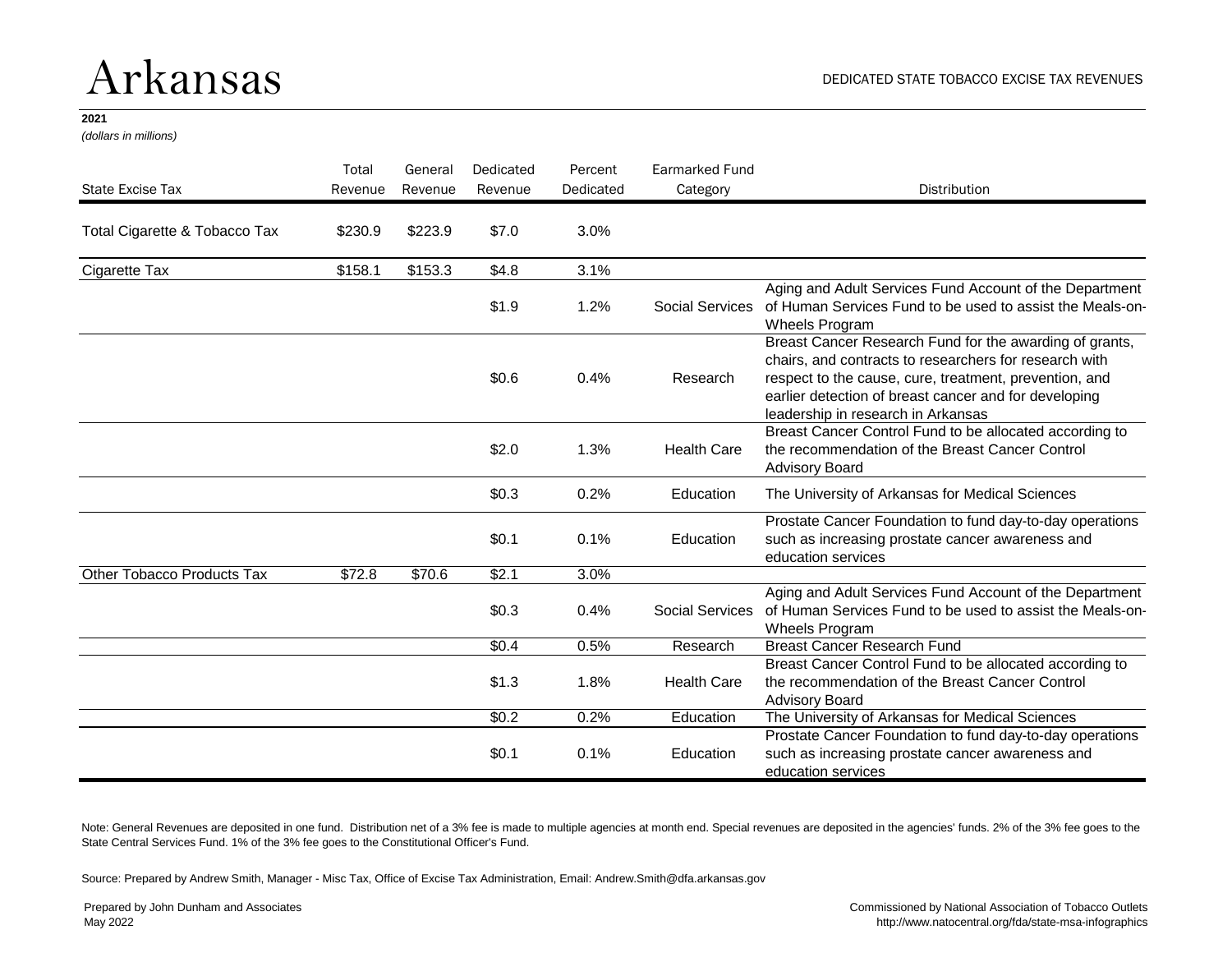### California

### **2021**

*(dollars in millions)*

| State Excise Tax              | Total<br>Revenue | General<br>Revenue | Dedicated<br>Revenue | Percent<br>Dedicated | Earmarked Fund<br>Category | <b>Distribution</b>                                                                                                                                                                                                                                                                                                                                                                                                                                                                                                                                                                                                               |
|-------------------------------|------------------|--------------------|----------------------|----------------------|----------------------------|-----------------------------------------------------------------------------------------------------------------------------------------------------------------------------------------------------------------------------------------------------------------------------------------------------------------------------------------------------------------------------------------------------------------------------------------------------------------------------------------------------------------------------------------------------------------------------------------------------------------------------------|
| Total Cigarette & Tobacco Tax | \$1,961.7        | \$59.8             | \$1,901.9            | 97.0%                |                            |                                                                                                                                                                                                                                                                                                                                                                                                                                                                                                                                                                                                                                   |
| Cigarette Tax                 | \$1,659.3        | \$59.8             | \$1,599.5            | 96.4%                |                            |                                                                                                                                                                                                                                                                                                                                                                                                                                                                                                                                                                                                                                   |
|                               |                  |                    | \$137.4              | 8.3%                 | Medicaid                   | Special Fund 1: 25 cents of the \$2.87 per pack State<br>Excise Tax is dedicated to the Special Fund 1, used for<br>the following purposes: tobacco-related health education<br>programs and disease research; medical and hospital care<br>and treatment of patients who cannot afford those services<br>and for whom payment will not be made by any private<br>coverage or federal program; programs for fire prevention;<br>environmental conservation; protection, restoration,<br>enhancement and maintenance of fish, water fowl and<br>wildlife habitat areas; and enhancement of state and local<br>parks and recreation |
|                               |                  |                    | \$288.2              | 17.4%                | <b>Social Services</b>     | Special Fund 2: 50 cents of the \$2.87 per pack State<br>Excise Tax is dedicated to the Special Fund 2, used for<br>programs that encourage proper childhood development,<br>including the development of professional and parental<br>education and training, informed selection of childcare,<br>development and education of childcare providers, and<br>research into the best practices and standards for all<br>programs and services relating to early childhood<br>development                                                                                                                                            |
|                               |                  |                    | \$1,162.1            | 70.0%                | <b>Health Care</b>         | Special Fund 3: California Healthcare, Research and<br>Prevention Act of 2016                                                                                                                                                                                                                                                                                                                                                                                                                                                                                                                                                     |
|                               |                  |                    | \$11.9               | 0.7%                 | Research                   | Breast Cancer Research Fund: Two cents of the \$2.87 per<br>pack State Excise Tax goes into the Breast Cancer<br>Research Fund for breast cancer research, detection<br>services, and education                                                                                                                                                                                                                                                                                                                                                                                                                                   |
| Other Tobacco Products Tax    | \$302.4          | \$0.0              | \$302.4              | 100.0%               |                            |                                                                                                                                                                                                                                                                                                                                                                                                                                                                                                                                                                                                                                   |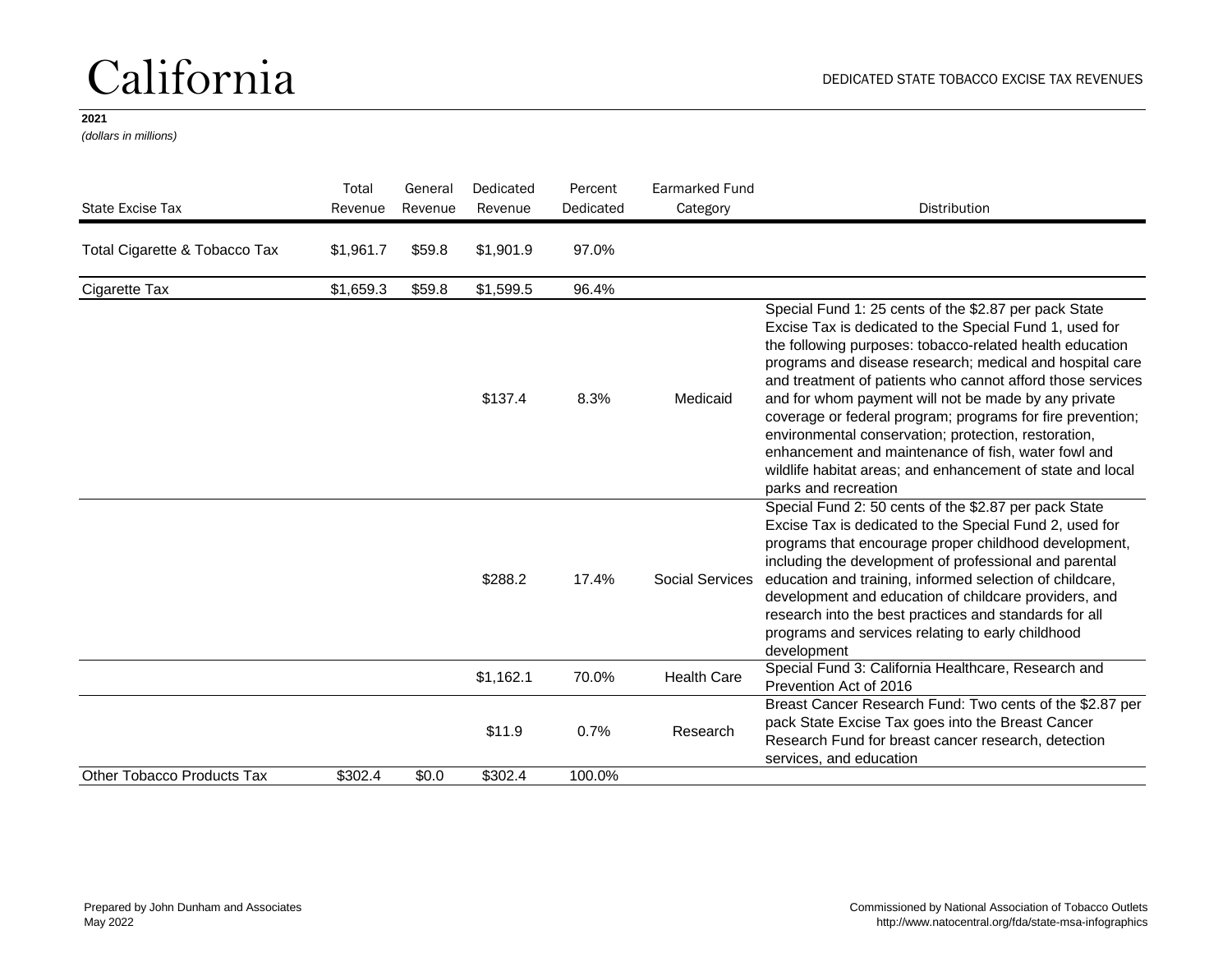| \$75.0  | 24.8% | Medicaid               | Special Fund 1: tobacco-related health education<br>programs and disease research; medical and hospital care<br>and treatment of patients who cannot afford those services<br>and for whom payment will not be made by any private<br>coverage or federal program; programs for fire prevention;<br>environmental conservation; protection, restoration,<br>enhancement and maintenance of fish, water fowl and<br>wildlife habitat areas; and enhancement of state and local<br>parks and recreation |
|---------|-------|------------------------|-------------------------------------------------------------------------------------------------------------------------------------------------------------------------------------------------------------------------------------------------------------------------------------------------------------------------------------------------------------------------------------------------------------------------------------------------------------------------------------------------------|
| \$45.2  | 14.9% | <b>Social Services</b> | Special Fund 2: used for programs that encourage proper<br>childhood development, including the development of<br>professional and parental education and training, informed<br>selection of childcare, development and education of<br>childcare providers, and research into the best practices<br>and standards for all programs and services relating to<br>early childhood development                                                                                                           |
| \$182.2 | 60.3% | <b>Health Care</b>     | Special Fund 3: California Healthcare, Research and<br>Prevention Act of 2016                                                                                                                                                                                                                                                                                                                                                                                                                         |

Note: Dedicated revenues based on Cigarette and Tobacco Revenue from Source 1 and Tobacco Tax Distributions for 2020-21 Actual from Source 2.

Note: Revenues for the Special Fund 1 ("Cigarette and Tobacco Products Surtax Fund") are categorized as "Medicaid" as it is the primary use of funds.

<https://tobacco.ucsf.edu/sites/g/files/tkssra4661/f/u9/Prop99ballot.pdf>

Note: Revenues for the Special Fund 3: California Healthcare, Research and Prevention Act of 2016 are categorized as "Health Care" as it is the primary use of funds. <https://www.dhcs.ca.gov/provgovpart/Prop-56/Pages/default.aspx>

Source 1: Cigarette and Tobacco Revenue (Table 30A), CA Department of Tax and Fee Administration <https://www.cdtfa.ca.gov/dataportal/dataset.htm?url=CigTaxSurTaxRev>

Source 2: California Governor's Budget Summary - 2022-23 - Revenue Estimates <https://www.ebudget.ca.gov/2022-23/pdf/BudgetSummary/RevenueEstimates.pdf>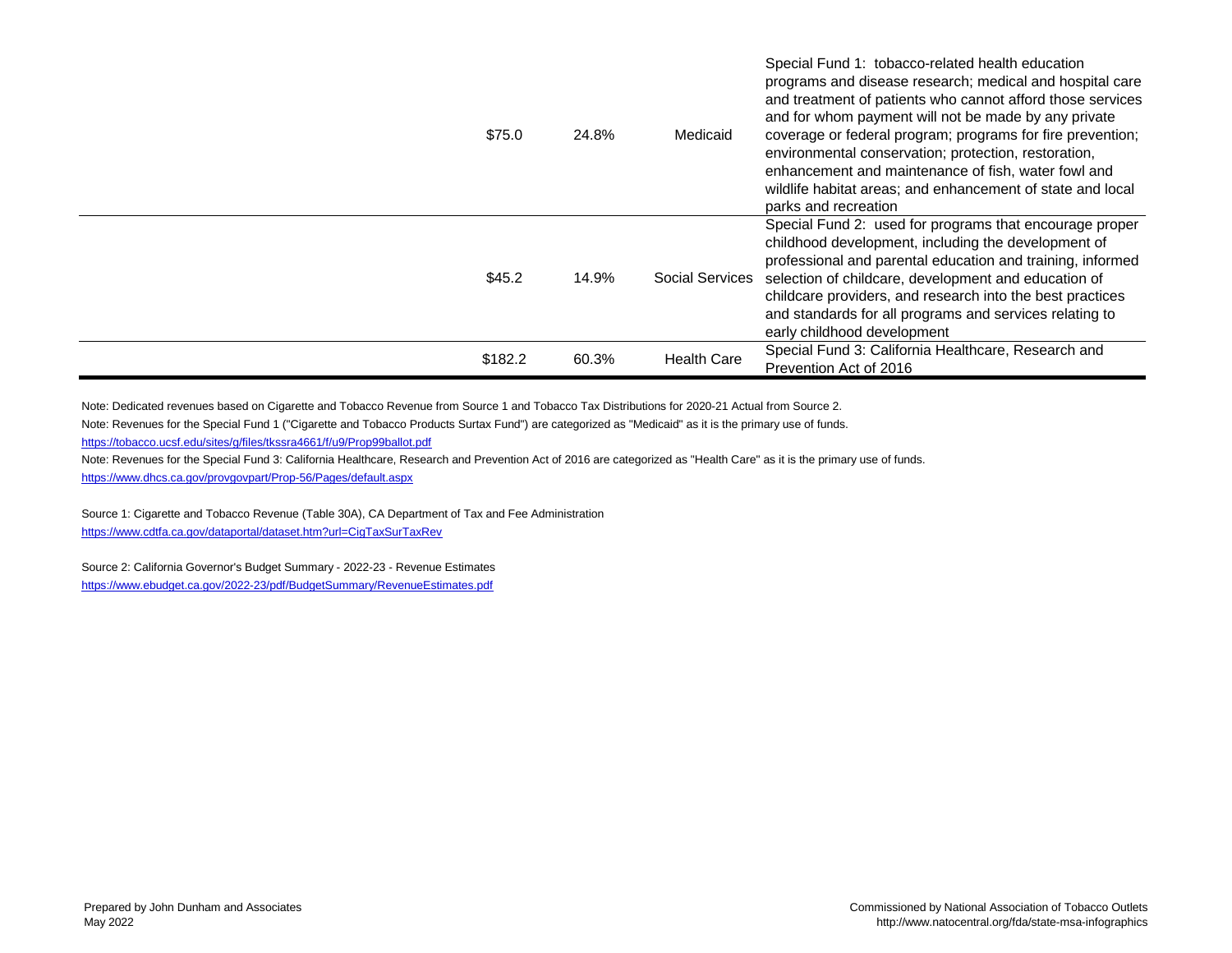### Colorado

#### **2021**

*(dollars in millions)*

| State Excise Tax              | Total<br>Revenue | General<br>Revenue | Dedicated<br>Revenue | Percent<br>Dedicated | Earmarked Fund<br>Category | <b>Distribution</b>                                                                                                                                                                                                                                                                                                                                                   |
|-------------------------------|------------------|--------------------|----------------------|----------------------|----------------------------|-----------------------------------------------------------------------------------------------------------------------------------------------------------------------------------------------------------------------------------------------------------------------------------------------------------------------------------------------------------------------|
| Total Cigarette & Tobacco Tax | \$227.6          | \$54.0             | \$173.6              | 76.3%                |                            |                                                                                                                                                                                                                                                                                                                                                                       |
| Cigarette Tax                 | \$176.5          | \$30.4             | \$146.1              | 82.8%                |                            |                                                                                                                                                                                                                                                                                                                                                                       |
|                               |                  |                    | \$37.7               | 21.4%                | Education                  | Proposition EE Net Collections to be used for expanded<br>preschool programs, as well as K-12 education, rural<br>schools, affordable housing, eviction assistance, tobacco<br>education, health care, and general state spending                                                                                                                                     |
|                               |                  |                    | \$8.0                | 4.5%                 |                            | City/County Share Collections: to compensate<br>proportionately for tax revenue reductions attributable to<br>Cities & Counties lower cigarette and tobacco sales resulting from the<br>implementation of the tax imposed pursuant to section 21<br>of article X of the state constitution                                                                            |
|                               |                  |                    | \$100.5              | 56.9%                | <b>Health Care</b>         | Health-related Programs Collections: 50% to provide<br>immunizations performed by county or district public health<br>agencies in areas that were served by county public health<br>nursing services prior to July 1, 2008, and 50% to the<br>pediatric specialty hospital fund, for augmenting hospital<br>reimbursement rates for regional pediatric trauma centers |
| Other Tobacco Products Tax    | \$51.1           | \$23.6             | \$27.4               | 53.7%                |                            |                                                                                                                                                                                                                                                                                                                                                                       |
|                               |                  |                    | \$3.1                | 6.1%                 | Education                  | Proposition EE Net Collections to be used for expanded<br>preschool programs, as well as K-12 education, rural<br>schools, affordable housing, eviction assistance, tobacco<br>education, health care, and general state spending                                                                                                                                     |
|                               |                  |                    | \$24.3               | 47.7%                | <b>Health Care</b>         | Health-related Programs Collections: 50% to provide<br>immunizations performed by county or district public health<br>agencies in areas that were served by county public health<br>nursing services prior to July 1, 2008, and 50% to the<br>pediatric specialty hospital fund, for augmenting hospital<br>reimbursement rates for regional pediatric trauma centers |

Note: Collections reported are not limited to amounts from current year filings. Fiscal year data includes collections across multiple tax years due to amended, late, and/or corrected filings.

Note: Revenues for Proposition EE are categorized as "Education" as it is the primary use of funds.

[https://leg.colorado.gov/sites/default/files/initiative%2520referendum\\_prop%20ee%20final%20lc%20packet.pdf](https://leg.colorado.gov/sites/default/files/initiative%2520referendum_prop ee final lc packet.pdf)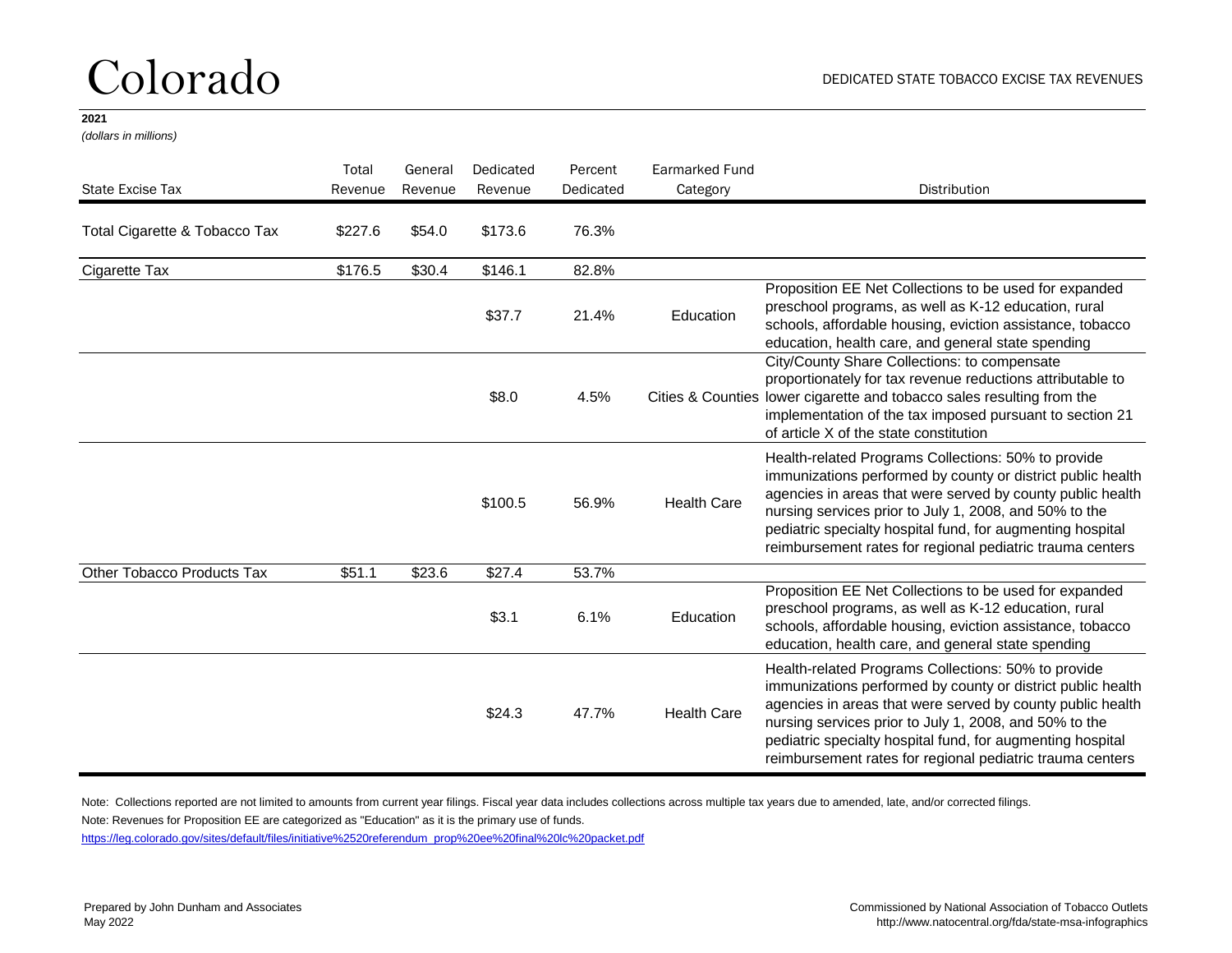Source: State of Colorado - Colorado Department of Revenue, Annual Report - 2021 [https://cdor.colorado.gov/sites/revenue/files/documents/Annual\\_Report\\_2021.pdf](https://cdor.colorado.gov/sites/revenue/files/documents/Annual_Report_2021.pdf)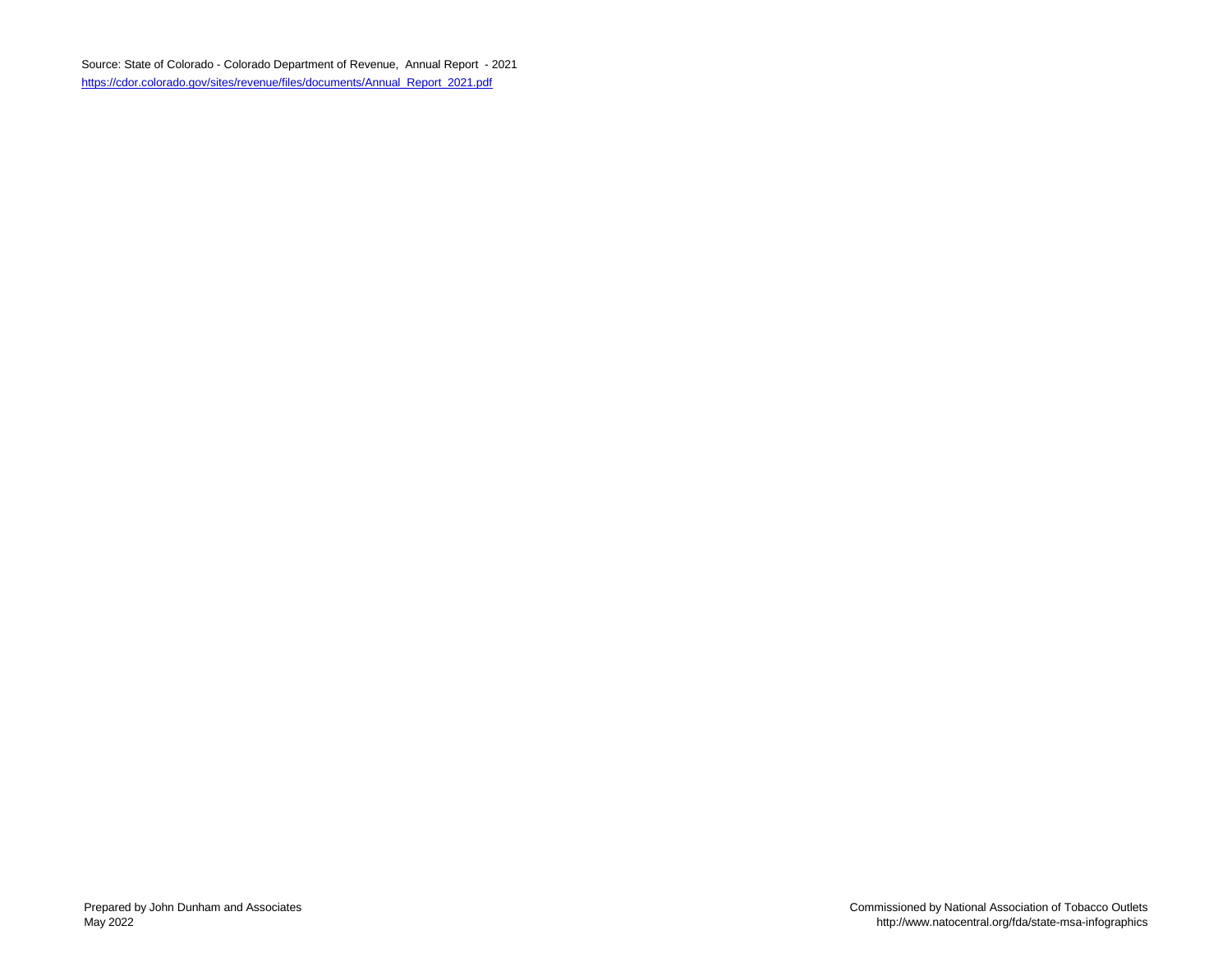### Connecticut

### **2021**

*(dollars in millions)*

| State Excise Tax              | Total<br>Revenue | General<br>Revenue | Dedicated<br>Revenue | Percent<br>Dedicated | Earmarked Fund<br>Category | Distribution |
|-------------------------------|------------------|--------------------|----------------------|----------------------|----------------------------|--------------|
| Total Cigarette & Tobacco Tax | \$346.6          | \$346.6            | \$0.0                | $0.0\%$              |                            |              |
| Cigarette Tax                 | \$324.1          | \$324.1            | \$0.0                | $0.0\%$              |                            |              |
| Other Tobacco Products Tax    | \$22.6           | \$22.6             | \$0.0                | $0.0\%$              |                            |              |

Source: State of Connecticut - Department of Revenue Services - Annual Report - Fiscal Year 2020-2021 <https://portal.ct.gov/-/media/DRS/Research/annualreport/DRS-FY21-Annual-Report.pdf>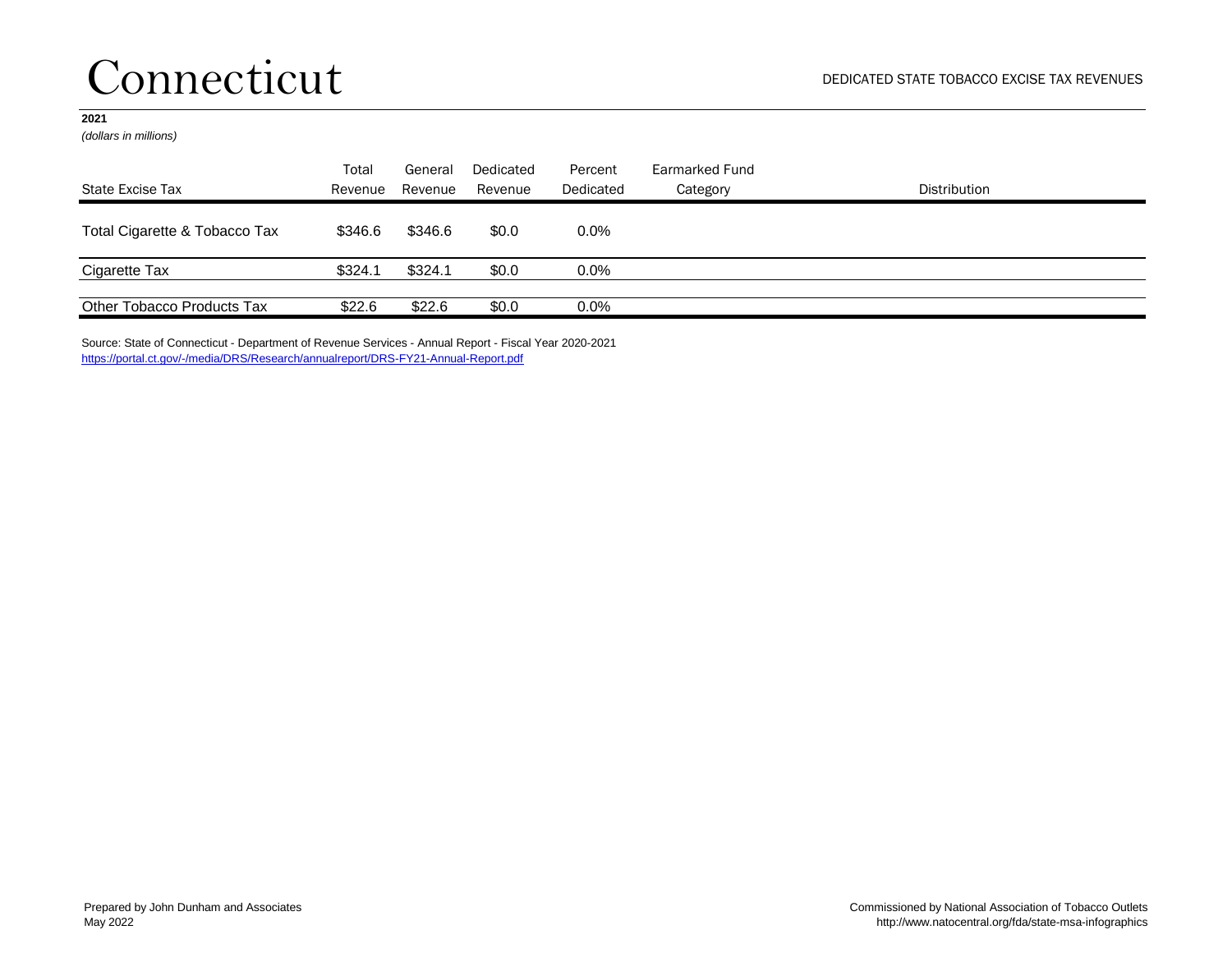### Delaware

#### **2021**

*(dollars in millions)*

| State Excise Tax              | Total<br>Revenue | General<br>Revenue | Dedicated<br>Revenue | Percent<br>Dedicated | Earmarked Fund<br>Category | Distribution |
|-------------------------------|------------------|--------------------|----------------------|----------------------|----------------------------|--------------|
| Total Cigarette & Tobacco Tax | \$115.7          | \$115.7            | \$0.0                | $0.0\%$              |                            |              |
| Cigarette Tax                 | \$108.0          | \$108.0            | \$0.0                | $0.0\%$              |                            |              |
| Other Tobacco Products Tax    | \$7.7            | \$7.7              | \$0.0                | $0.0\%$              |                            |              |

Note: Individual product revenue based on source 1 and individual percent splits from source 2

Source 1: Delaware Department of Finance - Delaware Fiscal Notebook 2021 Edition [https://financefiles.delaware.gov/Fiscal\\_Notebook/2021/2021-Fiscal-Notebook.pdf](https://financefiles.delaware.gov/Fiscal_Notebook/2021/2021-Fiscal-Notebook.pdf)

Source 2: Orzechowski and Walker, The Tax Burden on Tobacco, 2021, Vol. 56. (Richmond, VA)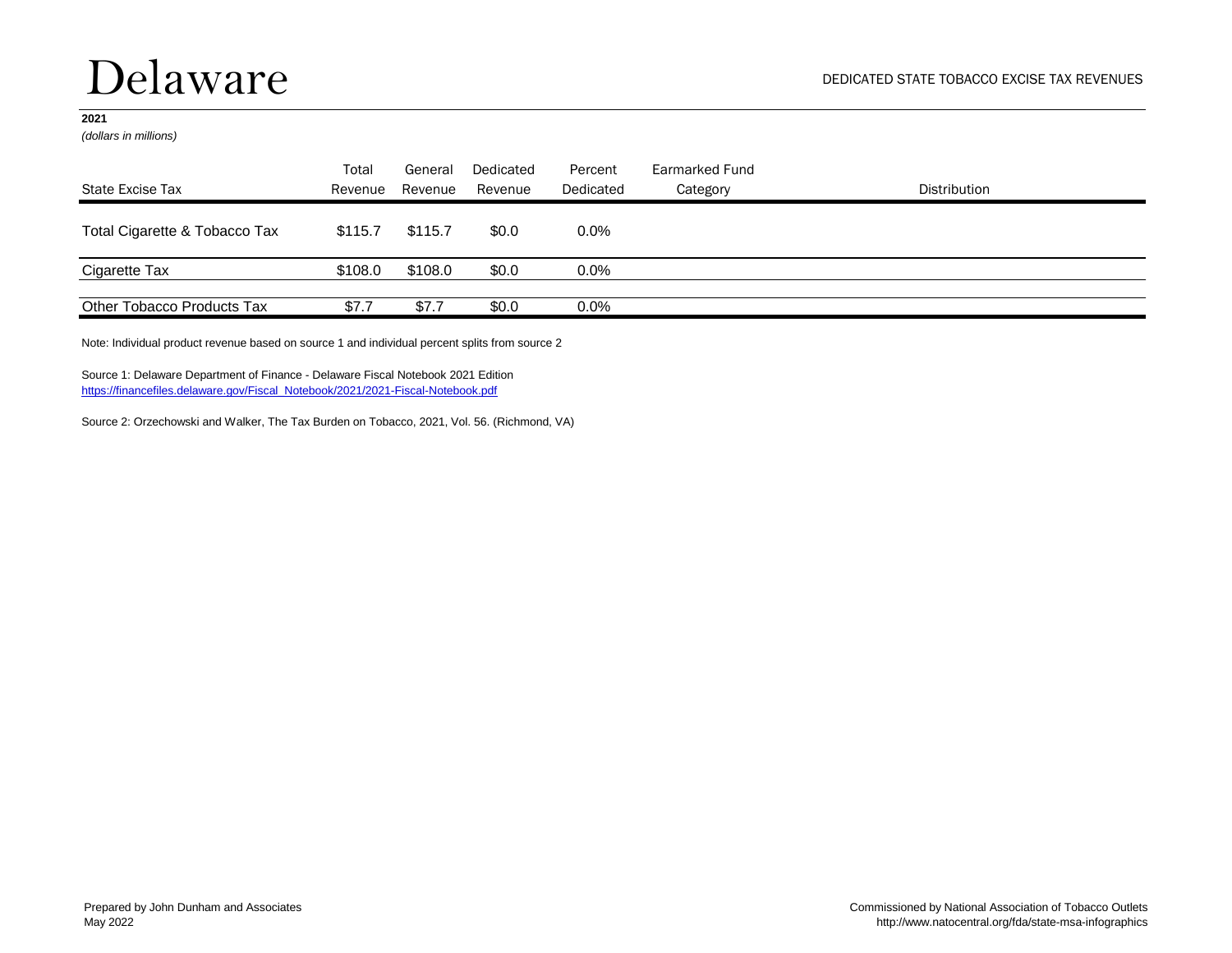*(dollars in millions)*

| State Excise Tax              | Total<br>Revenue | General<br>Revenue | Dedicated<br>Revenue | Percent<br>Dedicated | Earmarked Fund<br>Category | <b>Distribution</b> |
|-------------------------------|------------------|--------------------|----------------------|----------------------|----------------------------|---------------------|
| Total Cigarette & Tobacco Tax | \$22.2           | \$22.2             | \$0.0                | $0.0\%$              |                            |                     |
| Cigarette Tax                 | \$18.2           | \$18.2             | \$0.0                | 0.0%                 |                            |                     |
| Other Tobacco Products Tax    | \$4.0            | \$4.0              | \$0.0                | 0.0%                 |                            |                     |

Note: Total revenues based on source 1 and individual product revenues based on source 2.

Source 1: District of Columbia - Office of the Chief Financial Officer - Annual Comprehensive Financial Report [https://cfo.dc.gov/sites/default/files/dc/sites/ocfo/publication/attachments/FY%202021%20DC%20ACFR\\_Compressed.pdf](https://cfo.dc.gov/sites/default/files/dc/sites/ocfo/publication/attachments/FY 2021 DC ACFR_Compressed.pdf)

Source 2: Orzechowski and Walker, The Tax Burden on Tobacco, 2021, Vol. 56. (Richmond, VA)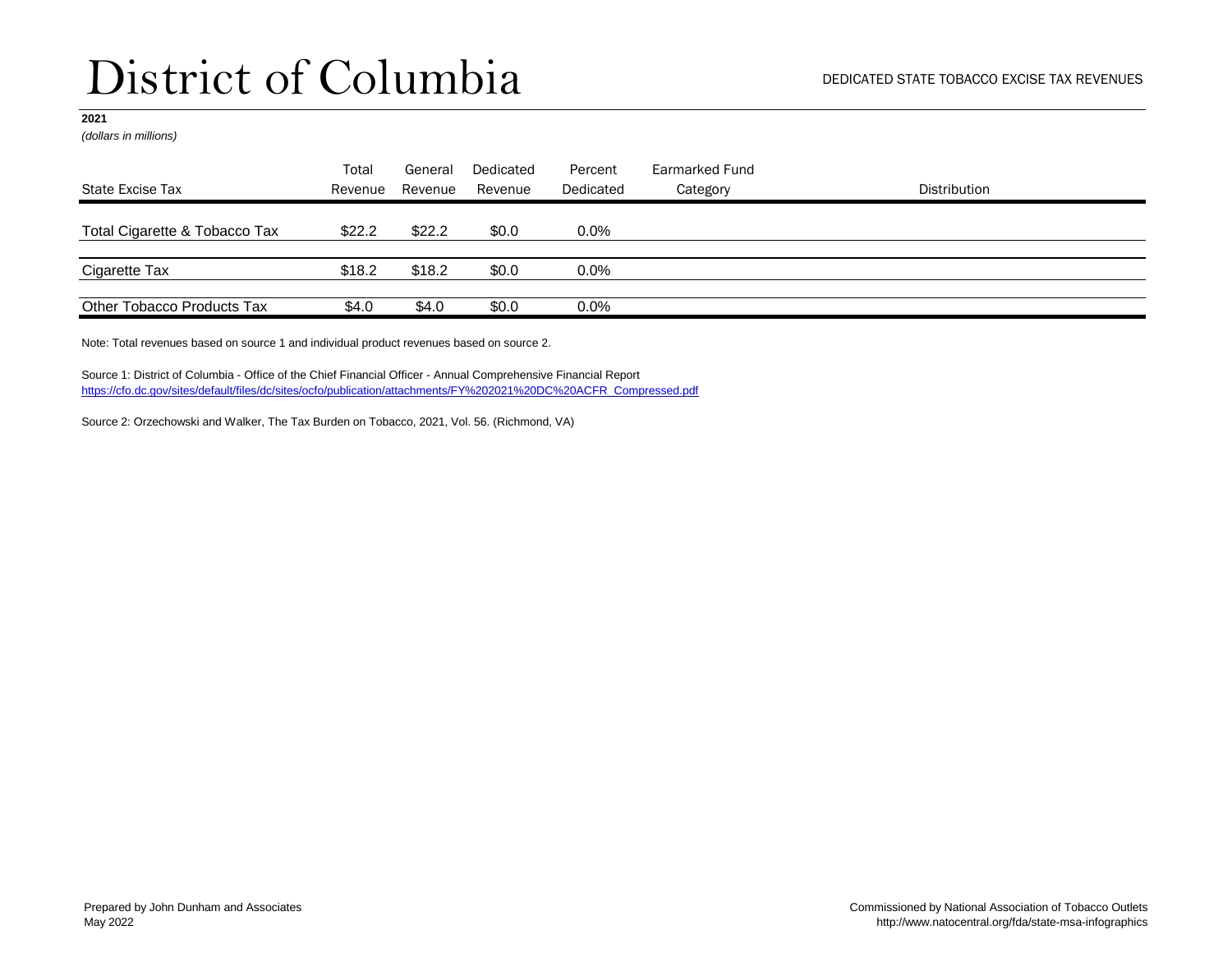### Florida

#### **2021**

*(dollars in millions)*

| State Excise Tax                 | Total<br>Revenue | General<br>Revenue | Dedicated<br>Revenue | Percent<br>Dedicated | <b>Earmarked Fund</b><br>Category | Distribution                                                                                                                                                                                                                    |
|----------------------------------|------------------|--------------------|----------------------|----------------------|-----------------------------------|---------------------------------------------------------------------------------------------------------------------------------------------------------------------------------------------------------------------------------|
| Total Cigarette & Tobacco Tax    | \$1,094.8        | \$173.6            | \$921.1              | 84.1%                |                                   |                                                                                                                                                                                                                                 |
| Cigarette Tax                    | \$242.1          | \$132.1            | \$110.0              | 45.4%                |                                   |                                                                                                                                                                                                                                 |
|                                  |                  |                    | \$6.4                | 2.6%                 |                                   | Cities & Counties County revenue sharing                                                                                                                                                                                        |
|                                  |                  |                    | \$64.7               | 26.7%                | <b>Health Care</b>                | Public Medical Assistance Trust Fund for indigent health<br>care services                                                                                                                                                       |
|                                  |                  |                    | \$15.5               | 6.4%                 | <b>Capital Projects</b>           | Board of Directors of the H. Lee Moffitt Cancer Center and<br>Research Institute (began 2004-05) for the purpose of<br>constructing, furnishing, and equipping a cancer research<br>facility at the University of South Florida |
|                                  |                  |                    | \$2.2                | 0.9%                 | <b>Other Funds</b>                | <b>ABT Transfer</b>                                                                                                                                                                                                             |
|                                  |                  |                    | \$2.1                | 0.9%                 | Research                          | <b>Biomedical Research Trust Fund</b>                                                                                                                                                                                           |
|                                  |                  |                    | \$19.1               | 7.9%                 | <b>General Fund</b>               | General revenue service charge                                                                                                                                                                                                  |
| Other Tobacco Products Tax       | \$41.6           | \$41.6             | \$0.0                | 0.0%                 |                                   |                                                                                                                                                                                                                                 |
| Cigarette Surcharge              | \$723.3          | \$0.0              | \$723.3              | 100.0%               |                                   |                                                                                                                                                                                                                                 |
|                                  |                  |                    | \$665.4              | 92.0%                | <b>Health Care</b>                | Health Care Trust Fund for the operation of the Agency for<br>Health Care Administration (Distributions from Cigarette &<br>Other Tobacco Products Surcharge)                                                                   |
|                                  |                  |                    | \$57.9               | 8.0%                 | <b>General Fund</b>               | General revenue service charge (Distributions from<br>Cigarette & Other Tobacco Products Surcharge)                                                                                                                             |
| Other Tobacco Products Surcharge | \$87.9           | \$0.0              | \$87.9               | 100.0%               |                                   |                                                                                                                                                                                                                                 |
|                                  |                  |                    | \$80.8               | 92.0%                | <b>Health Care</b>                | Health Care Trust Fund for the operation of the Agency for<br>Health Care Administration (2021 - Accounted for in<br>Distributions from Cigarette & Other Tobacco Products<br>Surcharge)                                        |
|                                  |                  |                    | \$7.0                | 8.0%                 | <b>General Fund</b>               | General revenue service charge (2021 - Accounted for in<br>Distributions from Cigarette & Other Tobacco Products<br>Surcharge)                                                                                                  |

Note: Distributions from Cigarette and Other Tobacco Products Surcharge combined (not separated into cigarette / other tobacco products)

Source: 2021 Florida Tax Handbook Including Fiscal Impact of Potential Changes <http://edr.state.fl.us/content/revenues/reports/tax-handbook/taxhandbook2021.pdf>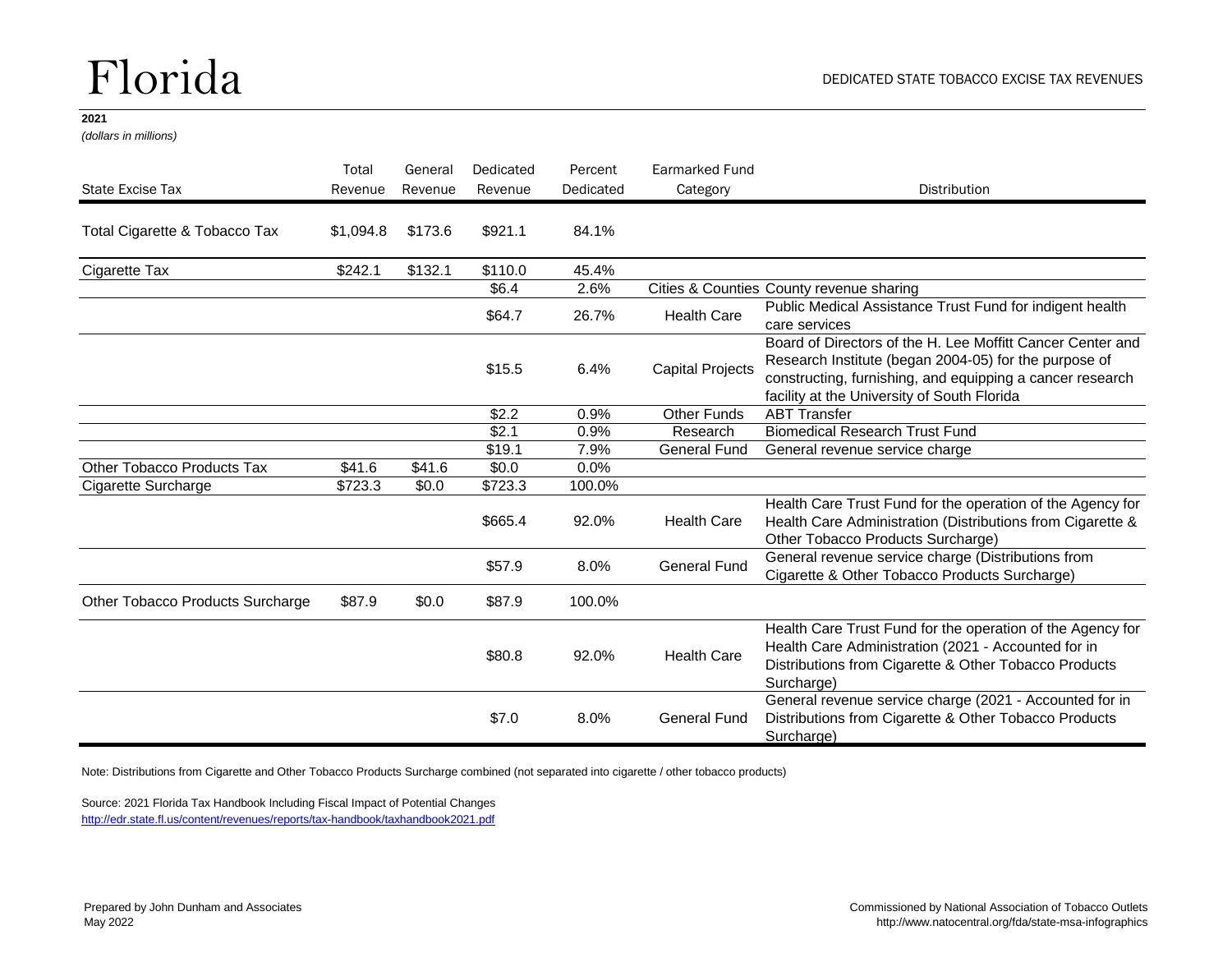## Georgia

#### **2021**

*(dollars in millions)*

|                               | Total   | General | Dedicated | Percent   | Earmarked Fund |              |
|-------------------------------|---------|---------|-----------|-----------|----------------|--------------|
| State Excise Tax              | Revenue | Revenue | Revenue   | Dedicated | Category       | Distribution |
| Total Cigarette & Tobacco Tax | \$242.9 | \$242.9 | \$0.0     | $0.0\%$   |                |              |
|                               |         |         |           |           |                |              |
| Cigarette Tax                 | \$161.8 | \$161.8 | \$0.0     | $0.0\%$   |                |              |
| Other Tobacco Products Tax    | \$81.1  | \$81.1  | \$0.0     | 0.0%      |                |              |

Note: Revenues for cigarette tax and other tobacco products are based on total revenue from source 1 and amounts split between products from source 2.

Source 1: The Governor's Budget Report; Fiscal Year 2022 (for 2021 reported data) <https://opb.georgia.gov/budget-information/budget-documents/governors-budget-reports>

Source 2: Orzechowski and Walker, The Tax Burden on Tobacco, 2021, Vol. 56. (Richmond, VA)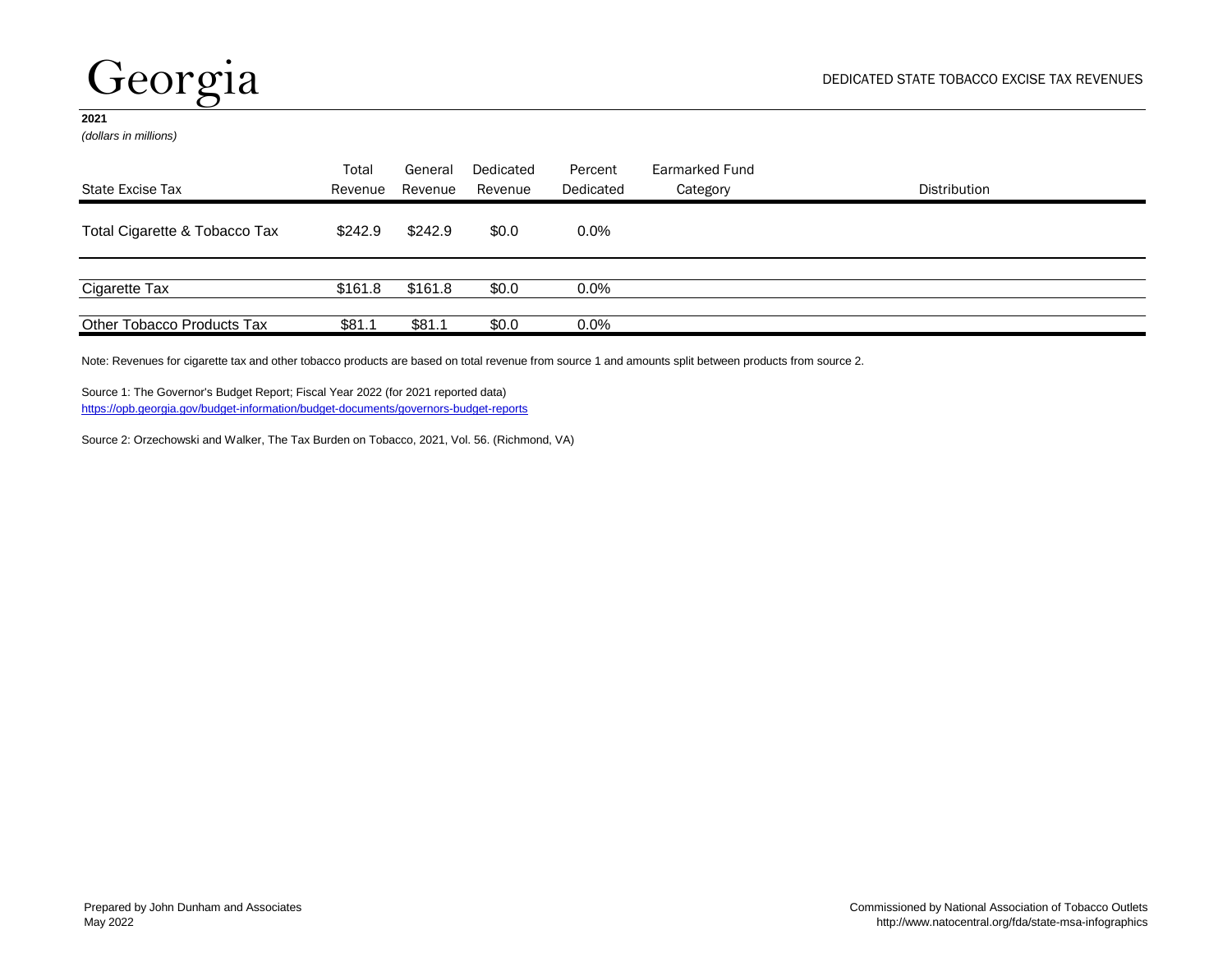### Hawaii

#### **2021**

*(dollars in millions)*

|                                   | Total   | General<br>Revenue | Dedicated<br>Revenue | Percent<br>Dedicated | Earmarked Fund<br>Category | <b>Distribution</b>                                                                                                                                                                                                                                                                                  |
|-----------------------------------|---------|--------------------|----------------------|----------------------|----------------------------|------------------------------------------------------------------------------------------------------------------------------------------------------------------------------------------------------------------------------------------------------------------------------------------------------|
| State Excise Tax                  | Revenue |                    |                      |                      |                            |                                                                                                                                                                                                                                                                                                      |
| Total Cigarette & Tobacco Tax     | \$108.2 | \$72.5             | \$35.7               | 33.0%                |                            |                                                                                                                                                                                                                                                                                                      |
| Cigarette Tax                     | \$98.1  | \$62.4             | \$35.7               | 36.4%                |                            |                                                                                                                                                                                                                                                                                                      |
|                                   |         |                    | \$1.6                | 1.7%                 |                            | Tobacco Control Cigarette Stamp Administrative and Enforcement Funds                                                                                                                                                                                                                                 |
|                                   |         |                    | \$12.1               | 12.3%                | Research                   | Cancer Research Special Fund for research and operating<br>expenses and for capital expenditures                                                                                                                                                                                                     |
|                                   |         |                    | \$6.8                | 6.9%                 | Other Funds                | Trauma System Special Fund to record information in a<br>central location which will enable policymakers to assess<br>availability and effectiveness of trauma care                                                                                                                                  |
|                                   |         |                    | \$7.6                | 7.7%                 | <b>Health Care</b>         | Emergency Medical Services Special Fund for the purpose<br>of emergency medical services training, communications,<br>vehicle and equipment grants, and other programs,<br>furthering the goals of highway safety and emergency<br>response providing medical services at motor vehicle<br>accidents |
|                                   |         |                    | \$7.6                | 7.7%                 | <b>Health Care</b>         | <b>Community Health Centers Fund</b>                                                                                                                                                                                                                                                                 |
| <b>Other Tobacco Products Tax</b> | \$8.3   | \$8.3              | \$0.0                | $0.0\%$              |                            |                                                                                                                                                                                                                                                                                                      |
| Cigar Tax                         | \$1.6   | \$1.6              | \$0.0                | $0.0\%$              |                            |                                                                                                                                                                                                                                                                                                      |
| Little Cigar Tax                  | \$0.1   | \$0.1              | \$0.0                | $0.0\%$              |                            |                                                                                                                                                                                                                                                                                                      |

Note: Dedicated revenue based on Net Tax Collections from Source 1 and details on distributions of the revenues are given in section 245-15, HRS. Revenues do not include License Fees, Retail Permits or Unallocated Net Collections.

Source 1: State of Hawaii - Department of Taxation - Cigarette & Tobacco Tax Collections and Allocations Fiscal Year Ending June 30, 2021

[https://tax.hawaii.gov/stats/a5\\_3txcolrpt/](https://tax.hawaii.gov/stats/a5_3txcolrpt/)

Source 2: Hawaii Legislature - Chapter 245 Cigarette and Tobacco Tax Law [https://files.hawaii.gov/tax/legal/hrs/hrs\\_245.pdf](https://files.hawaii.gov/tax/legal/hrs/hrs_245.pdf)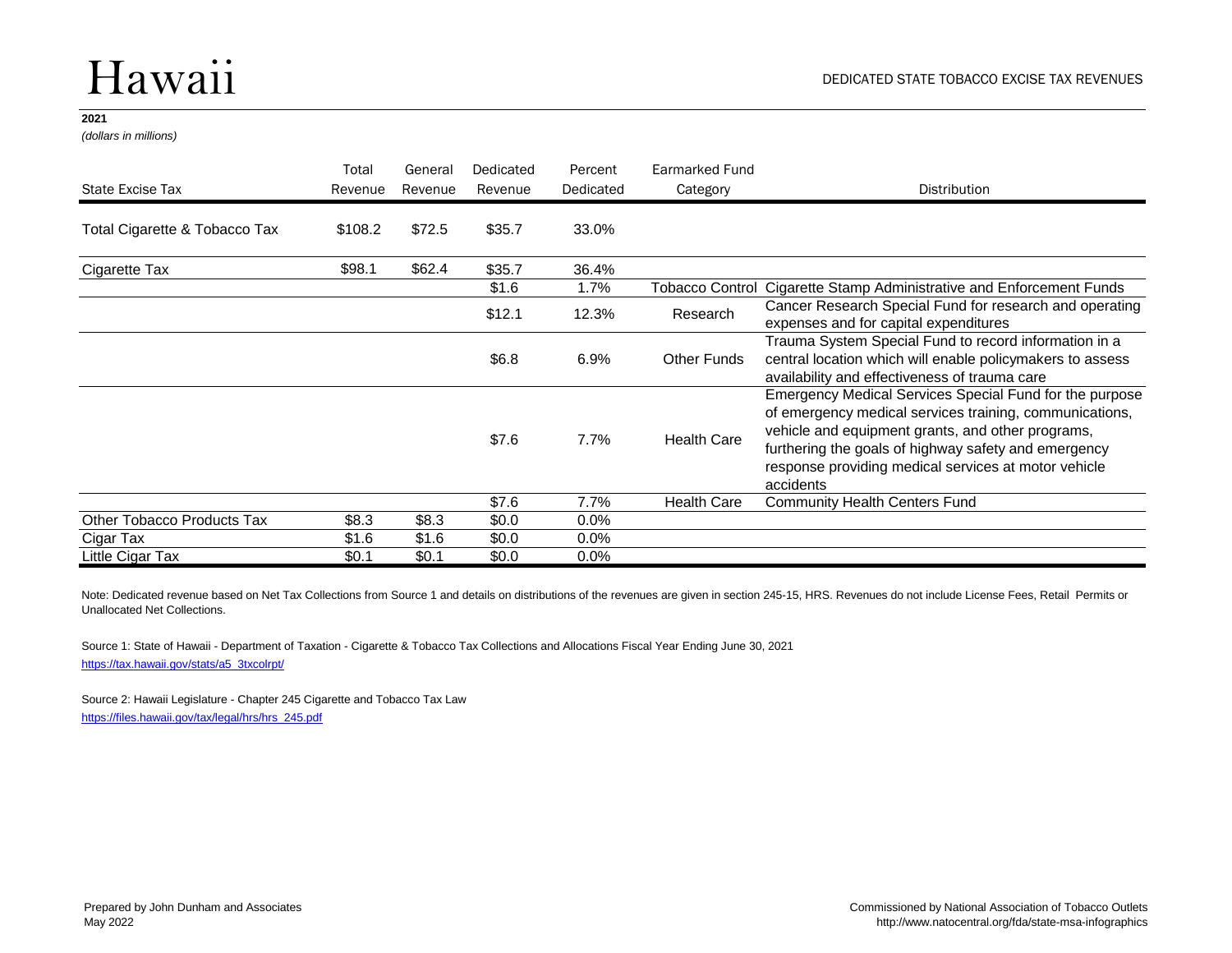## Idaho

### **2021**

*(dollars in millions)*

| State Excise Tax                  | Total<br>Revenue | General<br>Revenue | Dedicated<br>Revenue | Percent<br>Dedicated | <b>Earmarked Fund</b><br>Category | <b>Distribution</b>                                                                                                                                                                    |
|-----------------------------------|------------------|--------------------|----------------------|----------------------|-----------------------------------|----------------------------------------------------------------------------------------------------------------------------------------------------------------------------------------|
| Total Cigarette & Tobacco Tax     | \$48.7           | \$22.8             | \$25.4               | 52.1%                |                                   |                                                                                                                                                                                        |
| Cigarette Tax                     | \$33.9           | \$8.8              | \$23.4               | 69.0%                |                                   |                                                                                                                                                                                        |
|                                   |                  |                    | \$5.0                | 14.8%                |                                   | Base Permanent Building Fund budget includes<br>Capital Projects construction and maintenance costs for state buildings,<br>including those at the universities and community colleges |
|                                   |                  |                    | \$0.3                | 0.9%                 | Research                          | Cancer Control Fund for the purpose of contracting for and<br>obtaining the services to promote cancer control through<br>research, education, screening, and treatment                |
|                                   |                  |                    | \$0.1                | 0.4%                 | <b>Other Funds</b>                | Central Tumor Registry Fund to contract for and obtain the<br>services of a continuous registry of all tumor patients in<br>Idaho                                                      |
|                                   |                  |                    | \$3.3                | 9.8%                 | Substance<br>Control              | Public School Income Fund to provide substance abuse<br>programs in the state public schools                                                                                           |
|                                   |                  |                    | \$3.3                | 9.8%                 | <b>Social Services</b>            | Department of Juvenile Corrections for county juvenile<br>probation services                                                                                                           |
|                                   |                  |                    | \$4.7                | 13.9%                | Debt Payments                     | <b>GARVEE Debt Service Fund</b>                                                                                                                                                        |
|                                   |                  |                    | \$5.0                | 14.8%                | Capital Projects Aquifer Fund     |                                                                                                                                                                                        |
|                                   |                  |                    | \$1.6                | 4.8%                 |                                   | Capital Projects Transportation Expansion & Congestion Mitigation Fund                                                                                                                 |
| <b>Other Tobacco Products Tax</b> | \$14.9           | \$14.0             | \$2.0                | 13.5%                |                                   |                                                                                                                                                                                        |
|                                   |                  |                    | \$1.0                | 6.7%                 | Substance<br>Control              | Public School Income Fund to provide substance abuse<br>prevention programs in the state public schools                                                                                |
|                                   |                  |                    | \$1.0                | 6.7%                 | <b>Social Services</b>            | Department of Juvenile Corrections for county juvenile<br>probation services                                                                                                           |

Note: Gross Revenues, before refunds

2021 Source: Idaho State Tax Commission 2021 Annual Report [https://tax.idaho.gov/reports/EPB00033\\_01-12-2022.pdf](https://tax.idaho.gov/reports/EPB00033_01-12-2022.pdf)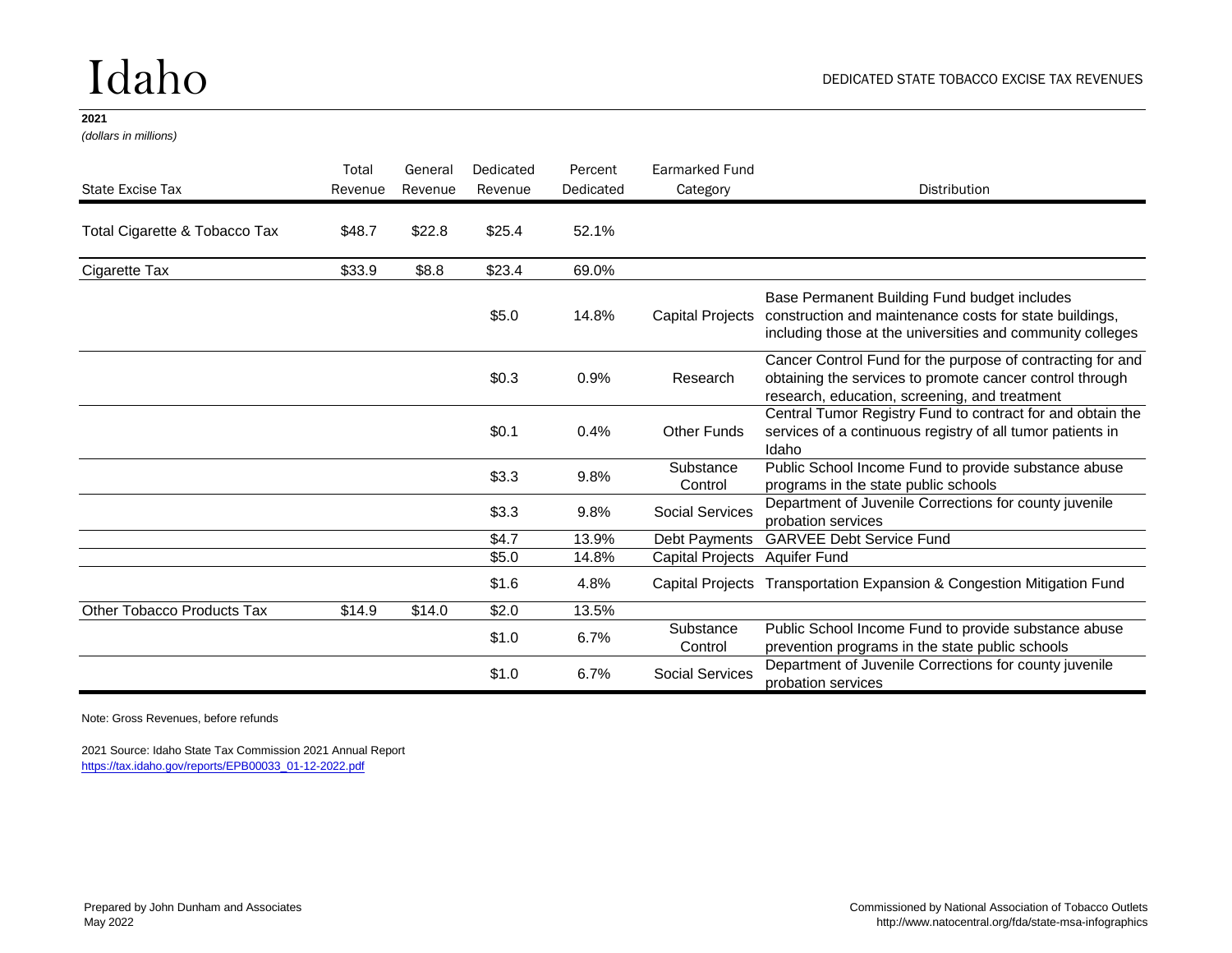### Illinois

### **2021**

*(dollars in millions)*

|                                   | Total   | General | Dedicated | Percent   | Earmarked Fund         |                                                                                                                                                                              |
|-----------------------------------|---------|---------|-----------|-----------|------------------------|------------------------------------------------------------------------------------------------------------------------------------------------------------------------------|
| State Excise Tax                  | Revenue | Revenue | Revenue   | Dedicated | Category               | Distribution                                                                                                                                                                 |
| Total Cigarette & Tobacco Tax     | \$917.0 | \$217.9 | \$698.3   | 76.1%     |                        |                                                                                                                                                                              |
| Cigarette Tax                     | \$855.2 | \$217.9 | \$636.5   | 74.4%     |                        |                                                                                                                                                                              |
|                                   |         |         | \$286.7   | 33.5%     |                        | Capital Projects Capital Projects Fund Receipt                                                                                                                               |
|                                   |         |         | \$286.7   | 33.5%     | <b>Health Care</b>     | Healthcare Provider Relief Fund to provide monies for the<br>purpose of making reimbursements to providers of goods<br>or services under certain medical assistance programs |
|                                   |         |         | \$63.1    | 7.4%      | Education              | Common School Fund                                                                                                                                                           |
| <b>Other Tobacco Products Tax</b> | \$61.9  | \$0.0   | \$61.9    | 100.0%    |                        |                                                                                                                                                                              |
|                                   |         |         | \$30.9    | 50.0%     | <b>Social Services</b> | Long Term Care Provider                                                                                                                                                      |
|                                   |         |         | \$30.9    | 50.0%     | <b>Health Care</b>     | Healthcare Provider Relief Fund                                                                                                                                              |

Source: Illinois State Comptroller - Financial Data by Revenue Source

<https://illinoiscomptroller.gov/financial-data/state-revenues/by-revenue-source/>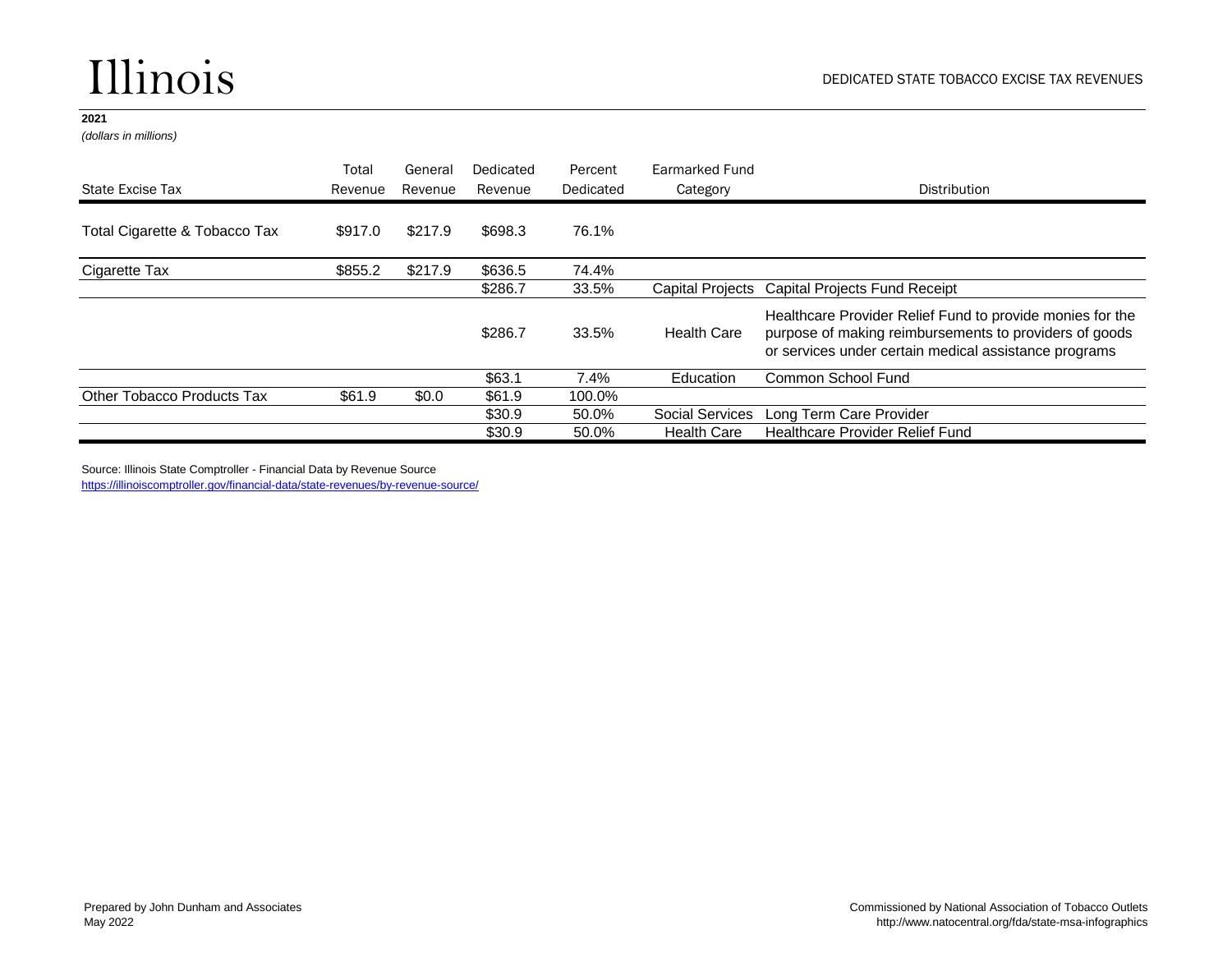## Indiana

#### **2021**

*(dollars in millions)*

|                                   | Total   | General | Dedicated | Percent   | Earmarked Fund         |                                                                                                                                                                                                                                                               |
|-----------------------------------|---------|---------|-----------|-----------|------------------------|---------------------------------------------------------------------------------------------------------------------------------------------------------------------------------------------------------------------------------------------------------------|
| State Excise Tax                  | Revenue | Revenue | Revenue   | Dedicated | Category               | <b>Distribution</b>                                                                                                                                                                                                                                           |
| Total Cigarette & Tobacco Tax     | \$368.7 | \$214.7 | \$154.0   | 41.8%     |                        |                                                                                                                                                                                                                                                               |
| Cigarette Tax                     | \$329.8 | \$185.5 | \$144.3   | 43.8%     |                        |                                                                                                                                                                                                                                                               |
|                                   |         |         | \$13.9    | 4.2%      |                        | <u>Ulgarette Tax Fund for payments to local units of</u><br>government which are deposited in the General Fund and<br>Cities & Counties Capital Improvements Fund appropriated for<br>transportation; for soil conservation and lake and river<br>anhanaamant |
|                                   |         |         | \$2.0     | 0.6%      | Capital Projects       | Mental Health Centers Fund within the State Division of<br>Mental Health and Addiction for constructing, remodeling,<br>equipping, or operating community mental health centers                                                                               |
|                                   |         |         | \$89.2    | 27.1%     | <b>Social Services</b> | Indiana Check Up Plan Trust Fund                                                                                                                                                                                                                              |
|                                   |         |         | \$13.2    | 4.0%      | <b>Social Services</b> | <b>State Retiree Fund</b>                                                                                                                                                                                                                                     |
|                                   |         |         | \$8.1     | 2.5%      | Medicaid               | Medicaid Provider Reimbursements under the General<br>Fund                                                                                                                                                                                                    |
|                                   |         |         | \$17.9    | 5.4%      |                        | Pension Relief Fund for payments to cities, counties,<br>Cities & Counties towns, and townships for police officers and firefighters<br>retirement systems                                                                                                    |
| <b>Other Tobacco Products Tax</b> | \$38.9  | \$29.2  | \$9.7     | 25.0%     |                        |                                                                                                                                                                                                                                                               |
|                                   |         |         | \$9.7     | 25.0%     | <b>Social Services</b> | Other tobacco products payments for AHCDF (Affordable<br>Housing and Community Development Fund)                                                                                                                                                              |

Note: Dedicated revenues estimated based on total cigarette and other tobacco products tax revenue from source 1, product splits from the Tax Burden on Tobacco, 2021, and the 2021 Indiana Code

Source 1: State of Indiana - State Budget Agency - December 2021 Revenue Forecast <https://www.in.gov/sba/files/3.-Revenue-Forecasting-Methodology-12-16-2021.pdf>

Source 2: Orzechowski and Walker, The Tax Burden on Tobacco, 2021, Vol. 56. (Richmond, VA)

Source 3: 2021 Indiana Code, 6-7-1-28.1 Taxes, Registration Fees, Fines and Penalties Collected; Disposition, 6-7-2-18. Deposit of Revenues <https://law.justia.com/codes/indiana/2021/title-6/article-7/chapter-1/section-6-7-1-28-1/> <https://law.justia.com/codes/indiana/2021/title-6/article-7/chapter-2/section-6-7-2-17/>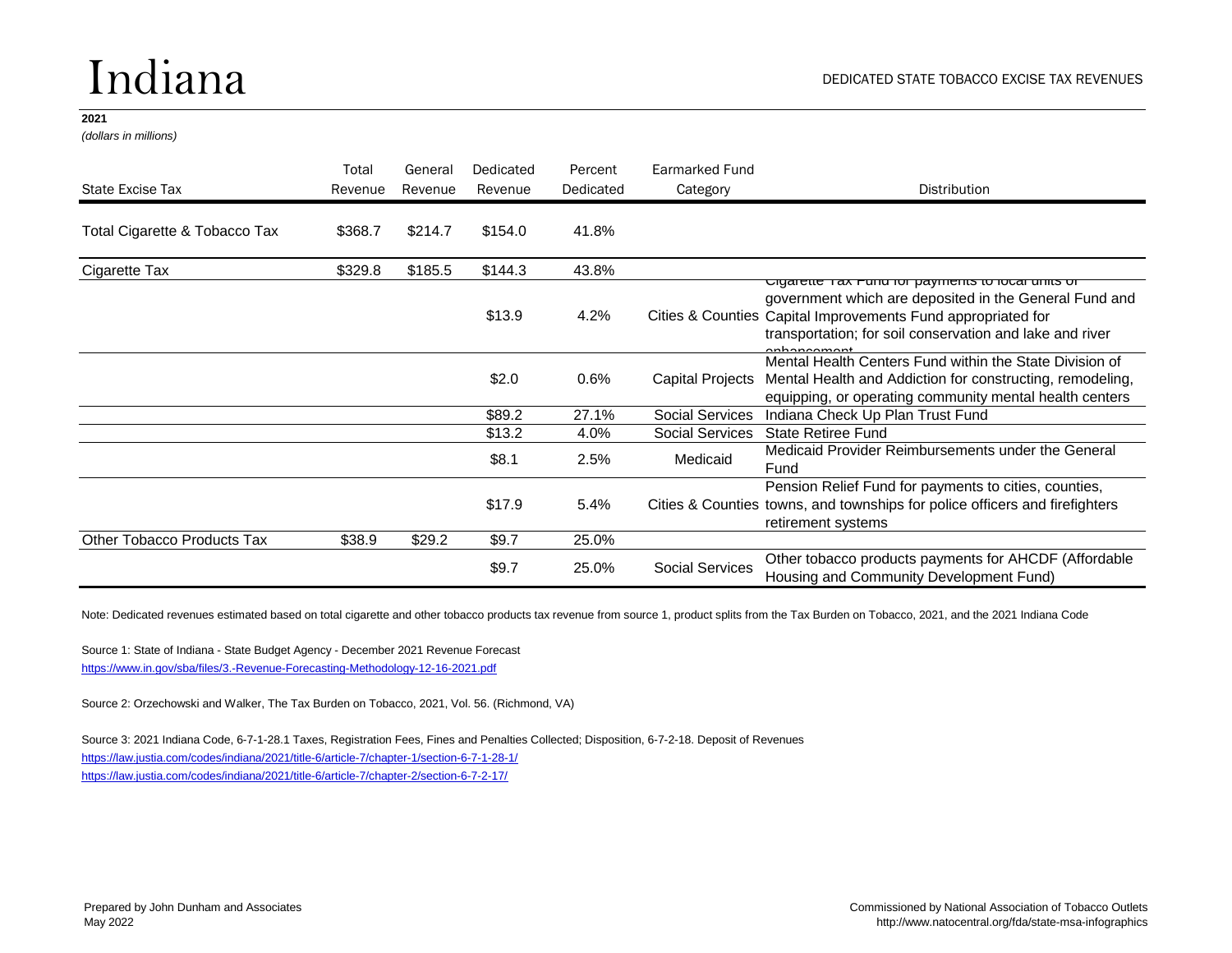*(dollars in millions)*

| State Excise Tax                  | Total<br>Revenue | General<br>Revenue | Dedicated<br>Revenue | Percent<br>Dedicated | Earmarked Fund<br>Category | Distribution                                                                                                                                                                      |
|-----------------------------------|------------------|--------------------|----------------------|----------------------|----------------------------|-----------------------------------------------------------------------------------------------------------------------------------------------------------------------------------|
|                                   |                  |                    |                      |                      |                            |                                                                                                                                                                                   |
| Total Cigarette & Tobacco Tax     | \$200.5          | \$0.0              | \$200.5              | 100.0%               |                            |                                                                                                                                                                                   |
| Cigarette Tax                     | \$172.3          | \$0.0              | \$172.3              | 100.0%               |                            |                                                                                                                                                                                   |
|                                   |                  |                    | \$172.3              | 100.0%               | <b>Health Care</b>         | Health Care Trust Fund to be used only for purposes<br>related to health care, substance abuse treatment and<br>prevention, and tobacco use prevention, cessation, and<br>control |
| <b>Other Tobacco Products Tax</b> | \$28.2           | \$0.0              | \$28.2               | 100.0%               |                            |                                                                                                                                                                                   |
|                                   |                  |                    | \$28.2               | 100.0%               | <b>Health Care</b>         | Health Care Trust Fund to be used only for purposes<br>related to health care, substance abuse treatment and<br>prevention, and tobacco use prevention, cessation, and<br>control |

Note: Beginning FY 2014, all revenue from cigarettes and tobacco are deposited into the Health Care Trust Fund.

Source: Iowa Department of Revenue - Annual Report Fiscal Year 2021

[https://tax.iowa.gov/sites/default/files/2021-12/IDR%20Annual%20Report%20FY2021.pdf](https://tax.iowa.gov/sites/default/files/2021-12/IDR Annual Report FY2021.pdf)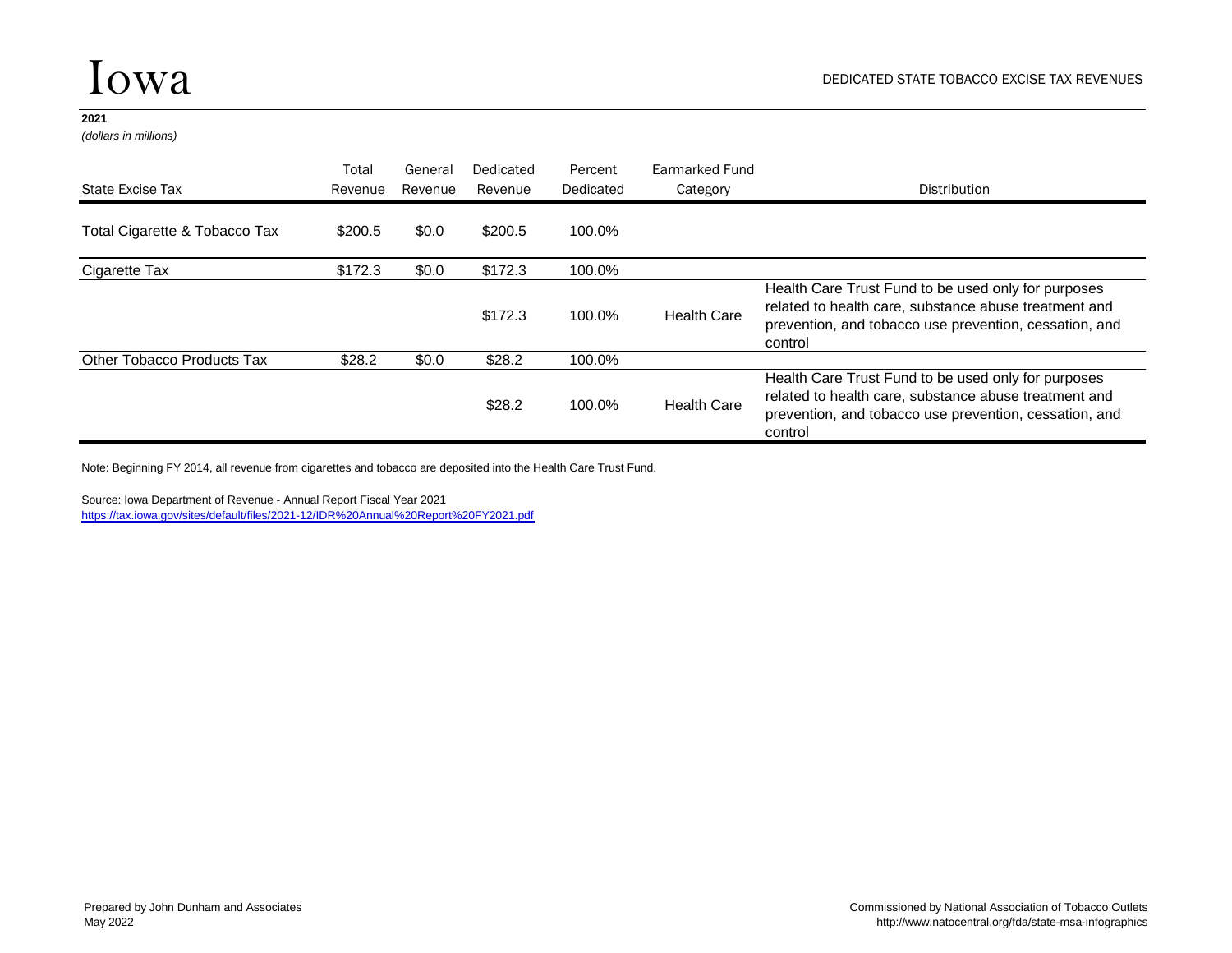### Kansas

### **2021**

*(dollars in millions)*

| State Excise Tax              | Total<br>Revenue | General<br>Revenue | Dedicated<br>Revenue | Percent<br>Dedicated | Earmarked Fund<br>Category | Distribution |
|-------------------------------|------------------|--------------------|----------------------|----------------------|----------------------------|--------------|
| Total Cigarette & Tobacco Tax | \$126.0          | \$126.0            | \$0.0                | $0.0\%$              |                            |              |
| Cigarette Tax                 | \$113.5          | \$113.5            | \$0.0                | $0.0\%$              |                            |              |
| E-Cigarette Tax               | \$2.6            | \$2.6              | \$0.0                | $0.0\%$              |                            |              |
| Other Tobacco Products Tax    | \$9.9            | \$9.9              | \$0.0                | $0.0\%$              |                            |              |

Note: Revenues do not include refunds

Source: State of Kansas Department of Revenue Annual Report: FY2021 <https://www.ksrevenue.gov/pdf/ar21complete.pdf>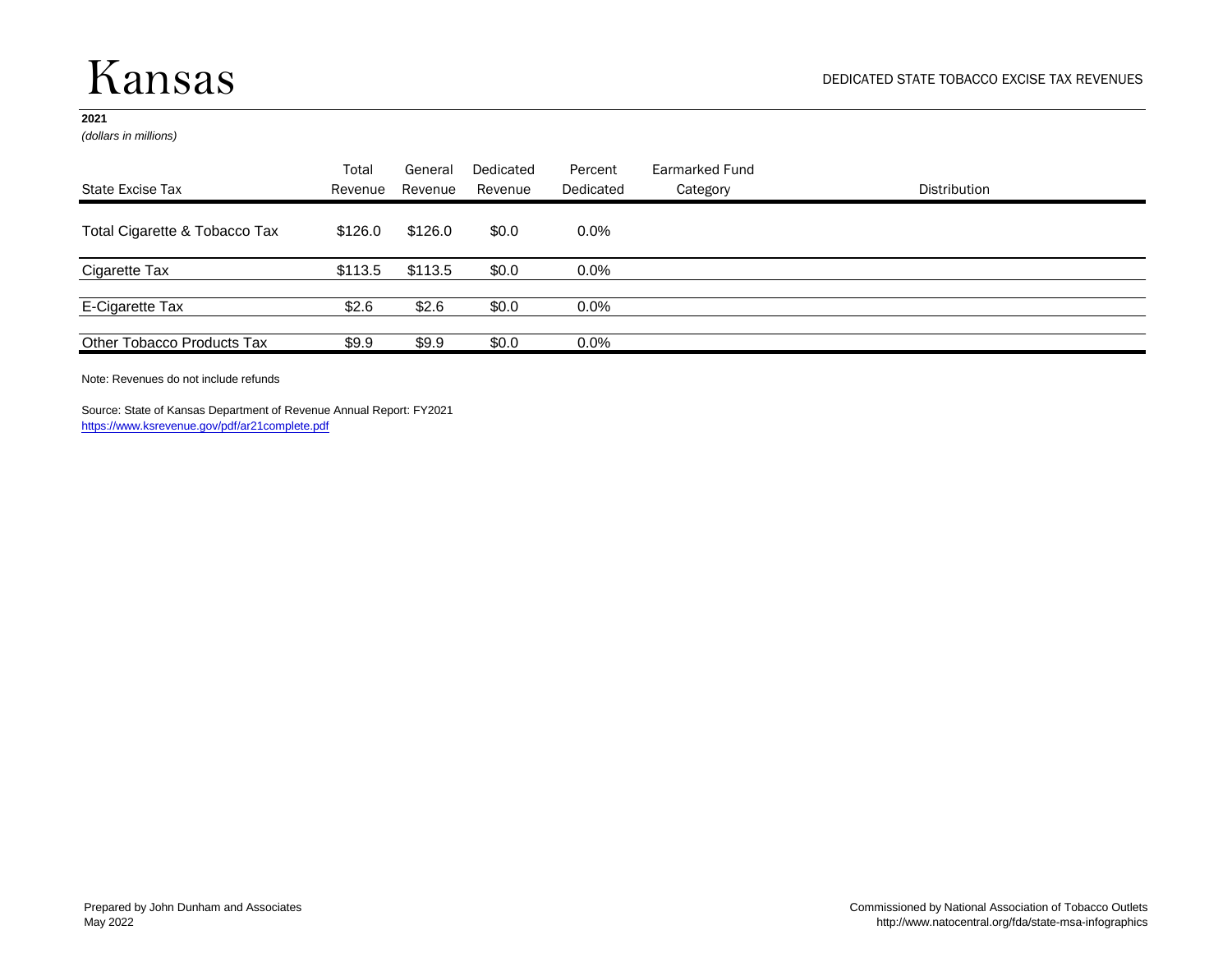## Kentucky

### **2021**

*(dollars in millions)*

|                                   | Total   | General | Dedicated | Percent   | Earmarked Fund |                                                                                                                      |
|-----------------------------------|---------|---------|-----------|-----------|----------------|----------------------------------------------------------------------------------------------------------------------|
| State Excise Tax                  | Revenue | Revenue | Revenue   | Dedicated | Category       | <b>Distribution</b>                                                                                                  |
| Total Cigarette & Tobacco Tax     | \$391.1 | \$385.5 | \$5.6     | 1.4%      |                |                                                                                                                      |
| Cigarette Tax                     | \$349.9 | \$344.4 | \$5.6     | 1.6%      |                |                                                                                                                      |
|                                   |         |         | \$3.6     | 1.0%      | Research       | Cancer Research Fund (divided equally and matched by<br>the University of Kentucky and the University of Louisville) |
|                                   |         |         | \$1.7     | 0.5%      | Research       | Tobacco Research Trust Fund for the University of<br>Kentucky's Tobacco Research and Development Center              |
|                                   |         |         | \$0.2\$   | $0.0\%$   |                | Tobacco Control Teen tobacco enforcement                                                                             |
|                                   |         |         | \$0.2     | $0.0\%$   |                | Tobacco Control Teen tobacco prevention education                                                                    |
| Vapor Product Tax                 | \$17.6  | \$17.6  | \$0.0     | $0.0\%$   |                |                                                                                                                      |
| <b>Other Tobacco Products Tax</b> | \$23.6  | \$23.6  | \$0.0     | $0.0\%$   |                |                                                                                                                      |

Source: Kentucky Finance and Administration Cabinet, Office of the Controller - Supplementary Information from the Kentucky Comprehensive Annual Financial Report, FYE June 30, 2021 [https://finance.ky.gov/office-of-the-controller/office-of-statewide-accounting-services/financial-reporting-branch/ACFR/2021%20Supplemental%20Final2.pdf](https://finance.ky.gov/office-of-the-controller/office-of-statewide-accounting-services/financial-reporting-branch/ACFR/2021 Supplemental Final2.pdf)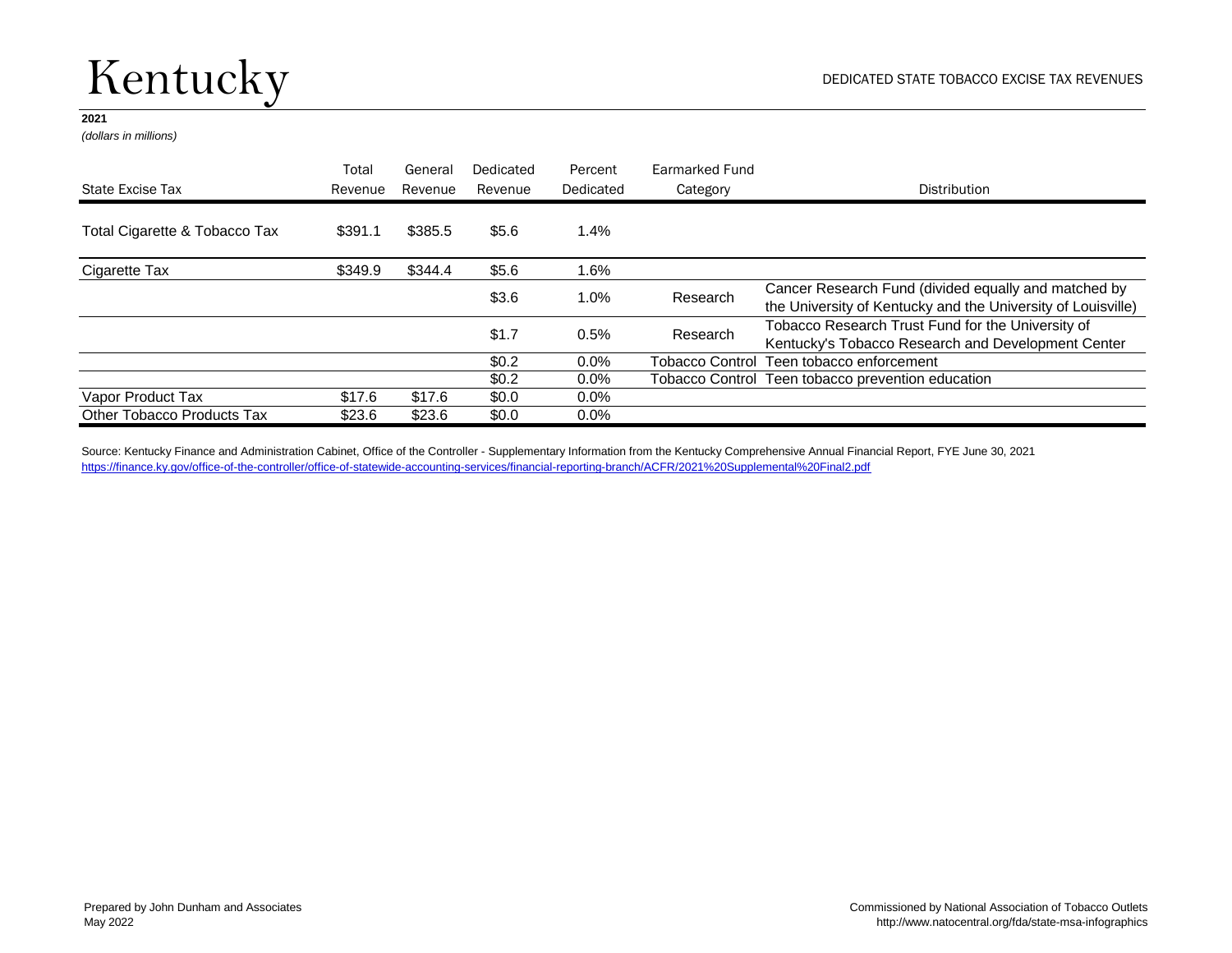### Louisiana

#### **2021**

*(dollars in millions)*

| State Excise Tax              | Total<br>Revenue | General<br>Revenue | Dedicated<br>Revenue | Percent<br>Dedicated | Earmarked Fund<br>Category | Distribution                                                                                                                                                                                                                                                                                                                                                                                                                                                                                                                                                                                                                                                                                                                                                                  |
|-------------------------------|------------------|--------------------|----------------------|----------------------|----------------------------|-------------------------------------------------------------------------------------------------------------------------------------------------------------------------------------------------------------------------------------------------------------------------------------------------------------------------------------------------------------------------------------------------------------------------------------------------------------------------------------------------------------------------------------------------------------------------------------------------------------------------------------------------------------------------------------------------------------------------------------------------------------------------------|
| Total Cigarette & Tobacco Tax | \$282.8          | \$255.6            | \$27.3               | 9.6%                 |                            |                                                                                                                                                                                                                                                                                                                                                                                                                                                                                                                                                                                                                                                                                                                                                                               |
| Cigarette Tax                 | \$234.2          | \$207.0            | \$27.3               | 11.6%                |                            |                                                                                                                                                                                                                                                                                                                                                                                                                                                                                                                                                                                                                                                                                                                                                                               |
|                               |                  |                    | \$26.6               | 11.3%                | <b>Health Care</b>         | Tobacco Tax Healthcare Fund for (subject to appropriation<br>by the legislature) funding prevention mass media<br>programs and evidence-based tobacco control programs<br>within the public hospital system and the public school<br>system and community development programs directed at<br>cessation among children and pregnant women; funding<br>for the Louisiana Cancer Research Center; funding for the<br>Cancer Center of Louisiana State University Health<br>Sciences Center; Office of Addictive Disorders in the state<br>Department of Health and Hospitals and the Southern<br>University Agricultural Research and Extension Center;<br>Drug Abuse Resistance Programs; and the Office of State<br>Police in the Department of Public Safety and Corrections |
|                               |                  |                    | \$0.1                | 0.1%                 | Medicaid                   | <b>Tobacco Tax Medicaid Match Fund</b>                                                                                                                                                                                                                                                                                                                                                                                                                                                                                                                                                                                                                                                                                                                                        |
|                               |                  |                    | \$0.6                | 0.2%                 | <b>Tobacco Control</b>     | Tobacco Regulation Enforcement Fund to be used solely<br>by the Office of Alcohol and Tobacco Control for tobacco<br>regulation enforcement                                                                                                                                                                                                                                                                                                                                                                                                                                                                                                                                                                                                                                   |
| Other Tobacco Products Tax    | \$48.6           | \$48.6             | \$0.0                | $0.0\%$              |                            |                                                                                                                                                                                                                                                                                                                                                                                                                                                                                                                                                                                                                                                                                                                                                                               |

Note: Returns and discounts are taken into account while calculating cigarette tax stamps revenue. Net Cigarette Tax includes the cigarette tax reported on the tobacco return, which is not stated separately here, in addition to the stamp sales. Tax Due on Cigars/Other Tobacco gross, not net (not taking into consideration returns & discounts)

Source: Louisiana Department of Revenue Annual Tax Collection Report - FY 2020-2021

[https://revenue.louisiana.gov/Publications/LDR\\_Annual\\_Report%20\(2020-2021\).pdf](https://revenue.louisiana.gov/Publications/LDR_Annual_Report (2020-2021).pdf)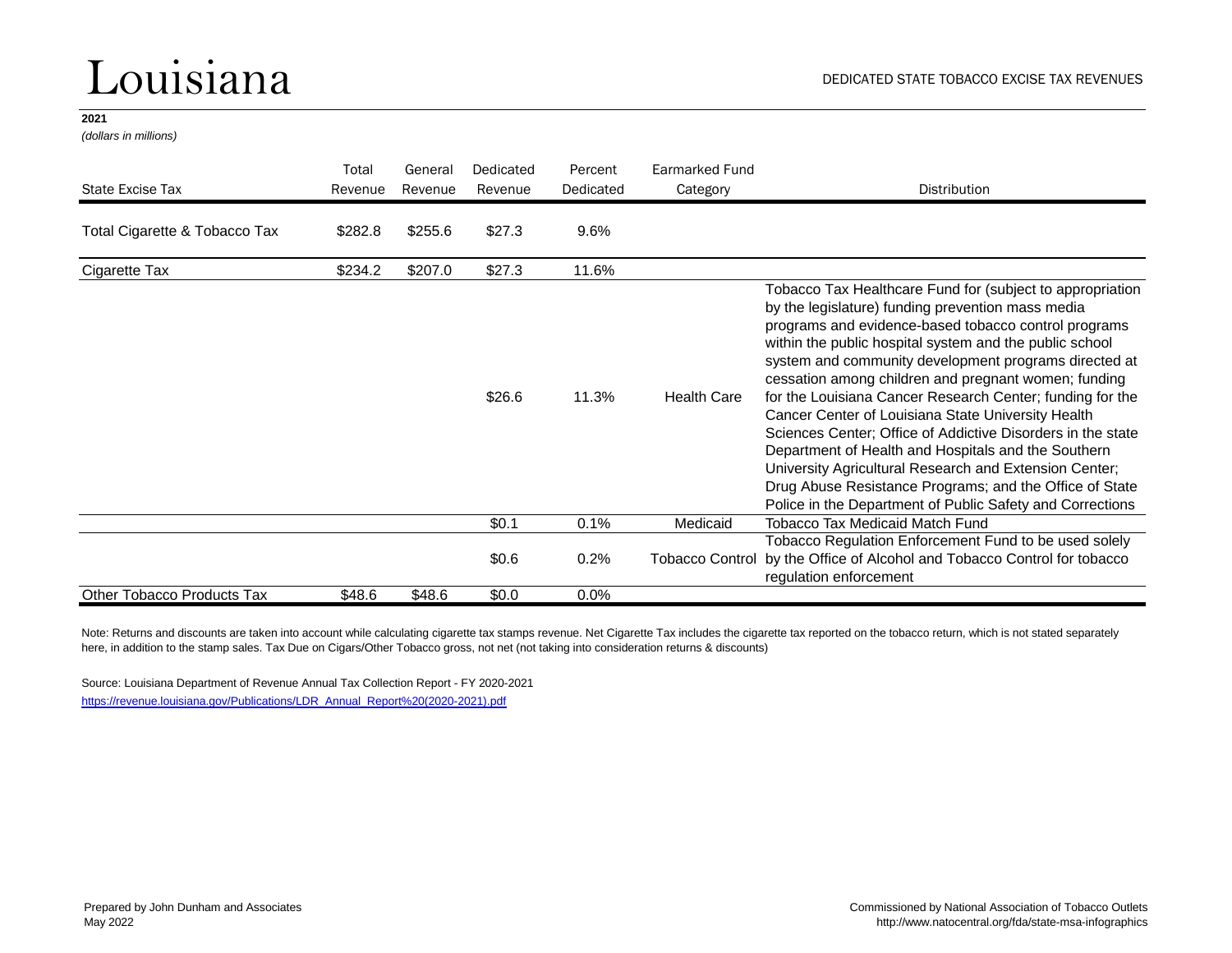*(dollars in millions)*

| State Excise Tax              | Total<br>Revenue | General<br>Revenue | Dedicated<br>Revenue | Percent<br>Dedicated | Earmarked Fund<br>Category | Distribution |
|-------------------------------|------------------|--------------------|----------------------|----------------------|----------------------------|--------------|
| Total Cigarette & Tobacco Tax | \$146.8          | \$146.8            | \$0.0                | $0.0\%$              |                            |              |
| Tobacco - All Types           | \$146.8          | \$146.8            | \$0.0                | $0.0\%$              |                            |              |

Note: Cigarette & Tobacco Tax, Actual amount. Budget amount = \$142,690,000; breakdown between products not listed

Source: Maine Dept of Admin & Financial Services, Revenues – June 2021 <https://www.maine.gov/osc/sites/maine.gov.osc/files/inline-files/2021-06-Combo.pdf>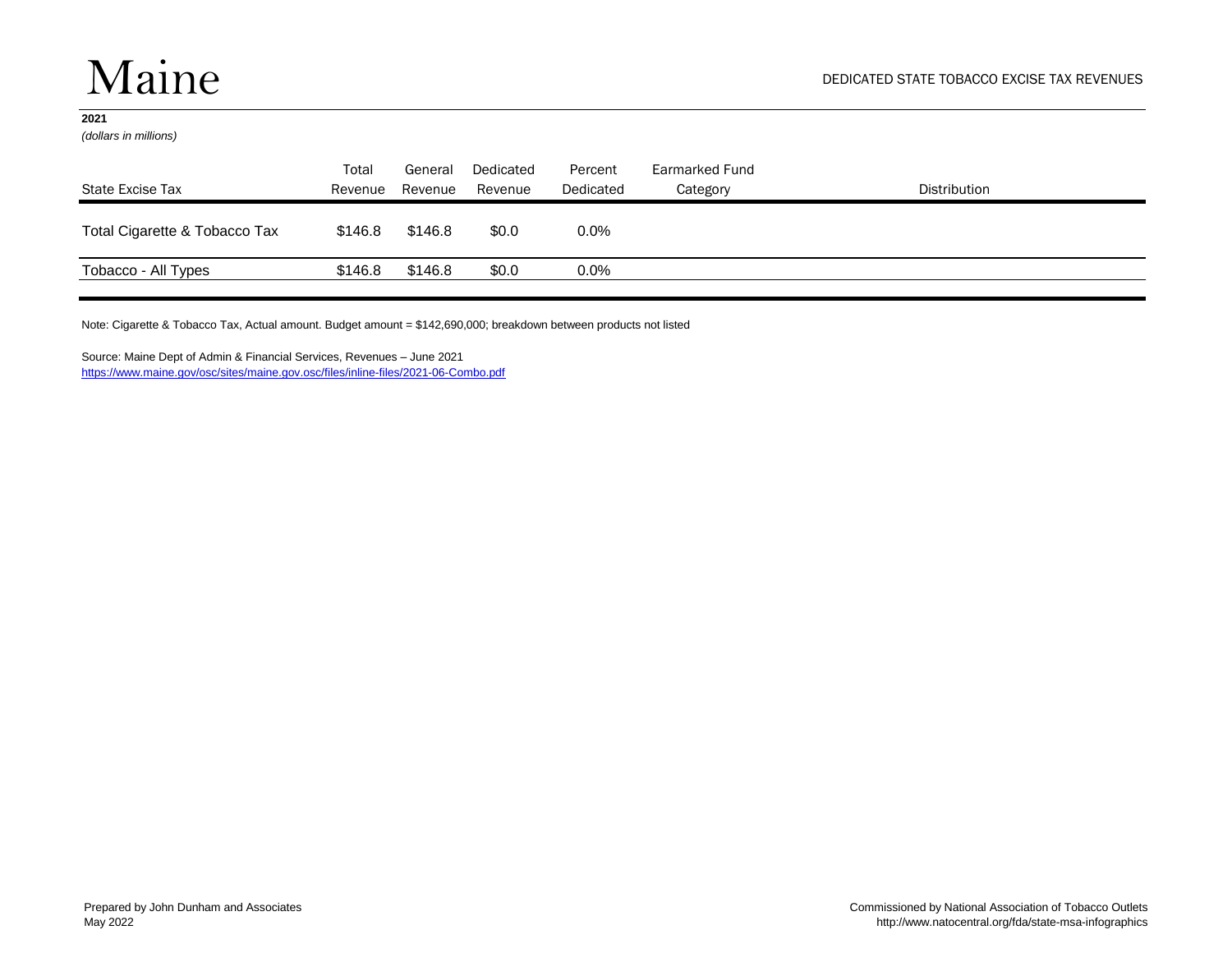# Maryland

### **2021**

*(dollars in millions)*

|                               | Total   | General | Dedicated | Percent   | Earmarked Fund |              |
|-------------------------------|---------|---------|-----------|-----------|----------------|--------------|
| State Excise Tax              | Revenue | Revenue | Revenue   | Dedicated | Category       | Distribution |
| Total Cigarette & Tobacco Tax | \$369.5 | \$369.5 | \$0.0     | $0.0\%$   |                |              |
| Cigarette Tax                 | \$322.2 | \$322.2 | \$0.0     | $0.0\%$   |                |              |
| Other Tobacco Products Tax    | \$47.3  | \$47.3  | \$0.0     | $0.0\%$   |                |              |

Note: Numbers exclude the Tobacco Floor Tax (\$18,670,729) & Miscellaneous Tobacco Tax (\$33,874)

Source: Comptroller of Maryland - Alcohol & Tobacco Tax Annual Report Fiscal Year 2021 <https://www.marylandtaxes.gov/reports/static-files/revenue/alcoholtobacco/annual/AnnualReportFY2021.pdf>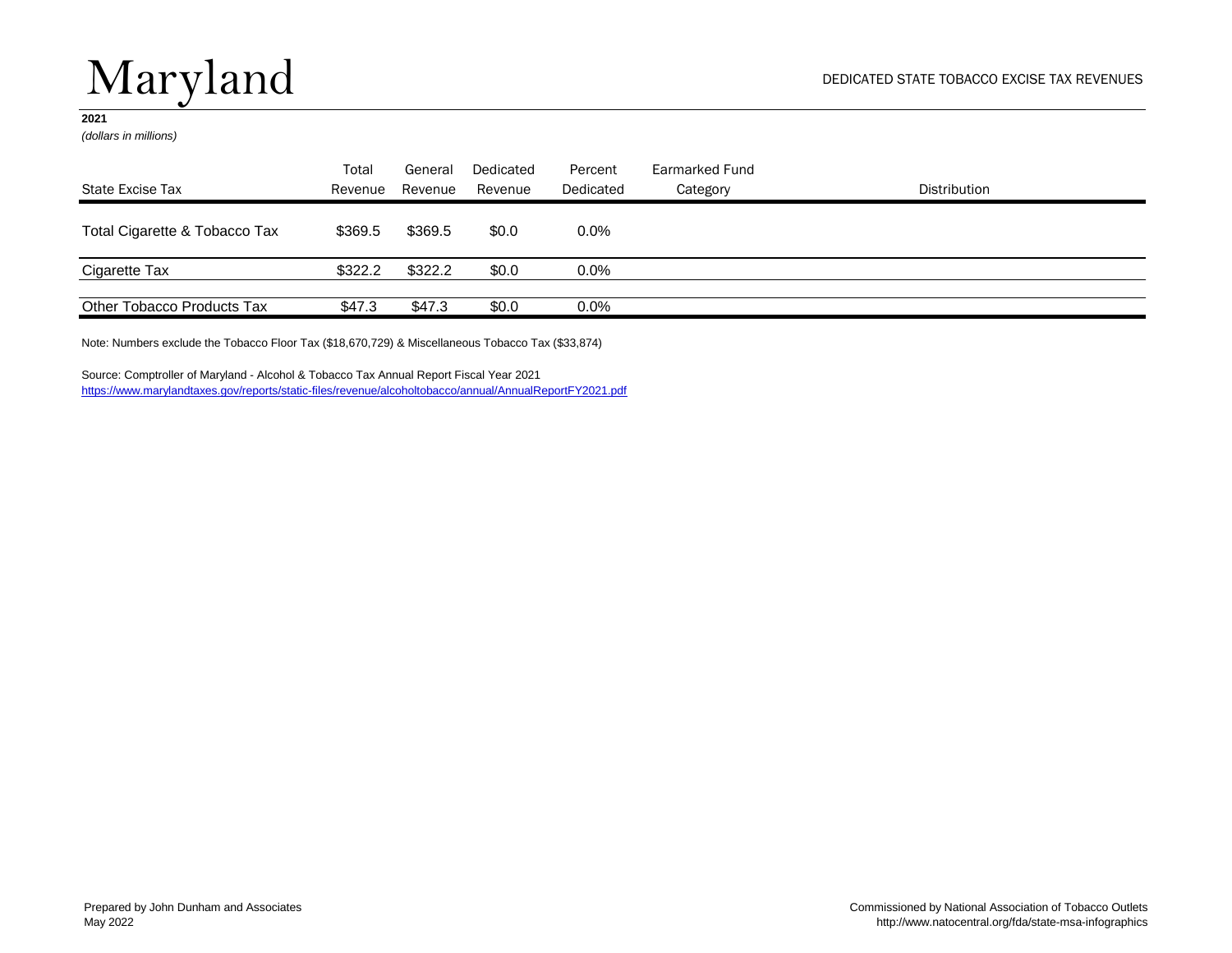*(dollars in millions)*

| State Excise Tax              | Total<br>Revenue | General<br>Revenue | Dedicated<br>Revenue | Percent<br>Dedicated | Earmarked Fund<br>Category | Distribution                                                                                             |
|-------------------------------|------------------|--------------------|----------------------|----------------------|----------------------------|----------------------------------------------------------------------------------------------------------|
|                               |                  |                    |                      |                      |                            |                                                                                                          |
| Total Cigarette & Tobacco Tax | \$411.5          | \$325.4            | \$86.1               | 20.9%                |                            |                                                                                                          |
| Cigarette Tax                 | \$398.2          | \$316.1            | \$82.1               | 20.6%                |                            |                                                                                                          |
|                               |                  |                    | \$82.1               | 20.6%                | Medicaid                   | Commonwealth Care Trust Fund: used to pay for<br>subsidized health insurance and Medicaid rate increases |
| Vapor Tax                     | \$13.3           | \$9.3              | \$4.0                | 30.0%                |                            |                                                                                                          |
|                               |                  |                    | \$4.0                | 30.0%                | <b>Social Services</b>     | <b>Community Behavioral Health Promotion and Prevention</b><br>Trust Fund                                |

Note: Cigarette Tax includes income tax penalties assessed under Section 2 of Chapter 111M of the Massachusetts General Laws (totaling \$43,662,416) and cigarette excise revenue assessed in accordance with Sections 12 and 70 of Chapter 302 of the Acts of 2008 (totaling \$82,140,670) credited to the Commonwealth Care Trust Fund (CCTF). Fiscal year 2021 tax revenues credited to the CCTF totaled \$125,803,086.

<https://www.mass.gov/doc/determination-of-whether-net-state-tax-revenues-exceeded-allowable-state-tax-revenues-fy21/download> Source 1: Commonwealth of Massachusetts "Determination of Whether Net State Tax Revenues Exceeded Allowable State Tax Revenues" For the period July 1, 2020 through June 30, 2021

Source 2: Commonwealth of Massachusetts - Department of Revenue - Monthly Report of Collections and Refunds June 2021 <https://www.mass.gov/lists/blue-book-reports-department-of-revenue#fy2021->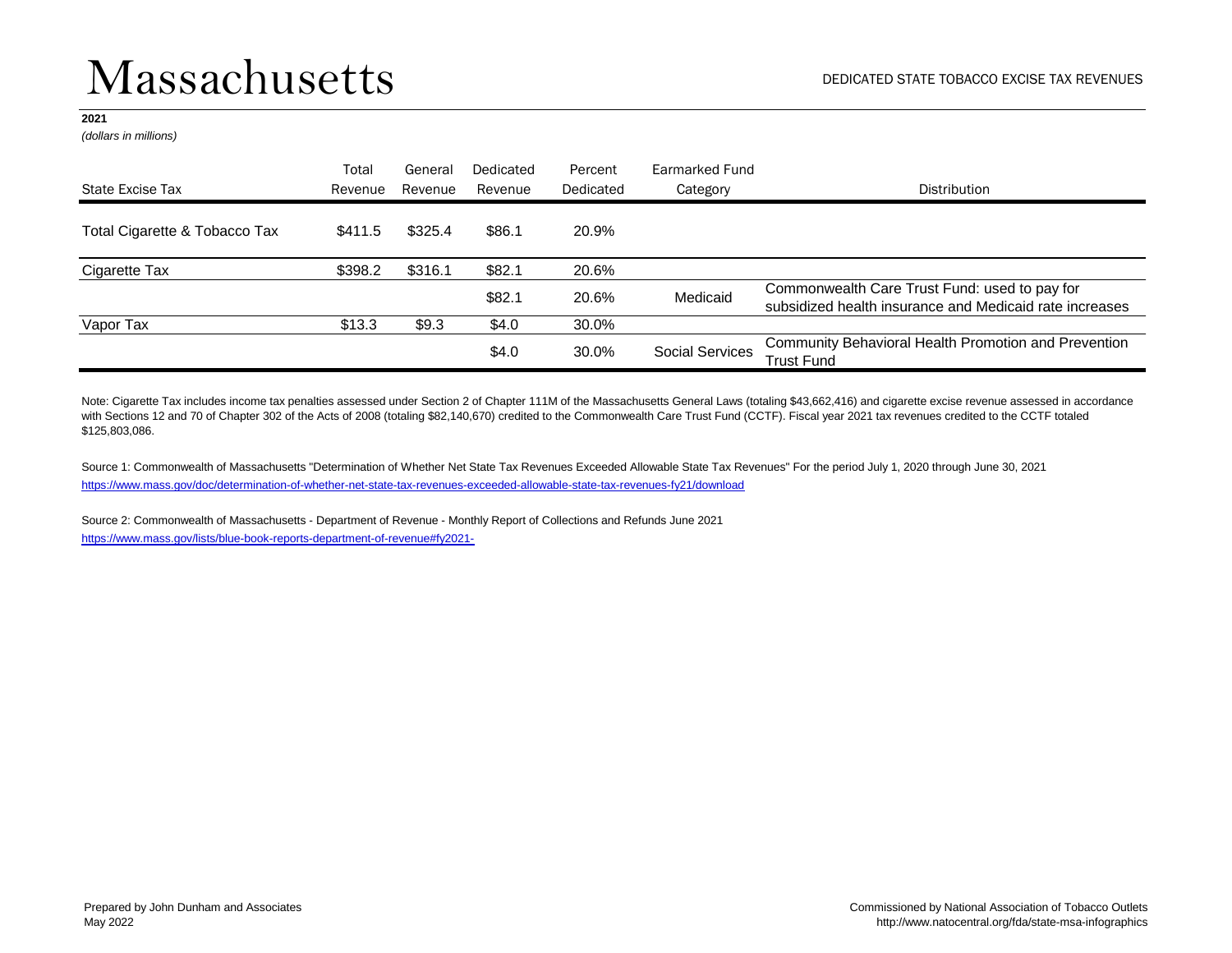# Michigan

#### **2021**

*(dollars in millions)*

| State Excise Tax              | Total<br>Revenue | General<br>Revenue | Dedicated<br>Revenue | Percent<br>Dedicated | Earmarked Fund<br>Category | <b>Distribution</b>                                                                                                                                                                                                                                                                                           |
|-------------------------------|------------------|--------------------|----------------------|----------------------|----------------------------|---------------------------------------------------------------------------------------------------------------------------------------------------------------------------------------------------------------------------------------------------------------------------------------------------------------|
| Total Cigarette & Tobacco Tax | \$890.1          | \$176.8            | \$713.4              | 80.1%                |                            |                                                                                                                                                                                                                                                                                                               |
| Cigarette Tax                 | \$788.7          | \$151.4            | \$637.2              | 80.8%                |                            |                                                                                                                                                                                                                                                                                                               |
|                               |                  |                    | \$326.5              | 41.4%                | Education                  | School Aid Fund to support K-12 education                                                                                                                                                                                                                                                                     |
|                               |                  |                    | \$250.0              | 31.7%                | Medicaid                   | Medicaid Benefit Trust Fund to finance a shortfall in the<br>Medicaid program or to offset any decline in revenue<br>caused by federal Medicaid policy changes                                                                                                                                                |
|                               |                  |                    | \$29.2               | 3.7%                 | <b>Health Care</b>         | Healthy Michigan Fund for health care programs, such as<br>pregnancy prevention, smoking prevention, diabetes,<br>immunizations, cancer prevention and control, and<br>maternal outpatient medical services, among others                                                                                     |
|                               |                  |                    | \$18.9               | 2.4%                 | <b>Health Care</b>         | Health and Safety Fund for health-related programs at the<br>state and county level; indigent volume adjusters within the<br>Medicaid program; retirement of Wayne County deficit<br>reduction bond; and for city courts operations, jail facilities,<br>and juvenile facilities                              |
|                               |                  |                    | \$4.7                | 0.6%                 | <b>Health Care</b>         | Wayne County Indigent Health Care                                                                                                                                                                                                                                                                             |
|                               |                  |                    | \$3.9                | 0.5%                 |                            | Beginning October 1, 2015, from the portion of cigarette<br>tax revenue accruing to the General Fund, \$3.0 million is<br>Capital Projects earmarked to provide for restoration, renewal, and<br>maintenance of the State Capitol building. The amount is<br>to be adjusted for inflation in subsequent years |
|                               |                  |                    | \$3.9                | 0.5%                 | <b>Tobacco Control</b>     | Appropriations of tax revenue may be made to the<br>Department of Treasury, the Attorney General, and the<br>Department of State Police for enforcement and<br>administrarion of tobacco taxes                                                                                                                |
| Other Tobacco Products Tax    | \$101.5          | \$25.4             | \$76.1               | 75.0%                |                            |                                                                                                                                                                                                                                                                                                               |
|                               |                  |                    | \$76.1               | 75.0%                | Medicaid                   | Medicaid Benefit Trust Fund to finance a shortfall in the<br>Medicaid program or to offset any decline in revenue<br>caused by federal Medicaid policy changes                                                                                                                                                |

Notes: Dedicated Revenues based on Total Revenues from Source 1 and Estimated Distributions from Source 2. Due to uncertain appropriations to state agencies and the capitol historic site fund, 0.5 percent of cigarette revenues are used to estimate the amount dedicated to each fund.

Source 1: State of Michigan Annual Comprehensive Financial Report FY21

[https://www.michigan.gov/budget/-/media/Projec](https://www.michigan.gov/budget/-/media/Project/Websites/budget/Fiscal/Spending-and-Revenue-Reports/CAFR/Annual-Comprehensive-Financial-Report-FY2021.pdf?rev=a7f920373c604fdcbba2790027cdeb95&hash=45AF9A697FB6E2ACB387918681832947)t/Websites/budget/Fiscal/Spending-and-Revenue-Reports/CAFR/Annual-Comprehensive-Financial-Report-[FY2021.pdf?rev=a7f920373c604fdcbba2790027](https://www.michigan.gov/budget/-/media/Project/Websites/budget/Fiscal/Spending-and-Revenue-Reports/CAFR/Annual-Comprehensive-Financial-Report-FY2021.pdf?rev=a7f920373c604fdcbba2790027cdeb95&hash=45AF9A697FB6E2ACB387918681832947)cdeb95&hash=45AF9A697FB6E2ACB387918681832947

Source 2: State of Michigan House Fiscal Agency - Revenue - State Source and Distribution August 2021 [https://www.house.mi.gov/hfa/PDF/RevenueForecast/Source\\_and\\_Distribution\\_Aug2021.pdf](https://www.house.mi.gov/hfa/PDF/RevenueForecast/Source_and_Distribution_Aug2021.pdf)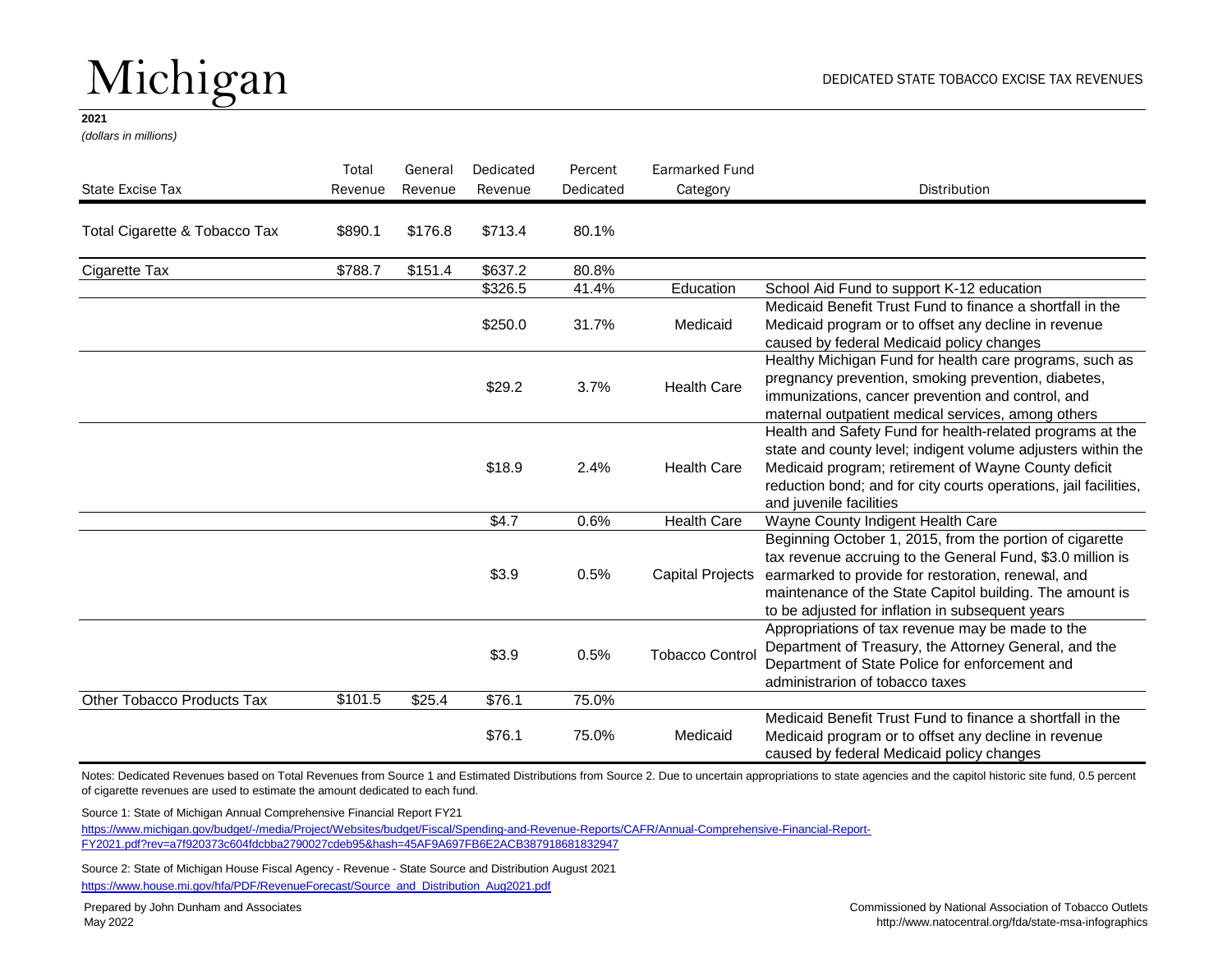### Minnesota

#### **2021**

*(dollars in millions)*

|                               | Total   | General | Dedicated | Percent   | Earmarked Fund |                                                                                                                                                                                            |
|-------------------------------|---------|---------|-----------|-----------|----------------|--------------------------------------------------------------------------------------------------------------------------------------------------------------------------------------------|
| State Excise Tax              | Revenue | Revenue | Revenue   | Dedicated | Category       | Distribution                                                                                                                                                                               |
| Total Cigarette & Tobacco Tax | \$632.2 | \$606.0 | \$26.2    | 4.1%      |                |                                                                                                                                                                                            |
| Cigarette Tax                 | \$500.6 | \$474.4 | \$26.2    | 5.2%      |                |                                                                                                                                                                                            |
|                               |         |         | \$22.3    | 4.4%      | Education      | Academic Health Center special revenue fund<br>appropriated to the Board of Regents at the University of<br>Minnesota for Academic Health Center funding at the<br>University of Minnesota |
|                               |         |         | \$3.9     | 0.8%      | Research       | Medical education and research costs account<br>appropriated to the commissioner of health                                                                                                 |
| Other Tobacco Products Tax    | \$131.6 | \$131.6 | \$0.0     | $0.0\%$   |                |                                                                                                                                                                                            |

Note: Total revenues based on Source 1 and dedicated revenue allocations based on Source 2. Special revenue funds as defined in Source 3.

Source 1: Supplemental to 2020 Minnesota Tax Handbook

[https://www.revenue.state.mn.us/sites/default/files/2022-01/Supplement%20to%202020%20MN%20Tax%20Handbook.pdf](https://www.revenue.state.mn.us/sites/default/files/2022-01/Supplement to 2020 MN Tax Handbook.pdf)

Source 2: Minnesota Tax Handbook - A Profile of State and Local Taxes in Minnesota 2020 Edition [https://www.revenue.state.mn.us/sites/default/files/2021-02/2020%20Tax%20Handbook%20-%20online.pdf](https://www.revenue.state.mn.us/sites/default/files/2021-02/2020 Tax Handbook - online.pdf)

Source 3: Office of the Revisor of Statutes, 2021 Minnesota Statutes - Section 297F.10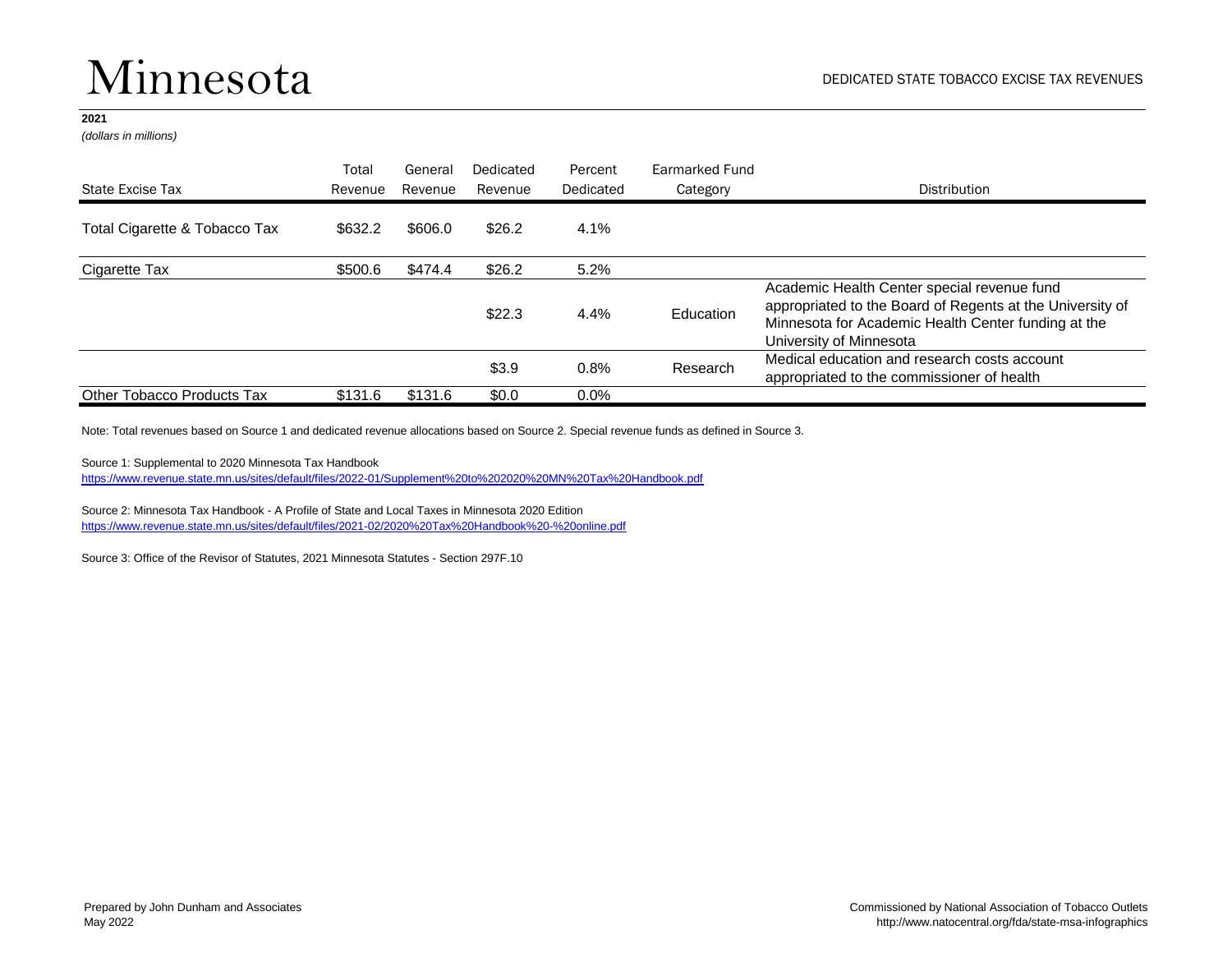## Mississippi

### **2021**

*(dollars in millions)*

| State Excise Tax              | Total<br>Revenue | General<br>Revenue | Dedicated<br>Revenue | Percent<br>Dedicated | Earmarked Fund<br>Category | Distribution |
|-------------------------------|------------------|--------------------|----------------------|----------------------|----------------------------|--------------|
| Total Cigarette & Tobacco Tax | \$145.7          | \$145.7            | \$0.0                | $0.0\%$              |                            |              |
| Tobacco - All Types           | \$145.7          | \$145.7            | \$0.0                | $0.0\%$              |                            |              |

Note: Mississippi reports on the collection of total tobacco tax. Data not available for cigarettes and OTP individually.

Source: Mississippi Joint Legislative Budget Committee, FY 2022 Revenue Collections for July [http://www.lbo.ms.gov/pdfs/fy22\\_revrpt\\_july\\_2021.pdf](http://www.lbo.ms.gov/pdfs/fy22_revrpt_july_2021.pdf)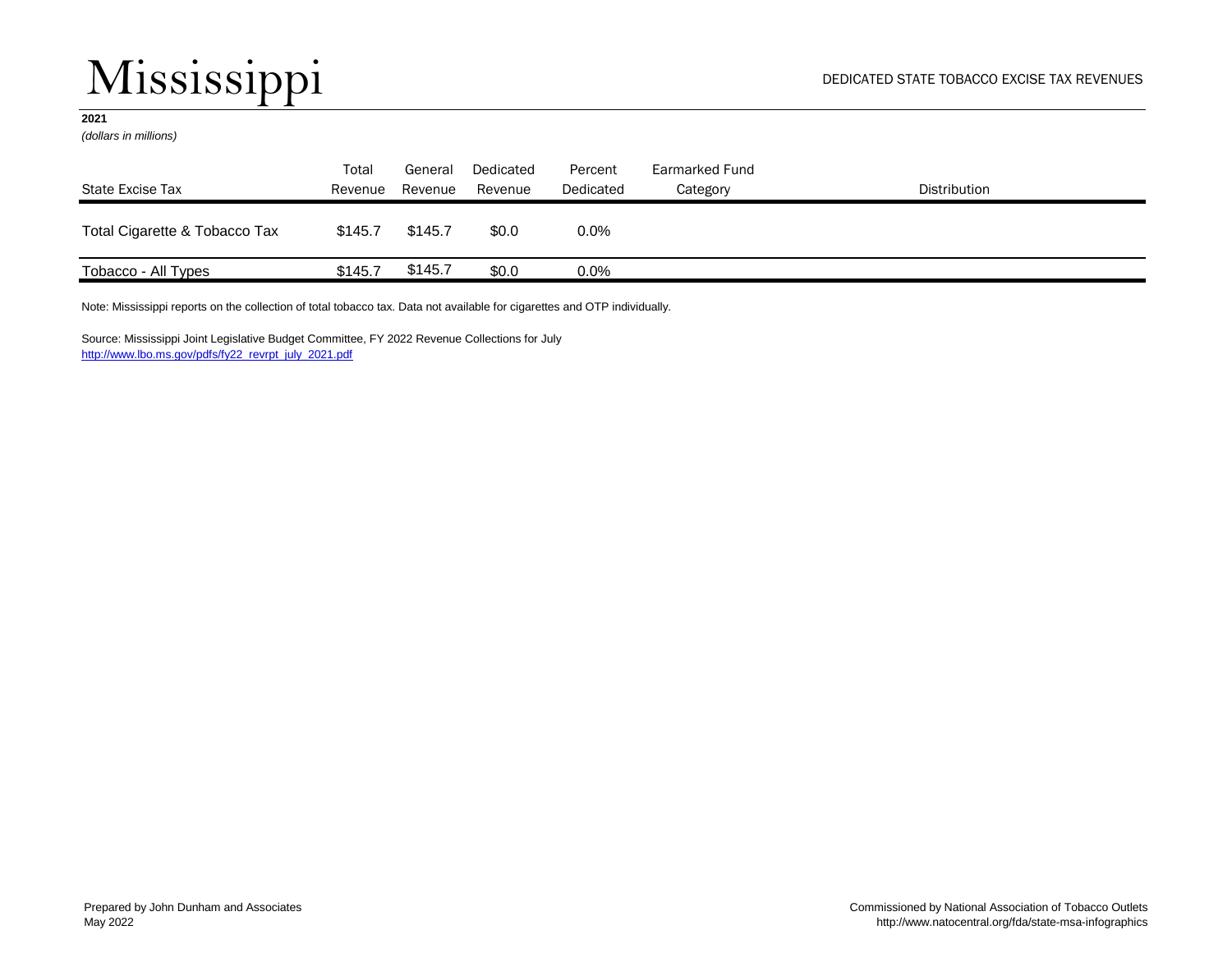## Missouri

### **2021**

*(dollars in millions)*

|                                | Total   | General | Dedicated | Percent   | Earmarked Fund     |                                                                         |
|--------------------------------|---------|---------|-----------|-----------|--------------------|-------------------------------------------------------------------------|
| State Excise Tax               | Revenue | Revenue | Revenue   | Dedicated | Category           | Distribution                                                            |
| Total Cigarette & Tobacco Tax  | \$103.7 | \$0.0   | \$103.7   | 100.0%    |                    |                                                                         |
| Cigarette Tax                  | \$72.2  | \$0.0   | \$72.2    | 100.0%    |                    |                                                                         |
|                                |         |         | \$38.2    | 52.9%     | Education          | State School Money Fund                                                 |
|                                |         |         | \$17.0    | 23.5%     | Education          | Fair Share Fund to be distributed to school districts based             |
|                                |         |         |           |           |                    | on average daily attendance                                             |
|                                |         |         | \$17.0    | 23.5%     | <b>Health Care</b> | <b>Health Initiatives Fund</b>                                          |
| St. Louis County Cigarette Tax | \$2.5   | \$0.0   | \$2.5     | 99.0%     |                    |                                                                         |
|                                |         |         | \$2.5     | 99.0%     |                    | Cities & Counties St. Louis County and municipalities within the county |
| Jackson County Cigarette Tax   | \$1.8   | \$0.0   | \$1.8     | 99.0%     |                    |                                                                         |
|                                |         |         | \$1.8     | 99.0%     |                    | Cities & Counties Jackson County                                        |
| Other Tobacco Products Tax     | \$27.2  | \$0.0   | \$27.2    | 100.0%    |                    |                                                                         |
|                                |         | \$0.0   | \$27.2    | 100.0%    | <b>Health Care</b> | <b>Health Initiatives Fund</b>                                          |

Source: Missouri Department of Revenue Financial and Statistical Report - Fiscal Year 2021 <https://dor.mo.gov/revenue-annual-financial-report/documents/FY21FinancialAndStatisticalReport.pdf>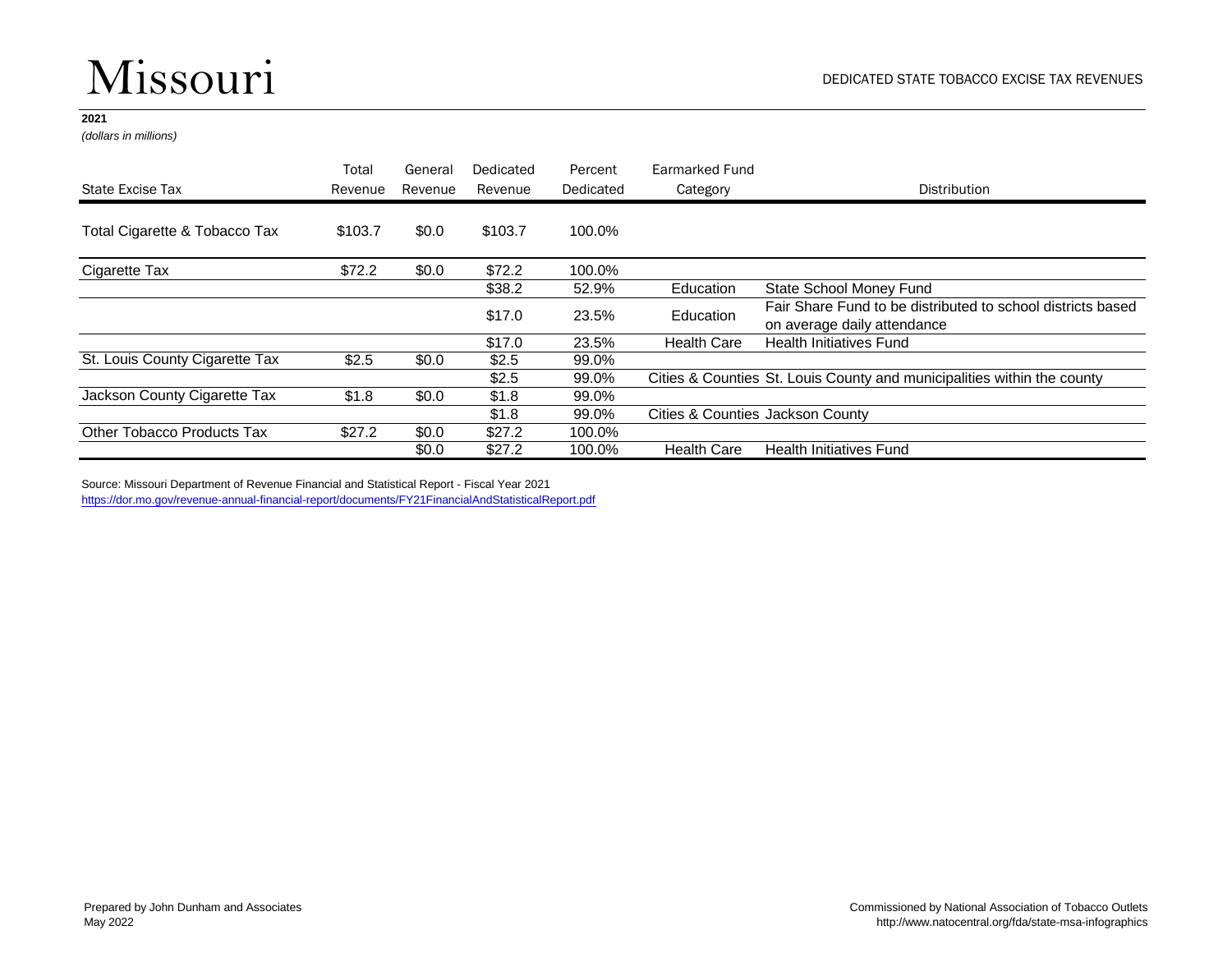### Montana

#### **2021**

*(dollars in millions)*

| State Excise Tax              | Total<br>Revenue | General<br>Revenue | Dedicated<br>Revenue | Percent<br>Dedicated | Earmarked Fund<br>Category | <b>Distribution</b>                                                                                                                                                                                                                                                                                                                                                                      |
|-------------------------------|------------------|--------------------|----------------------|----------------------|----------------------------|------------------------------------------------------------------------------------------------------------------------------------------------------------------------------------------------------------------------------------------------------------------------------------------------------------------------------------------------------------------------------------------|
| Total Cigarette & Tobacco Tax | \$73.7           | \$32.2             | \$41.5               | 56.4%                |                            |                                                                                                                                                                                                                                                                                                                                                                                          |
| Cigarette Tax                 | \$61.7           | \$26.5             | \$35.2               | 57.0%                |                            |                                                                                                                                                                                                                                                                                                                                                                                          |
|                               |                  |                    | \$3.7                | 6.0%                 | <b>Social Services</b>     | <b>Tribal Distributions</b>                                                                                                                                                                                                                                                                                                                                                              |
|                               |                  |                    | \$25.3               | 41.0%                | Medicaid                   | DPHHS-Health and Medicaid Initiatives intended to<br>provide revenue for an increase in enrollment in the state<br>children's health insurance program; a new need-based<br>prescription drug program; increase Medicaid services and<br>Medicaid provider rates and fund new tax credits or<br>programs to assist small businesses in providing health<br>insurance for their employees |
|                               |                  |                    | \$1.2                | 2.0%                 | Debt Payments              | Long Range Building Program for payment on general<br>obligation bonds for construction and maintenance of state<br>buildings                                                                                                                                                                                                                                                            |
|                               |                  |                    | \$4.9                | 8.0%                 | Social Services            | Subsidizes cost of care at State Veteran's Home                                                                                                                                                                                                                                                                                                                                          |
| Other Tobacco Products Tax    | \$11.9           | \$5.6              | \$6.3                | 53.0%                |                            |                                                                                                                                                                                                                                                                                                                                                                                          |
|                               |                  |                    | \$5.6                | 47.0%                | Medicaid                   | DPHHS-Health and Medicaid Initiatives intended to<br>provide revenue for an increase in enrollment in the state<br>children's health insurance program; a new need-based<br>prescription drug program; increase Medicaid services and<br>Medicaid provider rates and fund new tax credits or<br>programs to assist small businesses in providing health<br>insurance for their employees |
|                               |                  |                    | \$0.7                | 6.0%                 | <b>Social Services</b>     | <b>Tribal Distributions</b>                                                                                                                                                                                                                                                                                                                                                              |

Note: Dedicated revenue estimates based on revenues from Source 1 and percent allocated in 2020 from Source 2

Source: Department of Revenue Monthly Collections Report, Fiscal Year 2022 Collections (Cash Basis) Through FYE <https://mtrevenue.gov/?mdocs-file=56932>

Source 2: Montana Legislative Fiscal Division - Consumption Taxes

<https://leg.mt.gov/content/Publications/fiscal/FR-2023/Volume-2/Consumption-Taxes.pdf>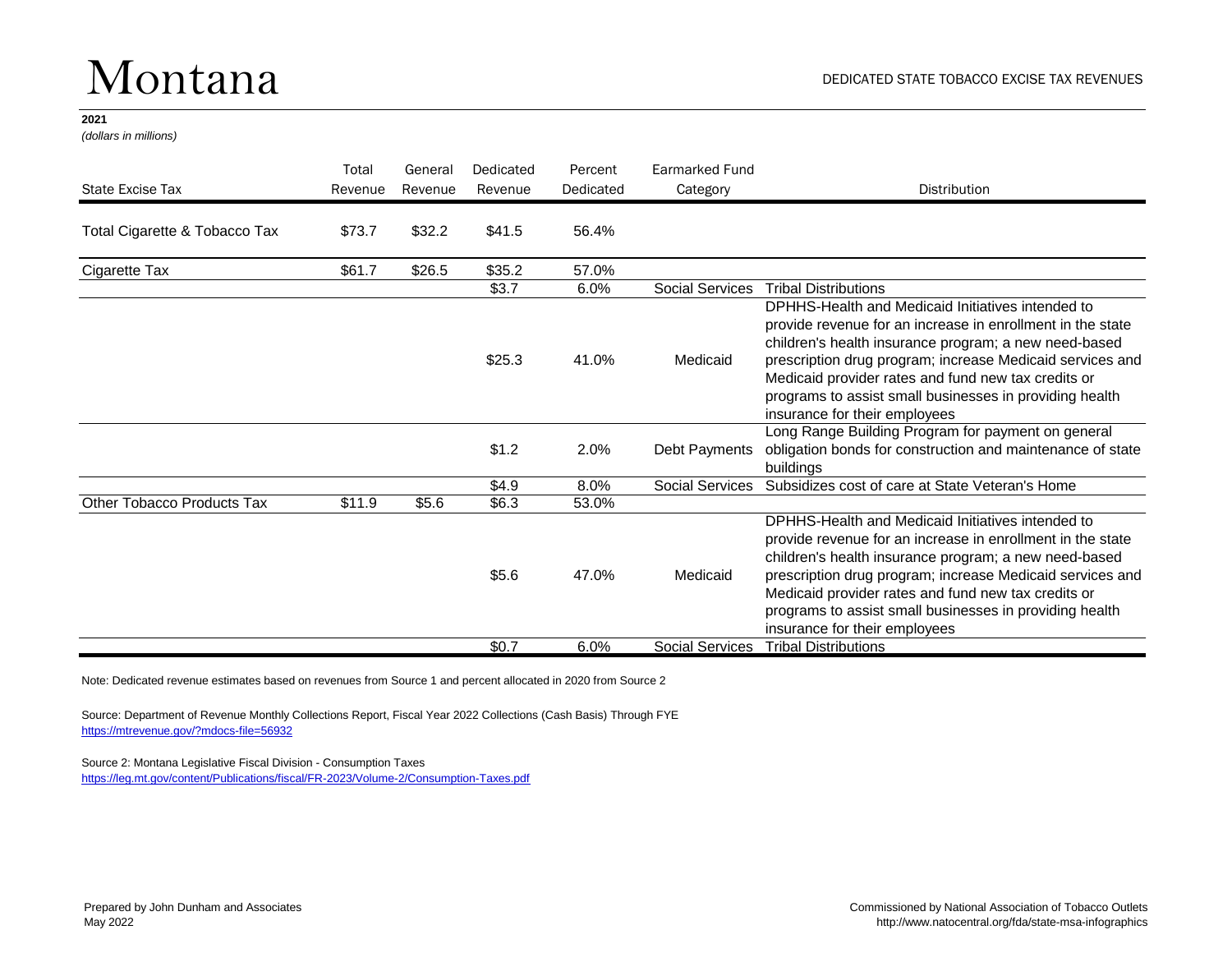### Nebraska

#### **2020**

*(dollars in millions)*

|                               | Total   | General | Dedicated | Percent   | Earmarked Fund          |                                                                                                                                                                                                                                                          |
|-------------------------------|---------|---------|-----------|-----------|-------------------------|----------------------------------------------------------------------------------------------------------------------------------------------------------------------------------------------------------------------------------------------------------|
| State Excise Tax              | Revenue | Revenue | Revenue   | Dedicated | Category                | <b>Distribution</b>                                                                                                                                                                                                                                      |
| Total Cigarette & Tobacco Tax | \$57.9  | \$33.2  | \$24.7    | 42.7%     |                         |                                                                                                                                                                                                                                                          |
| Cigarette Tax                 | \$48.4  | \$33.2  | \$15.2    | 31.5%     |                         |                                                                                                                                                                                                                                                          |
|                               |         |         | \$4.7     | 9.8%      | <b>Capital Projects</b> | Building Renewal Allocation Fund for capital projects of<br>the state government, including the state university system                                                                                                                                  |
|                               |         |         | \$2.0     | 4.2%      | Research                | Department of Health and Human Services Finance and<br>Support Cash Fund for the University of Nebraska Eppley<br>Institute for Research in Cancer and Allied Diseases.<br>including grants and contracts for research of cancer and<br>smoking diseases |
|                               |         |         | \$0.7     | 1.4%      | <b>Capital Projects</b> | Nebraska Outdoor Recreation Development Cash Fund<br>for the development, operation, and maintenance of the<br>state park system                                                                                                                         |
|                               |         |         | \$1.3     | 2.6%      | <b>Health Care</b>      | Nebraska Health Care Cash Fund                                                                                                                                                                                                                           |
|                               |         |         | \$3.8     | 7.9%      | <b>Capital Projects</b> | Public Safety Communication System Cash Fund                                                                                                                                                                                                             |
|                               |         |         | \$2.7     | 5.6%      | <b>Other Funds</b>      | Miscellaneous Funds                                                                                                                                                                                                                                      |
| Other Tobacco Products Tax    | \$9.5   | \$0.0   | \$9.5     | 100.0%    |                         |                                                                                                                                                                                                                                                          |
|                               |         |         | \$9.5     | 100.0%    |                         | Tobacco Control Tobacco Products Administration Cash Fund                                                                                                                                                                                                |

Note: Most recent revenue data is for 2020. Dedicated revenues based on total revenue from source 1 and distributions from source 2.

Source 1: Nebraska Department of Revenue - Tax Research - Monthly Cigarette and Tobacco Tax Summary [https://revenue.nebraska.gov/sites/revenue.nebraska.gov/files/doc/research/misc\\_taxes/MSC\\_2\\_Monthly\\_Cig\\_Tob\\_2020.xls](https://revenue.nebraska.gov/sites/revenue.nebraska.gov/files/doc/research/misc_taxes/MSC_2_Monthly_Cig_Tob_2020.xls)

Source 2: Nebraska Department of Revenue - Tax Research - Revenue Sources

[https://revenue.nebraska.gov/sites/revenue.nebraska.gov/files/doc/research/Revenue\\_Sources\\_2021.pdf](https://revenue.nebraska.gov/sites/revenue.nebraska.gov/files/doc/research/Revenue_Sources_2021.pdf)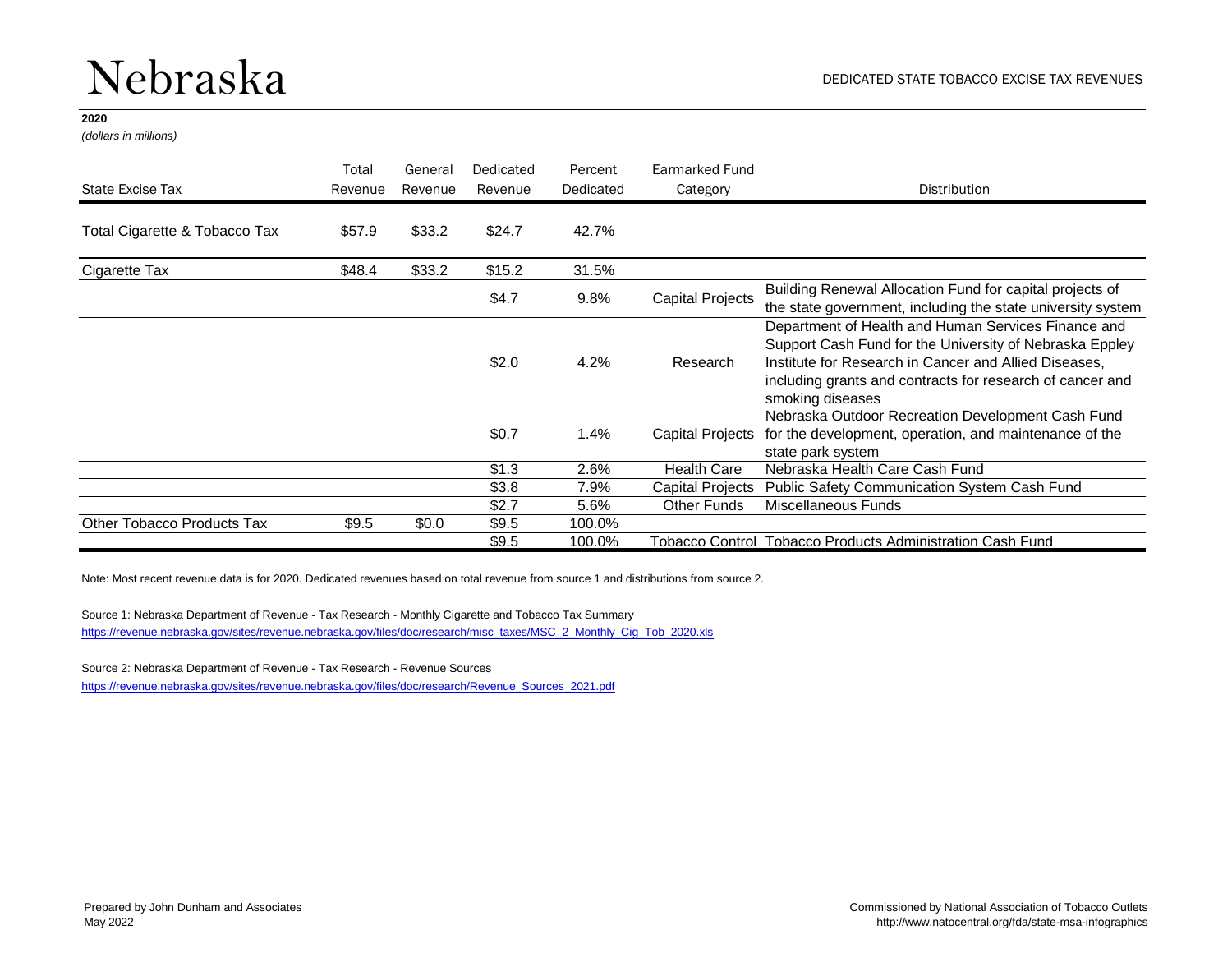*(dollars in millions)*

| State Excise Tax              | Total<br>Revenue | General<br>Revenue | Dedicated<br>Revenue | Percent<br>Dedicated | Earmarked Fund<br>Category | Distribution                                                                                                                                                                            |
|-------------------------------|------------------|--------------------|----------------------|----------------------|----------------------------|-----------------------------------------------------------------------------------------------------------------------------------------------------------------------------------------|
| Total Cigarette & Tobacco Tax | \$194.5          | \$185.0            | \$9.0                | 4.6%                 |                            |                                                                                                                                                                                         |
| Cigarette Tax                 | \$162.1          | \$152.7            | \$9.0                | 5.5%                 |                            |                                                                                                                                                                                         |
|                               |                  |                    | \$9.0                | 5.5%                 |                            | 5 mills per cigarette (\$0.10 of the \$1.80 per pack State<br>Cities & Counties Excise Tax) for distribution to eligible local governments<br>through the Consolidated Tax Distribution |
| Other Tobacco Products Tax    | \$32.3           | \$32.3             | \$0.0                | $0.0\%$              |                            |                                                                                                                                                                                         |

Note: Total Revenue excludes \$518,572 in administrative costs. For Consolidated Tax distribution: 35 mills per cigarette (\$0.70 of the \$1.80 per pack State Excise Tax) to the State General Fund. Other Tobacco Products revenue to the State General Fund.

Source: State of Nevada - Department of Taxation - Annual Report FY 2020-2021 [https://tax.nv.gov/uploadedFiles/taxnvgov/Content/TaxLibrary/FY21\\_AnnualReport\\_web.pdf](https://tax.nv.gov/uploadedFiles/taxnvgov/Content/TaxLibrary/FY21_AnnualReport_web.pdf)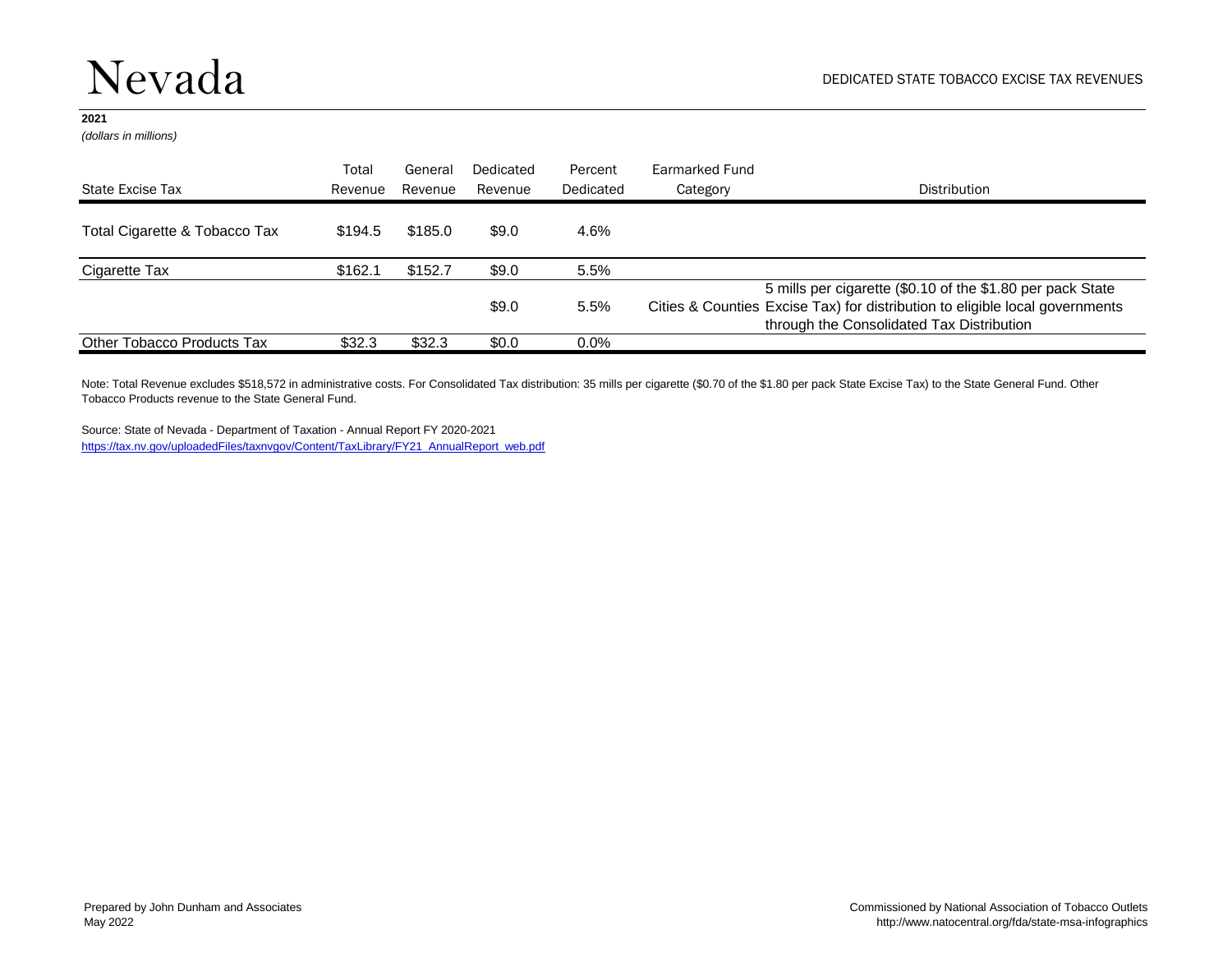*(dollars in millions)*

| State Excise Tax              | Total<br>Revenue | General<br>Revenue | Dedicated<br>Revenue | Percent<br>Dedicated | Earmarked Fund<br>Category | Distribution                                                                                                                                                        |
|-------------------------------|------------------|--------------------|----------------------|----------------------|----------------------------|---------------------------------------------------------------------------------------------------------------------------------------------------------------------|
| Total Cigarette & Tobacco Tax | \$251.5          | \$182.3            | \$69.2               | 27.5%                |                            |                                                                                                                                                                     |
| Cigarette Tax                 | \$226.1          | \$163.9            | \$62.2\$             | 27.5%                |                            |                                                                                                                                                                     |
|                               |                  |                    | \$62.2               | 27.5%                | Education                  | Education Trust Fund for equitable education grants to<br>municipalities' school districts and to provide low and<br>moderate income homeowners property tax relief |
| Other Tobacco Products Tax    | \$25.4           | \$18.4             | \$7.0                | 27.5%                |                            |                                                                                                                                                                     |
|                               |                  |                    | \$7.0                | 27.5%                | Education                  | Education Trust Fund for equitable education grants to<br>municipalities' school districts and to provide low and<br>moderate income homeowners property tax relief |

Note: Revenues for the Education Trust Fund are estimated in proportion to the tax collected from cigarettes and other tobacco products.

Source: State of New Hampshire Department of Revenue Administration Annual Report 2021 [https://www.revenue.nh.gov/publications/reports/documents/2021annual\\_report\\_vfinal.pdf](https://www.revenue.nh.gov/publications/reports/documents/2021annual_report_vfinal.pdf)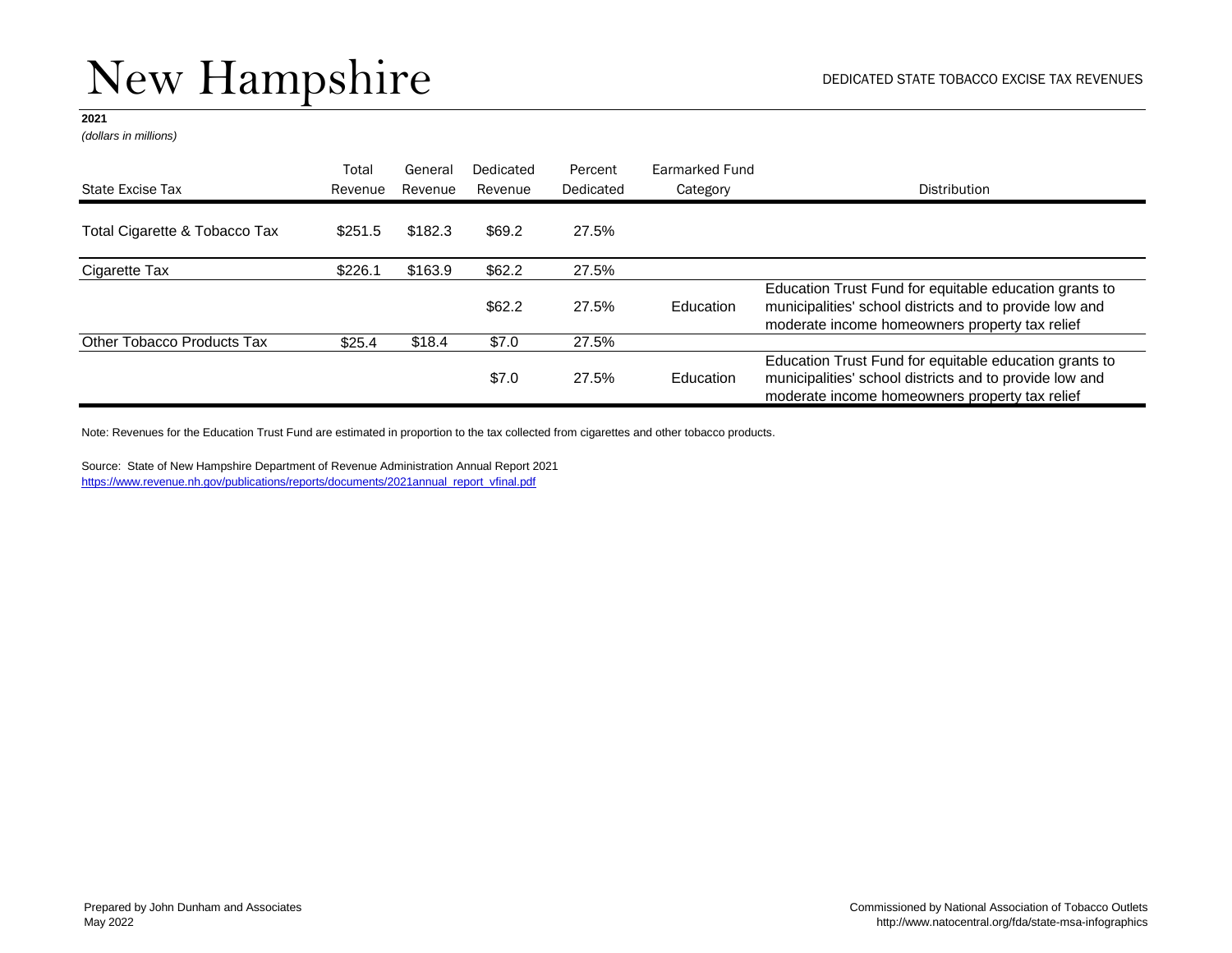*(dollars in millions)*

| State Excise Tax              | Total<br>Revenue | General<br>Revenue | Dedicated<br>Revenue | Percent<br>Dedicated | Earmarked Fund<br>Category | Distribution                                           |
|-------------------------------|------------------|--------------------|----------------------|----------------------|----------------------------|--------------------------------------------------------|
|                               |                  |                    |                      |                      |                            |                                                        |
| Total Cigarette & Tobacco Tax | \$594.9          | \$106.4            | \$488.0              | 82.0%                |                            |                                                        |
| Cigarette Tax                 | \$554.1          | \$71.0             | \$483.0              | 87.2%                |                            |                                                        |
|                               |                  |                    | \$86.0               | 15.5%                |                            | Debt Payments FY21 Dedicated Cig. Rev. Debt Service    |
|                               |                  |                    | \$391.0              | 70.6%                | Health Care                | FY21 Health Care Subsidy Dedication                    |
|                               |                  |                    | \$5.9                | $1.1\%$              |                            | Tobacco Control FY21 1% Anti-Smoking Dedication to DOH |
| Other Tobacco Products Tax    | \$40.8           | \$35.4             | \$5.0                | 12.3%                |                            |                                                        |
|                               |                  |                    | \$5.0                | 12.3%                | <b>Health Care</b>         | FY21 Health Care Subsidy Dedication                    |

Source: Jacquelyn McCarty Manager, Government Records Access Unit OPRA Request - Jacquelyn.McCarty@treas.nj.gov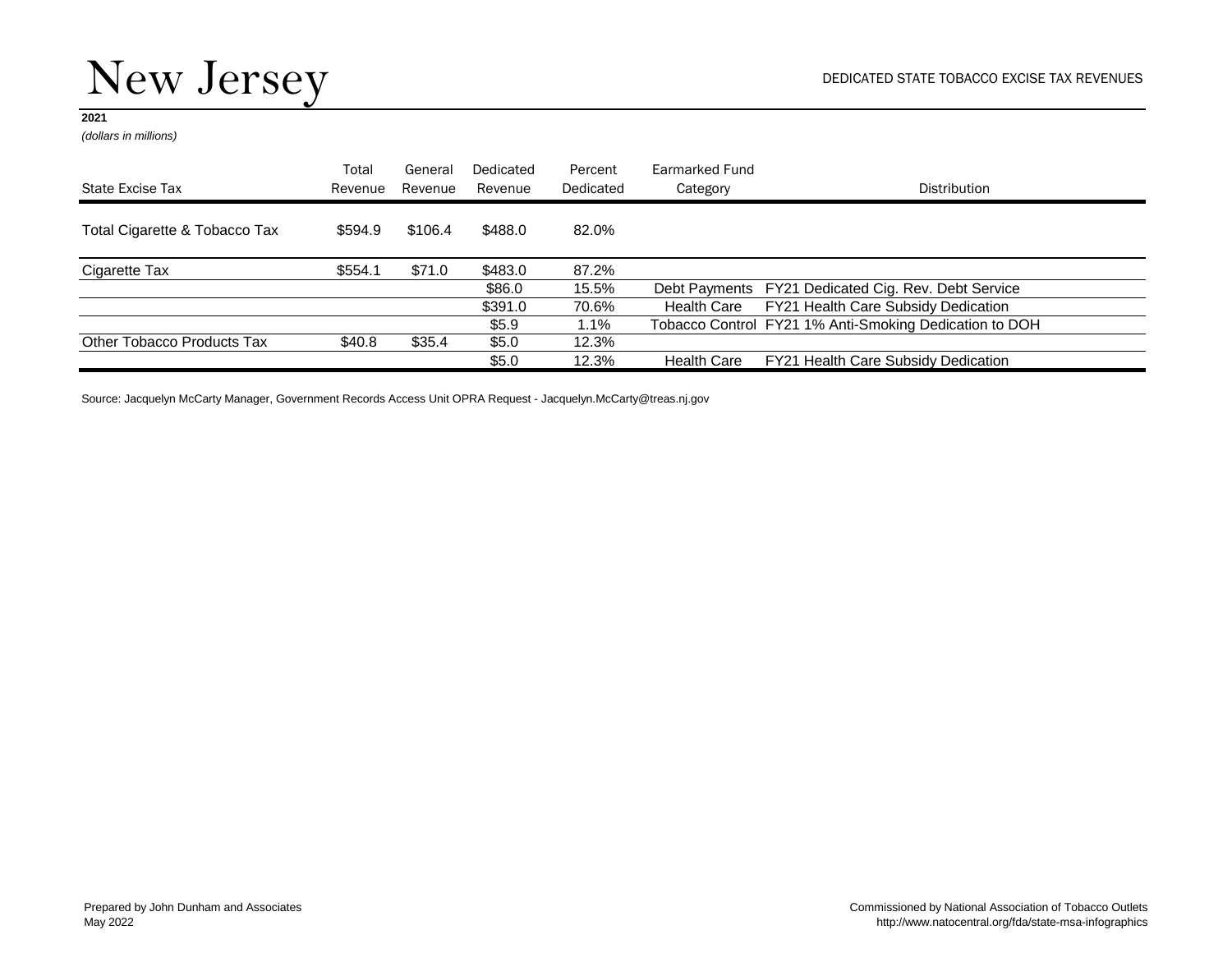*(dollars in millions)*

| State Excise Tax              | Total<br>Revenue | General<br>Revenue | Dedicated<br>Revenue | Percent<br>Dedicated | Earmarked Fund<br>Category                                                                                                                              | Distribution                                                                                                                                                                                                                                                                                                |
|-------------------------------|------------------|--------------------|----------------------|----------------------|---------------------------------------------------------------------------------------------------------------------------------------------------------|-------------------------------------------------------------------------------------------------------------------------------------------------------------------------------------------------------------------------------------------------------------------------------------------------------------|
| Total Cigarette & Tobacco Tax | \$102.7          | \$79.8             | \$22.9               | 22.3%                |                                                                                                                                                         |                                                                                                                                                                                                                                                                                                             |
| Cigarette Tax                 | \$91.4           | \$68.5             | \$22.9               | 25.1%                |                                                                                                                                                         |                                                                                                                                                                                                                                                                                                             |
|                               |                  |                    | \$8.9                | 9.8%                 | Debt Payments                                                                                                                                           | New Mexico Finance Authority/Credit Enhancement<br>Account. Deposits into the account are pledged for the<br>payment of principal, interest, and other expenses related<br>to the bonds issued on behalf of the University of New<br>Mexico's Health Sciences Center and the State<br>Department of Health. |
|                               |                  |                    | \$8.1                | 8.9%                 | <b>Capital Projects</b>                                                                                                                                 | New Mexico Finance Authority/University of New Mexico<br>Health Sciences Center capital improvements                                                                                                                                                                                                        |
|                               |                  |                    | \$3.4                | 3.7%                 | <b>Capital Projects</b>                                                                                                                                 | New Mexico Finance Authority/Department of Health<br>facilities capital improvements                                                                                                                                                                                                                        |
|                               |                  | \$1.1              | 1.3%                 | Debt Payments        | New Mexico Finance Authority for operating expenses and<br>for debt service on bonds issued for capital projects for<br>behavioral health care services |                                                                                                                                                                                                                                                                                                             |
|                               |                  |                    | \$0.8                | 0.8%                 | <b>Capital Projects</b>                                                                                                                                 | University of New Mexico Cancer Research and Treatment<br>Center for capital improvements                                                                                                                                                                                                                   |
|                               |                  |                    | \$0.6\$              | 0.6%                 | <b>Health Care</b>                                                                                                                                      | Rural County Cancer Treatment Fund for the expansion of<br>medical services in rural, underserved areas                                                                                                                                                                                                     |
| Other Tobacco Products Tax    | \$11.3           | \$11.3             | \$0.0                | $0.0\%$              |                                                                                                                                                         |                                                                                                                                                                                                                                                                                                             |

Note: Dedicated revenue based on cigarette revenues from source 1 and allocations from source 2. Other tobacco tax revenue based on Tax Burden on Tobacco.

Source 1: New Mexico Department of Taxation and Revenue - Monthly Cigarette Stamps Distribution Report <https://www.tax.newmexico.gov/all-nm-taxes/other-reports-overview/monthly-cigarette-stamps-distribution-report/>

Source 2: New Mexico Department of Taxation and Revenue - All NM Taxes - Cigarette Tax <https://www.tax.newmexico.gov/all-nm-taxes/2020/10/23/cigarette-tax/>

Source 3: Orzechowski and Walker, The Tax Burden on Tobacco, 2021, Vol. 56. (Richmond, VA)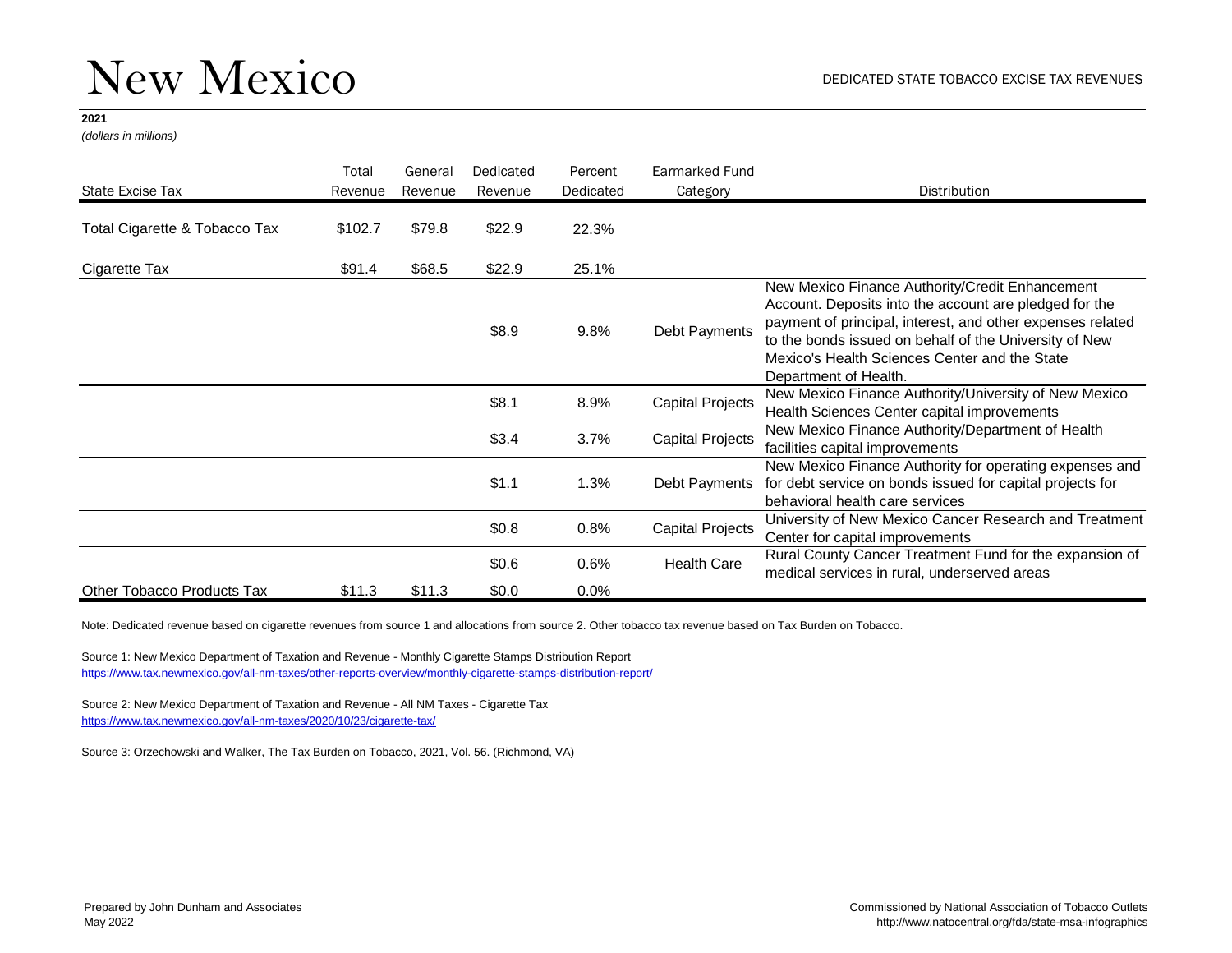*(dollars in millions)*

|                                   | Total     | General | Dedicated | Percent   | Earmarked Fund     |                                                                                                                                                                                                                                                                 |
|-----------------------------------|-----------|---------|-----------|-----------|--------------------|-----------------------------------------------------------------------------------------------------------------------------------------------------------------------------------------------------------------------------------------------------------------|
| State Excise Tax                  | Revenue   | Revenue | Revenue   | Dedicated | Category           | Distribution                                                                                                                                                                                                                                                    |
| Total Cigarette & Tobacco Tax     | \$1,000.5 | \$240.1 | \$760.4   | 76.0%     |                    |                                                                                                                                                                                                                                                                 |
| Cigarette Tax                     | \$915.6   | \$219.8 | \$695.9   | 76.0%     |                    |                                                                                                                                                                                                                                                                 |
|                                   |           |         | \$695.9   | 76.0%     | <b>Health Care</b> | Dedicated to Health Care Reform Act (HCRA) to provide<br>support for health care programs such as graduate<br>medical education, bad debit/charity care, Child Health<br>Plus, The Elderly Pharmaceutical Insurance Coverage<br>program, and Family Health Plus |
| <b>Other Tobacco Products Tax</b> | \$84.9    | \$20.4  | \$64.5    | 76.0%     |                    |                                                                                                                                                                                                                                                                 |
|                                   |           |         | \$64.5    | 76.0%     | <b>Health Care</b> | Dedicated to Health Care Reform Act (HCRA) to provide<br>support for health care programs such as graduate<br>medical education, bad debit/charity care, Child Health<br>Plus, The Elderly Pharmaceutical Insurance Coverage<br>program, and Family Health Plus |

Note: Dedicated revenue based on revenue from source 1 and disposition of revenues from source 2.

Source: 2021 New York State Tax Collections: Historical Summaries and Historical Tables - Cigarette, Tobacco Products, Cigarette Retail License and Vending Machine Sticker Collections—Fiscal Years 1992- 2021

[https://www.tax.ny.gov/research/collections/fy\\_collections\\_stat\\_report/2020\\_2021\\_annual\\_statistical\\_report\\_of\\_ny\\_state\\_tax\\_collections.htm](https://www.tax.ny.gov/research/collections/fy_collections_stat_report/2020_2021_annual_statistical_report_of_ny_state_tax_collections.htm)

Source 2: Section 482 - Deposit and disposition of revenue - Tax Chapter 60, Article 20 <https://www.nysenate.gov/legislation/laws/TAX/482>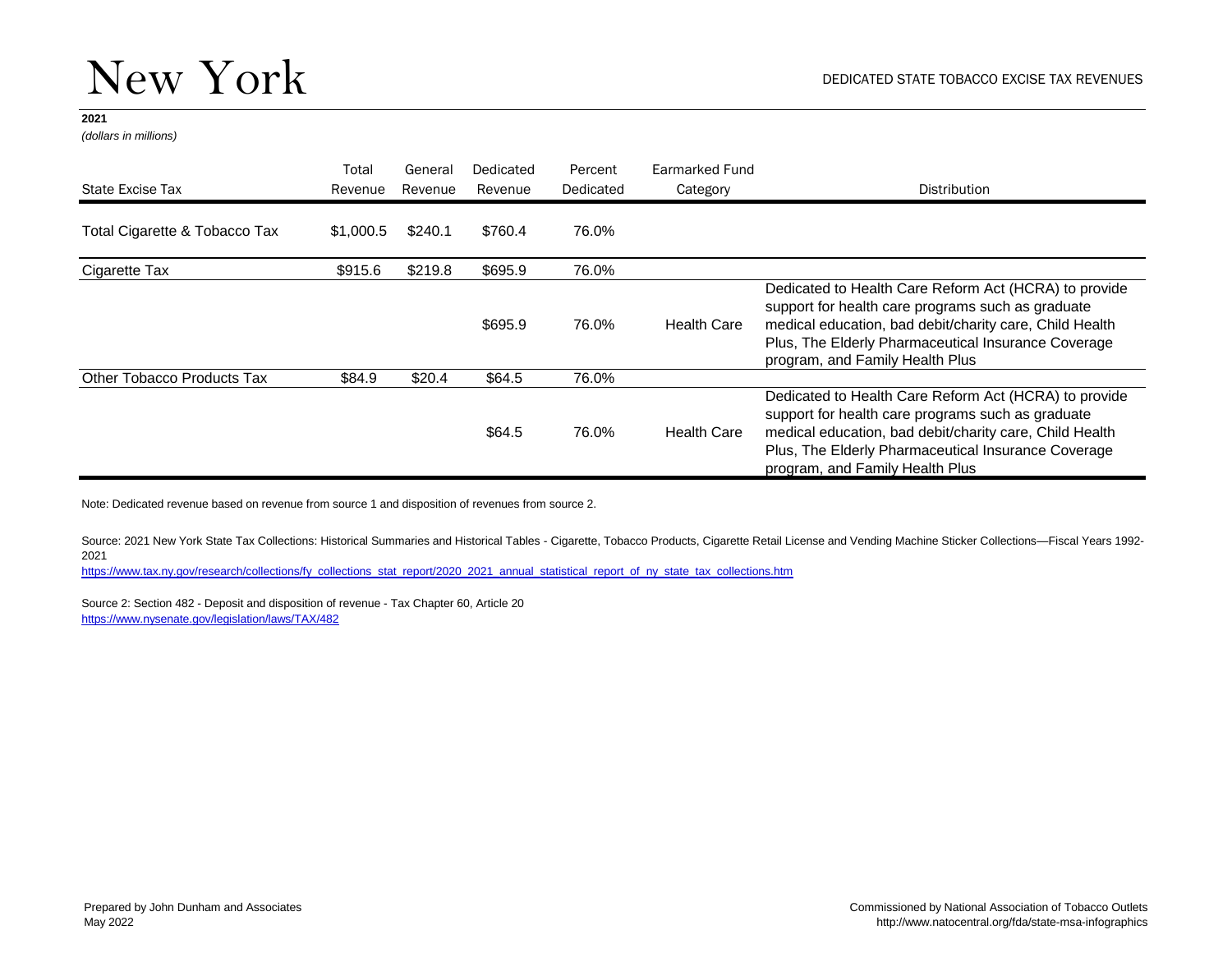*(dollars in millions)*

|                               | Total   | General | Dedicated       | Percent          | Earmarked Fund |                                 |
|-------------------------------|---------|---------|-----------------|------------------|----------------|---------------------------------|
| State Excise Tax              | Revenue | Revenue | Revenue         | Dedicated        | Category       | <b>Distribution</b>             |
| Total Cigarette & Tobacco Tax | \$307.4 | \$265.3 | \$42.0          | 13.7%            |                |                                 |
| Cigarette Tax                 | \$246.2 | \$246.2 | \$0.0           | 0.0%             |                |                                 |
| Other Tobacco Products Tax    | \$55.5  | \$13.4  | \$42.0          | 75.8%            |                |                                 |
| Vapor Tax                     | \$5.7   | \$5.7   | \$42.0<br>\$0.0 | 75.8%<br>$0.0\%$ | Research       | University Cancer Research Fund |

Note: Total revenue excludes collection fees on overdue tax debts, OSBM Civil Penalty and Forfeitures, and Collection Cost of fines and forfeitures.

Source: 2021 Statistical Abstract of North Carolina Taxes, Table 8

Provided by: Anna S. Perkinson, Agency Legal Consultant, N. C. Department of Revenue - anna.perkinson@ncdor.gov / Phone: (919) 814-1232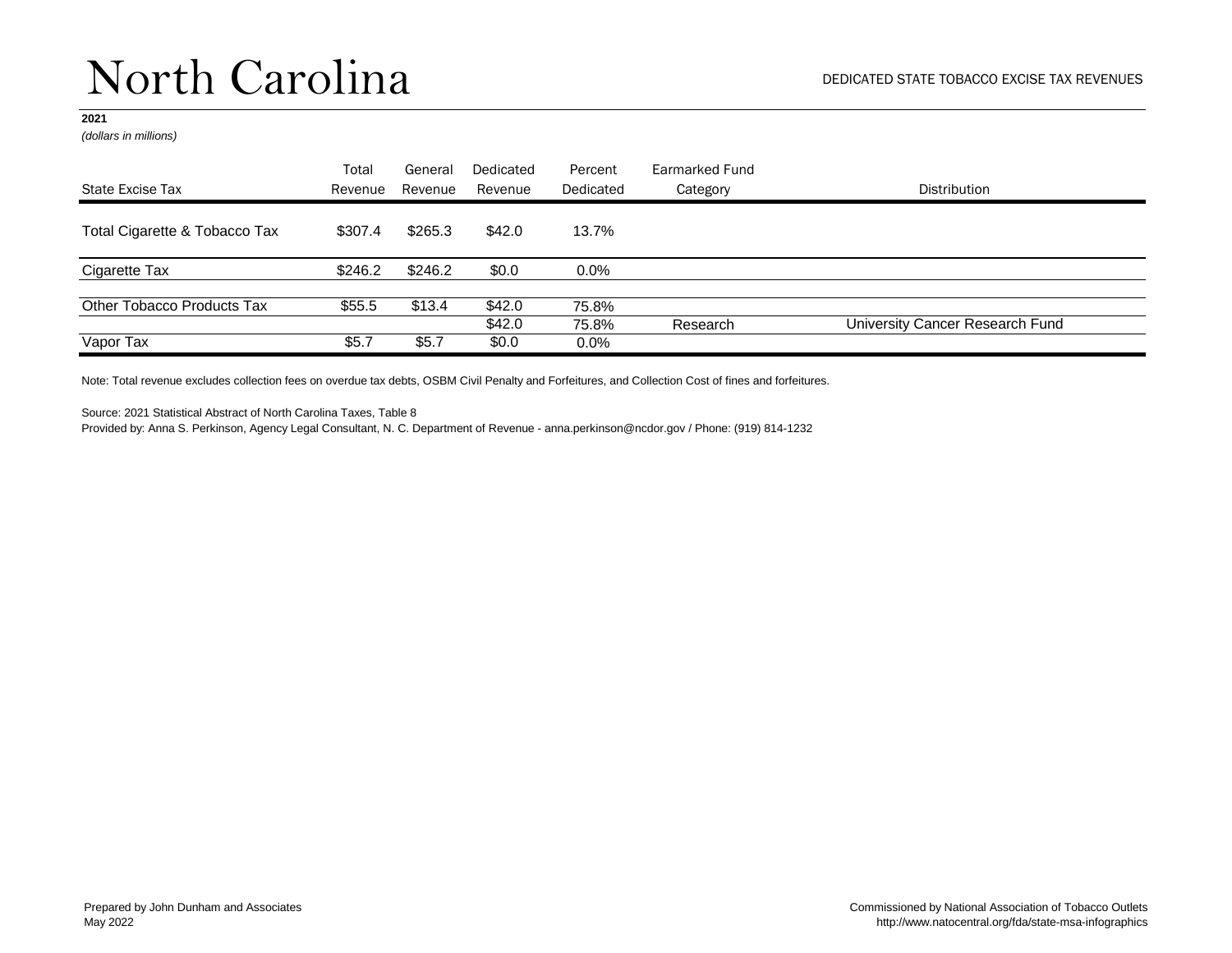### North Dakota

### **2021**

*(dollars in millions)*

|                                  | Total   | General | Dedicated | Percent   | Earmarked Fund  |                                                                           |
|----------------------------------|---------|---------|-----------|-----------|-----------------|---------------------------------------------------------------------------|
| State Excise Tax                 | Revenue | Revenue | Revenue   | Dedicated | Category        | Distribution                                                              |
| Total Cigarette & Tobacco Tax    | \$26.1  | \$24.7  | \$1.4     | 5.3%      |                 |                                                                           |
| Cigarette Tax                    | \$19.1  | \$17.8  | \$1.3     | 6.8%      |                 |                                                                           |
|                                  |         |         | \$1.3     | 6.8%      |                 | Cities & Counties Incorporated cities in North Dakota on population basis |
| Other Tobacco Products Tax       | \$6.9   | \$6.9   | \$0.0     | $0.0\%$   |                 |                                                                           |
| Tribal Cigarette and Tobacco Tax | \$0.1   | \$0.0   | \$0.1     | 86.1%     |                 |                                                                           |
|                                  |         |         | \$0.1     | 86.1%     | Social Services | Distribution to Tribes                                                    |

Source: North Dakota Office of State Tax Commissioner - 55th Biennial Report - July 1, 2019 through June 30,2021 <https://www.tax.nd.gov/sites/www/files/documents/news-center/publications/55th-biennial-report.pdf>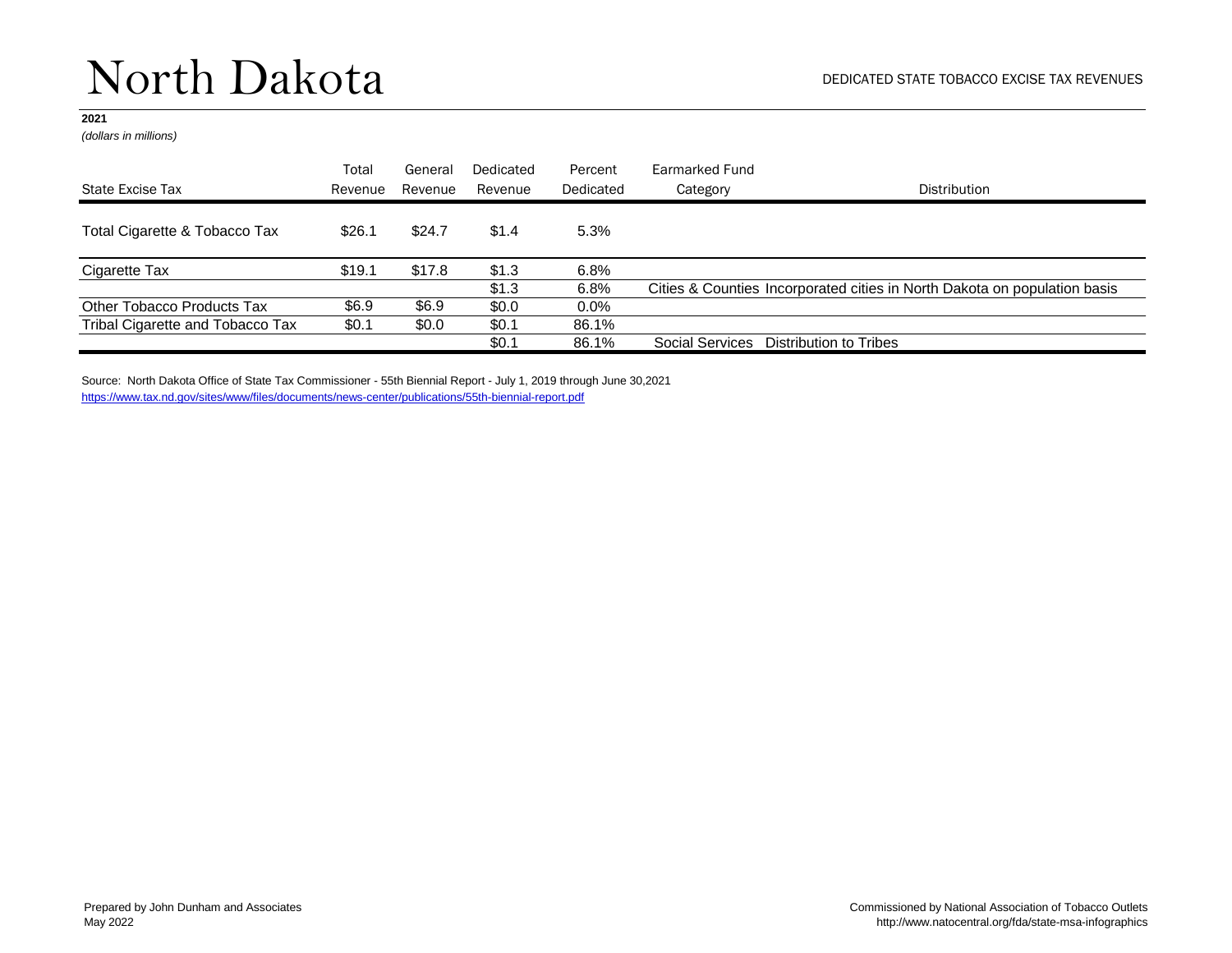*(dollars in millions)*

| State Excise Tax              | Total<br>Revenue | General<br>Revenue | Dedicated<br>Revenue | Percent<br>Dedicated | Earmarked Fund<br>Category | Distribution |
|-------------------------------|------------------|--------------------|----------------------|----------------------|----------------------------|--------------|
| Total Cigarette & Tobacco Tax | \$926.9          | \$926.9            | \$0.0                | $0.0\%$              |                            |              |
| Cigarette Tax                 | \$826.0          | \$826.0            | \$0.0                | $0.0\%$              |                            |              |
| Other Tobacco Products Tax    | \$100.9          | \$100.9            | \$0.0                | $0.0\%$              |                            |              |

Source: Ohio Department of Taxation - 2021 Annual Report

[https://tax.ohio.gov/static/communications/publications/annual\\_reports/2021annualreport.pdf](https://tax.ohio.gov/static/communications/publications/annual_reports/2021annualreport.pdf)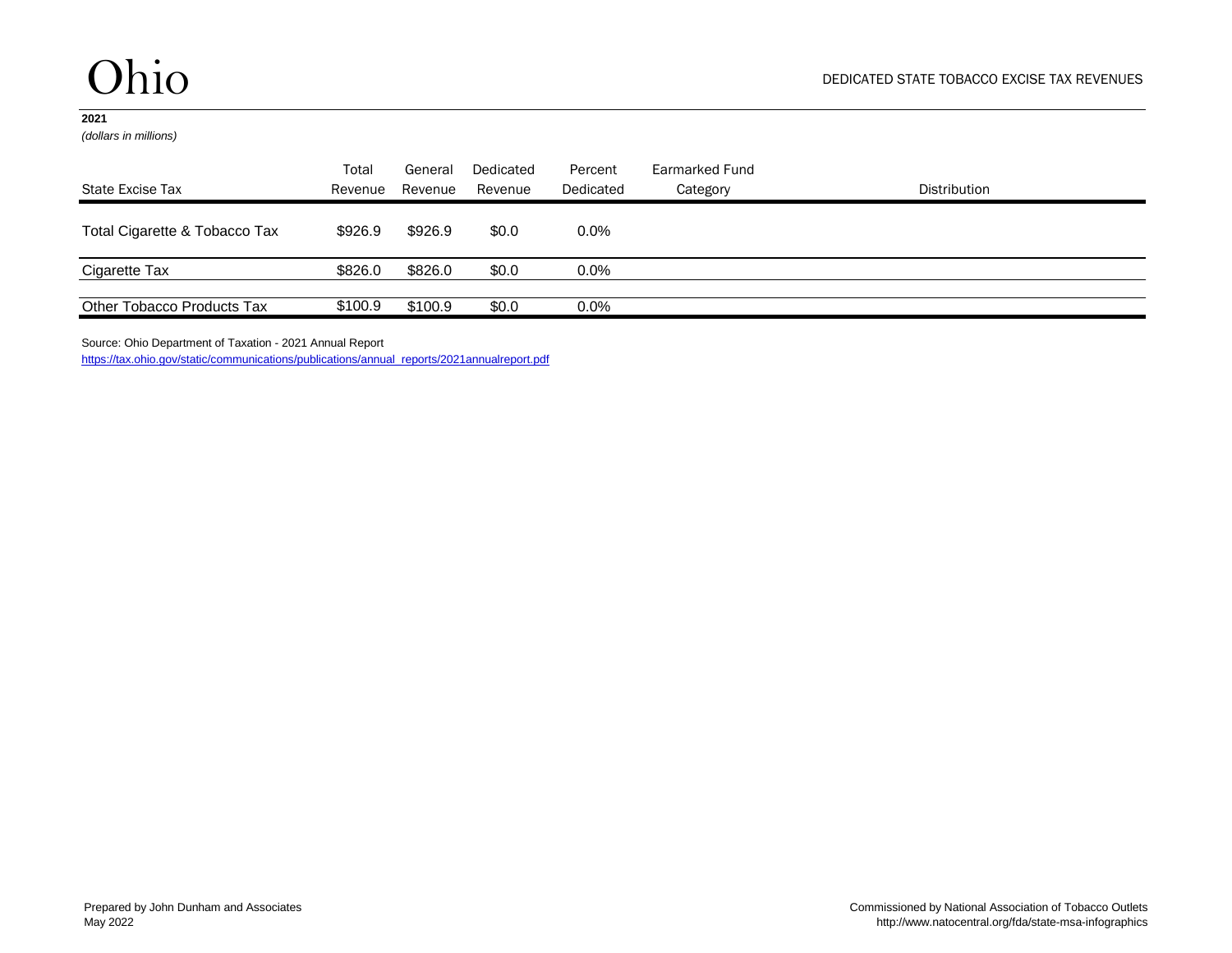## Oklahoma

### **2021**

*(dollars in millions)*

|                                    | Total   | General | Dedicated         | Percent   | Earmarked Fund         |                                                               |
|------------------------------------|---------|---------|-------------------|-----------|------------------------|---------------------------------------------------------------|
| State Excise Tax                   | Revenue | Revenue | Revenue           | Dedicated | Category               | <b>Distribution</b>                                           |
| Total Cigarette & Tobacco Tax      | \$461.7 | \$68.8  | \$392.9           | 85.1%     |                        |                                                               |
| Cigarette Tax                      | \$273.6 | \$18.0  | \$255.6           | 93.4%     |                        |                                                               |
|                                    |         |         | \$135.0           | 49.3%     | <b>Health Care</b>     | Health Care Enhancement Fund                                  |
|                                    |         |         | \$30.6            | 11.2%     | Debt Payments          | OK Building Bonds Sinking Fund                                |
|                                    |         |         | \$28.5            | 10.4%     | <b>Health Care</b>     | OK Healthcare Authority                                       |
|                                    |         |         | \$23.8            | 8.7%      | <b>Social Services</b> | Health Employee & Economy Improvement                         |
|                                    |         |         | \$15.6            | 5.7%      |                        | Cities & Counties Cities and Counties                         |
|                                    |         |         | \$8.1             | 3.0%      | Social Services        | Trauma Care Assistance Revenue Fund                           |
|                                    |         |         | \$3.3             | 1.2%      | <b>Health Care</b>     | Cancer Center Service Revolving Fund                          |
|                                    |         |         | \$3.3             | 1.2%      | <b>Health Care</b>     | OSU Osteopathic Medicine Revenue Fund                         |
|                                    |         |         | \$2.9             | 1.0%      | Substance<br>Control   | Mental Health and Substance Abuse Fund                        |
|                                    |         |         | \$2.2             | 0.8%      | Education              | <b>Education Reform Revenue Fund</b>                          |
|                                    |         |         | $\overline{$1.1}$ | 0.4%      | <b>Social Services</b> | <b>Teachers Retirement Revolving Fund</b>                     |
|                                    |         |         | \$0.7             | 0.3%      | <b>Tobacco Control</b> | <b>Tobacco Prevention and Cessation Revenue Fund</b>          |
|                                    |         |         | \$0.5             | 0.2%      | <b>Health Care</b>     | Belle Maxine Hilliard Breast and Cervical Cancer Fund         |
|                                    |         |         | \$0.0             | 0.0%      | <b>Health Care</b>     | Emergency Response System Stabilization &<br>Improvement      |
| Other Tobacco Products Tax         | \$69.2  | \$37.4  | \$31.7            | 45.9%     |                        |                                                               |
|                                    |         |         | \$10.0            | 14.5%     | <b>Health Care</b>     | OK Healthcare Authority                                       |
|                                    |         |         | \$8.4             | 12.1%     | <b>Social Services</b> | Health Employee & Economy Improvement                         |
|                                    |         |         | \$5.5             | 7.9%      |                        | Cities & Counties Cities and counties                         |
|                                    |         |         | \$1.8             | 2.5%      | <b>Health Care</b>     | Emergency Response System Stabilization &<br>Improvement Fund |
|                                    |         |         | $\sqrt{$1.2}$     | 1.7%      | Health Care            | Cancer Center Service Revolving Fund                          |
|                                    |         |         | $\sqrt{$1.2}$     | 1.7%      | <b>Health Care</b>     | OSU Osteopathic Medicine Revenue Fund                         |
|                                    |         |         | \$1.1             | 1.6%      | <b>Social Services</b> | Trauma Care Assistance Revenue Fund                           |
|                                    |         |         | \$1.0             | 1.5%      | Substance<br>Control   | Mental Health and Substance Abuse Fund                        |
|                                    |         |         | \$0.8             | 1.1%      | Education              | <b>Education Reform Revenue Fund</b>                          |
|                                    |         |         | \$0.4             | 0.6%      | <b>Social Services</b> | <b>Teachers Retirement Revolving Fund</b>                     |
|                                    |         |         | $\sqrt{$0.3}$     | 0.4%      | <b>Tobacco Control</b> | <b>Tobacco Prevention and Cessation Revenue Fund</b>          |
|                                    |         |         | $\sqrt{$0.2}$     | 0.2%      | <b>Health Care</b>     | Belle Maxine Hilliard Breast and Cervical Cancer Fund         |
| <b>State Tribal Compact/Stamps</b> | \$94.9  | \$10.6  | \$84.3            | 88.9%     |                        |                                                               |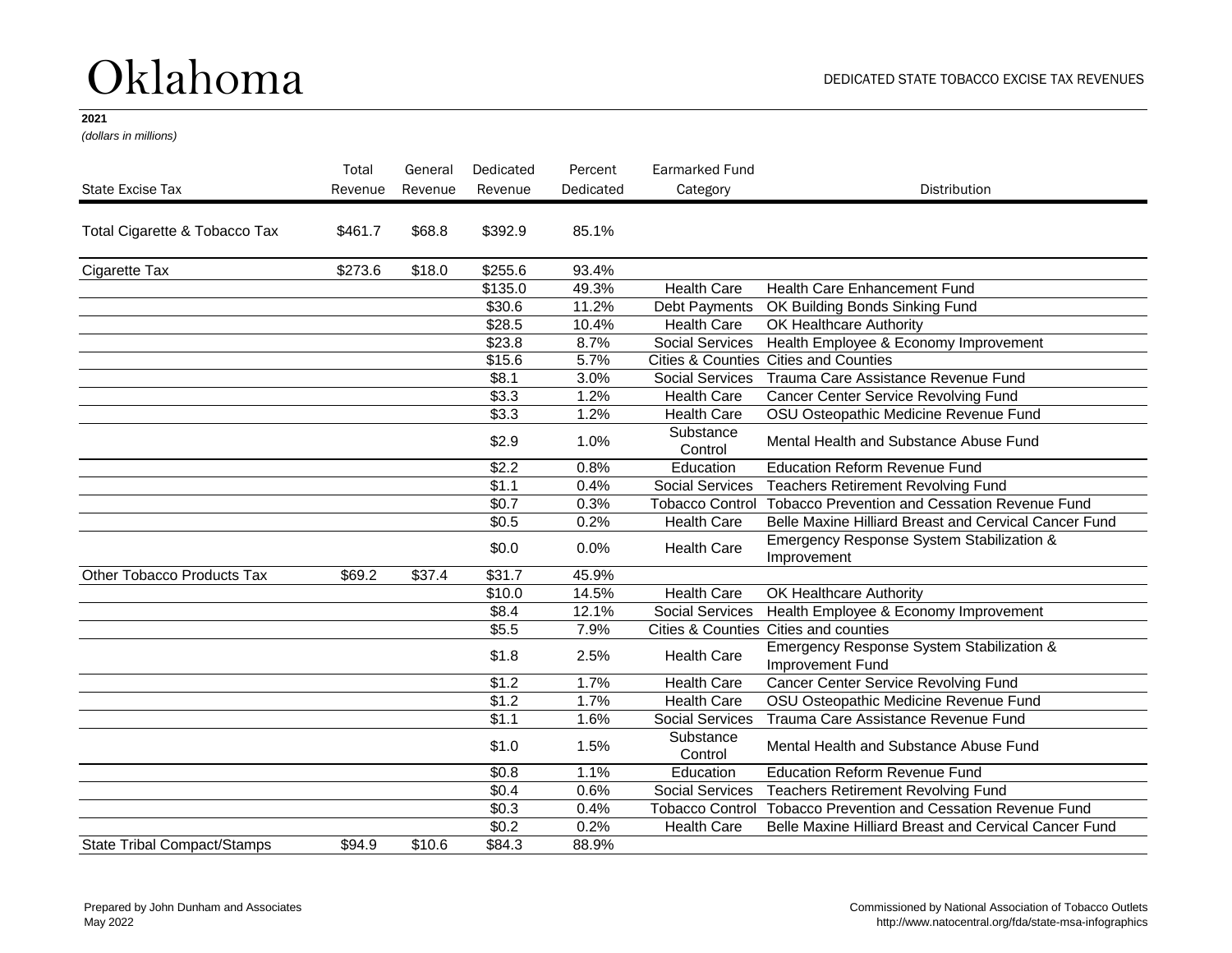|                                      |        |       | \$47.9 | 50.4%   | <b>Social Services</b> | <b>Tribal Trust Account</b>                           |
|--------------------------------------|--------|-------|--------|---------|------------------------|-------------------------------------------------------|
|                                      |        |       | \$23.5 | 24.8%   | <b>Health Care</b>     | State Healthcare Enhancement Fund                     |
|                                      |        |       | \$5.2  | $5.5\%$ | <b>Health Care</b>     | <b>OK Healthcare Authority</b>                        |
|                                      |        |       | \$4.3  | 4.6%    | Social Services        | Health Employee & Economy Improvement Fund            |
|                                      |        |       | \$1.4  | 1.5%    | <b>Social Services</b> | Trauma Care Assistance Revenue Fund                   |
|                                      |        |       | \$0.6  | $0.6\%$ | <b>Health Care</b>     | Cancer Center Service Revenue Fund                    |
|                                      |        |       | \$0.6  | 0.6%    | <b>Health Care</b>     | OSU Osteopathic Medicine Revenue Fund                 |
|                                      |        |       | \$0.5  | 0.5%    | Substance<br>Control   | Mental Health and Substance Abuse Fund                |
|                                      |        |       | \$0.1  | 0.1%    | <b>Tobacco Control</b> | Tobacco Prevention and Cessation Revenue Fund         |
|                                      |        |       | \$0.1  | 0.1%    | <b>Health Care</b>     | Belle Maxine Hilliard Breast and Cervical Cancer Fund |
| <b>Tribal Cigarette/OTP Payments</b> | \$24.1 | \$2.9 | \$21.2 | 88.0%   |                        |                                                       |
|                                      |        |       | \$12.3 | 51.1%   | <b>Social Services</b> | <b>Tribal Trust Account</b>                           |
|                                      |        |       | \$3.6  | 14.8%   | <b>Health Care</b>     | <b>OK Healthcare Authority</b>                        |
|                                      |        |       | \$3.0  | 12.4%   | <b>Social Services</b> | Health Employee & Economy Improvement                 |
|                                      |        |       | \$1.0  | 4.2%    | <b>Social Services</b> | Trauma Care Assistance Revenue Fund                   |
|                                      |        |       | \$0.4  | 1.7%    | <b>Health Care</b>     | Cancer Center Service Revenue Fund                    |
|                                      |        |       | \$0.4  | 1.7%    | <b>Health Care</b>     | OSU Osteopathic Medicine Revenue Fund                 |
|                                      |        |       | \$0.4  | 1.5%    | Substance<br>Control   | Mental Health and Substance Abuse Fund                |
|                                      |        |       | \$0.1  | 0.4%    | <b>Tobacco Control</b> | Tobacco Prevention and Cessation Revenue Fund         |
|                                      |        |       | \$0.1  | 0.2%    | <b>Health Care</b>     | Belle Maxine Hilliard Breast and Cervical Cancer Fund |
|                                      |        |       | \$0.0  | $0.0\%$ | <b>Health Care</b>     | Oklahoma Emergency Response System                    |

Note: Cigarette Tax subtotal different from report due to our exclusion of refunded funds.

Source: Oklahoma Department of Revenue, FY2021 Revenue & Apportionment Report <https://oklahoma.gov/content/dam/ok/en/tax/documents/resources/reports/annual-reports/otc/AR-2021.pdf>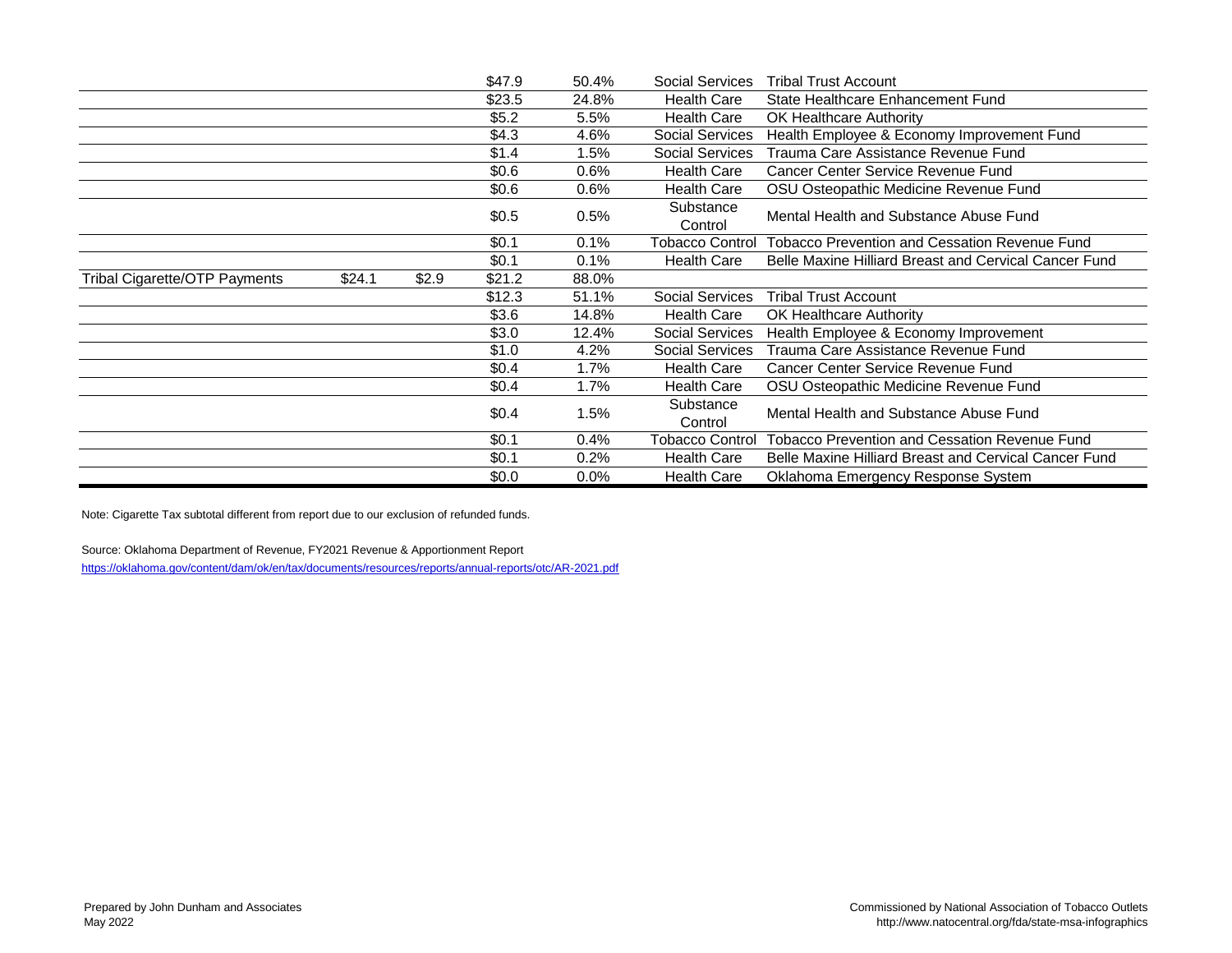## Oregon

#### **2021**

*(dollars in millions)*

| State Excise Tax              | Total<br>Revenue | General<br>Revenue | Dedicated<br>Revenue | Percent<br>Dedicated | <b>Earmarked Fund</b><br>Category | <b>Distribution</b>                                                                                                                                                          |
|-------------------------------|------------------|--------------------|----------------------|----------------------|-----------------------------------|------------------------------------------------------------------------------------------------------------------------------------------------------------------------------|
| Total Cigarette & Tobacco Tax | \$359.4          | \$55.0             | \$304.4              | 84.7%                |                                   |                                                                                                                                                                              |
| Cigarette Tax                 | \$292.2          | \$24.6             | \$267.6              | 91.6%                |                                   |                                                                                                                                                                              |
|                               |                  |                    | \$107.1              | 36.7%                | <b>Social Services</b>            | Oregon Health Plan to fund the maintenance of benefits or<br>to fund either the maintenance or expansion of individuals<br>eligible for medical assistance under the program |
|                               |                  |                    | \$18.7               | 6.4%                 | <b>Social Services</b>            | Oregon Mental Health Fund                                                                                                                                                    |
|                               |                  |                    | \$118.9              | 40.7%                | <b>Health Care</b>                | Oregon Health Authority                                                                                                                                                      |
|                               |                  |                    | \$8.5                | 2.9%                 | <b>Social Services</b>            | Cities, Counties, and the Oregon Department of<br>Transportation for the financing and improvement of<br>transportation services for the elderly and disabled                |
|                               |                  |                    | \$14.4               | 4.9%                 | <b>Tobacco Control</b>            | Tobacco Use Reduction Account to fund programs to<br>reduce tobacco use and prevent tobacco-related diseases                                                                 |
| Other Tobacco Products Tax    | \$56.6           | \$30.4             | \$26.2               | 46.3%                |                                   |                                                                                                                                                                              |
|                               |                  |                    | \$23.6               | 41.7%                | <b>Social Services</b>            | Oregon Health Plan to fund the maintenance of benefits or<br>to fund either the maintenance or expansion of individuals<br>eligible for medical assistance under the program |
|                               |                  |                    | \$2.6                | 4.6%                 | <b>Tobacco Control</b>            | Tobacco Use Reduction Account to fund programs to<br>reduce tobacco use and prevent tobacco-related diseases                                                                 |
| Vapor Products Tax            | \$10.6           | \$0.0              | \$10.6               | 100.0%               |                                   |                                                                                                                                                                              |
|                               |                  |                    | \$9.5                | 89.6%                | <b>Health Care</b>                | Oregon Health Authority                                                                                                                                                      |
|                               |                  |                    | \$1.1                | 10.4%                | <b>Tobacco Control</b>            | Tobacco Use Reduction Account to fund programs to<br>reduce tobacco use and prevent tobacco-related diseases                                                                 |

Source: Oregon Legislative Revenue Office - Oregon Public Finance Basic Facts, Research Report #1-22 [https://www.oregonlegislature.gov/lro/Documents/Final%20Basic%20Facts%202022.pdf](https://www.oregonlegislature.gov/lro/Documents/Final Basic Facts 2022.pdf)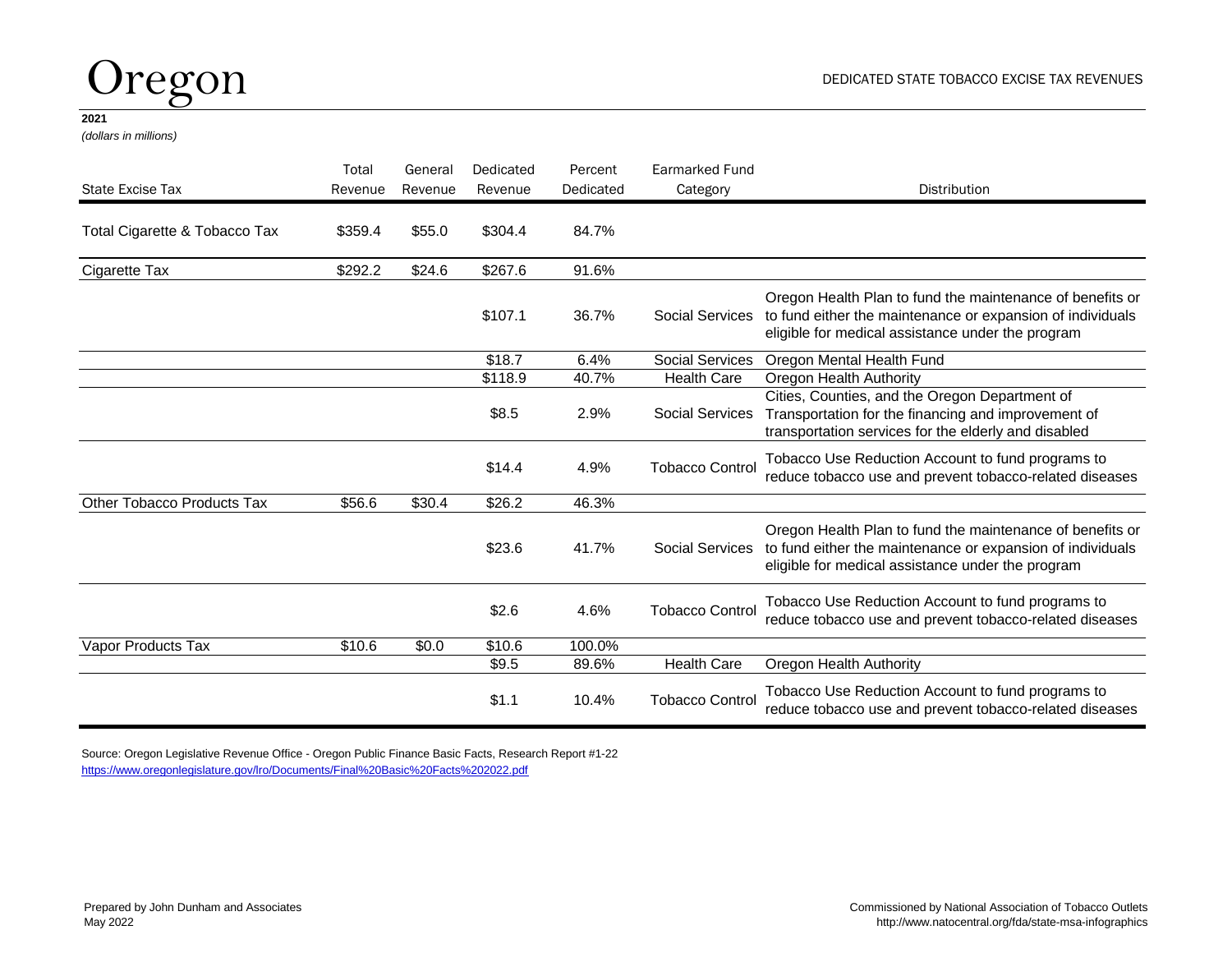# Pennsylvania

### **2021**

*(dollars in millions)*

|                               | Total               | General | Dedicated | Percent   | Earmarked Fund          |                                                                                         |
|-------------------------------|---------------------|---------|-----------|-----------|-------------------------|-----------------------------------------------------------------------------------------|
| State Excise Tax              | Revenue             | Revenue | Revenue   | Dedicated | Category                | Distribution                                                                            |
| Total Cigarette & Tobacco Tax | \$1,294.4 \$1,099.1 |         | \$195.3   | 15.1%     |                         |                                                                                         |
| Cigarette Tax                 | \$1,159.5           | \$964.2 | \$195.3   | 16.8%     |                         |                                                                                         |
|                               |                     |         | \$30.7    | 2.7%      | <b>Social Services</b>  | Children's Health Fund for quality health insurance for<br>children of working families |
|                               |                     |         | \$25.5    | 2.2%      | <b>Capital Projects</b> | Agricultural Conservation Easement Purchase Fund for<br>farmland preservation           |
|                               |                     |         | \$23.7    | 2.0%      | General Fund            | Philadelphia Cigarette Tax Transfer                                                     |
|                               |                     |         | \$115.3   | $9.9\%$   |                         | Social Services Community and Economic Development                                      |
| Other Tobacco Products Tax    | \$134.9             | \$134.9 | \$0.0     | $0.0\%$   |                         |                                                                                         |

Source 1: Pennsylvania Department of Revenue - The Pennsylvania Tax Compendium and The Statistical Supplement for the Pennsylvania Tax Compendium - Fiscal Year 2020-2021. [https://www.revenue.pa.gov/News%20and%20Statistics/ReportsStats/TaxCompendium/Documents/2021\\_tax\\_compendium.pdf](https://www.revenue.pa.gov/News and Statistics/ReportsStats/TaxCompendium/Documents/2021_tax_compendium.pdf)

Source 2: Pennsylvania Department of Revenue - 2020-21 Revenue & Receipts Reports [https://www.revenue.pa.gov/News%20and%20Statistics/ReportsStats/RevenueReceipts/Documents/2020-21/2021\\_06\\_bfmmonthlyreport.pdf](https://www.revenue.pa.gov/News and Statistics/ReportsStats/RevenueReceipts/Documents/2020-21/2021_06_bfmmonthlyreport.pdf)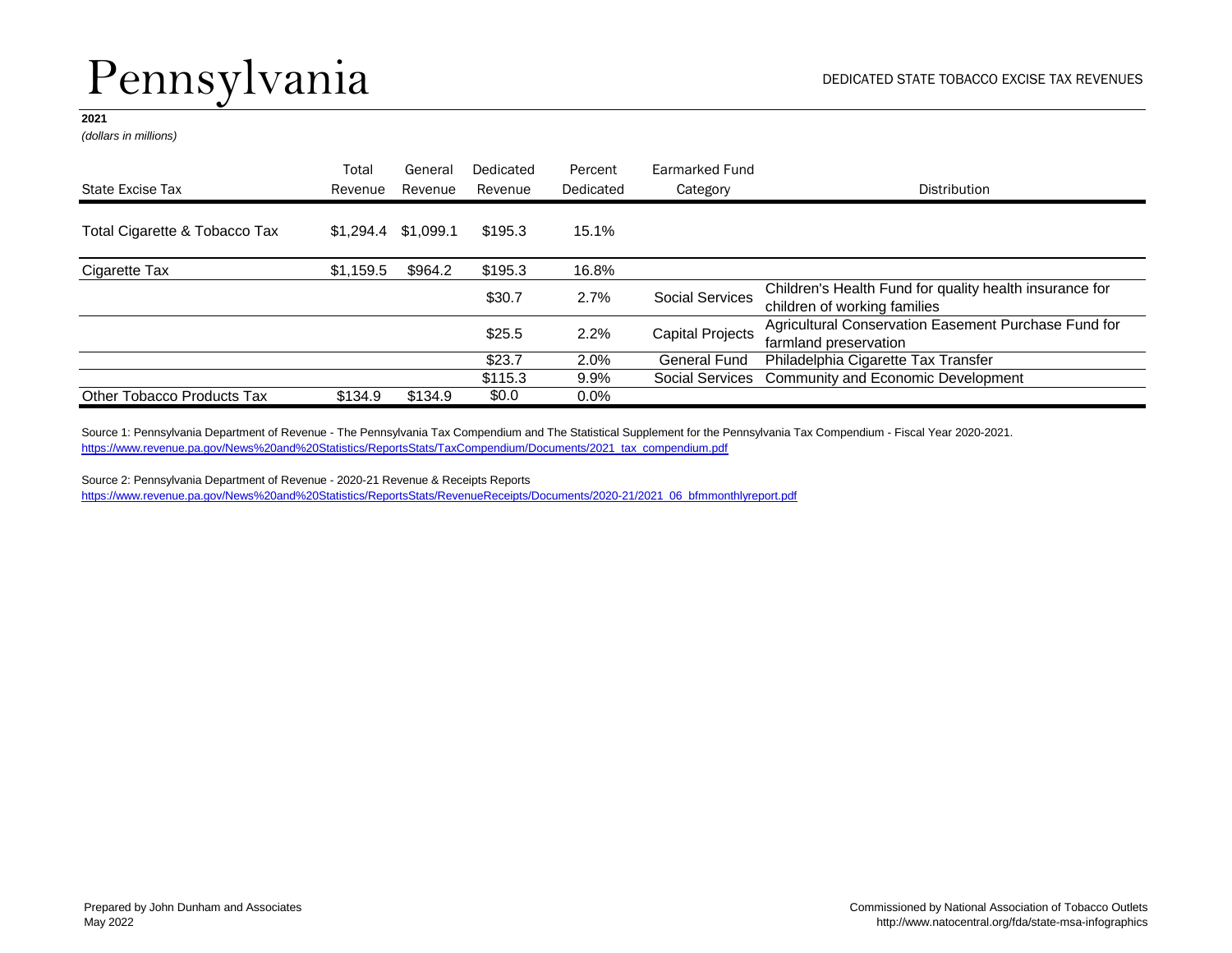## Rhode Island

### **2021**

*(dollars in millions)*

| State Excise Tax              | Total<br>Revenue | General<br>Revenue | Dedicated<br>Revenue | Percent<br>Dedicated | Earmarked Fund<br>Category | <b>Distribution</b> |
|-------------------------------|------------------|--------------------|----------------------|----------------------|----------------------------|---------------------|
| Total Cigarette & Tobacco Tax | \$159.7          | \$159.7            | \$0.0                | $0.0\%$              |                            |                     |
| Cigarette Tax                 | \$148.0          | \$148.0            | \$0.0                | 0.0%                 |                            |                     |
| Other Tobacco Products Tax    | \$11.7           | \$11.7             | \$0.0                | $0.0\%$              |                            |                     |

Source: Rhode Island, Department of Revenue, Special Report on Preliminary FY2021 Revenues <https://dor.ri.gov/media/3496/download?language=en>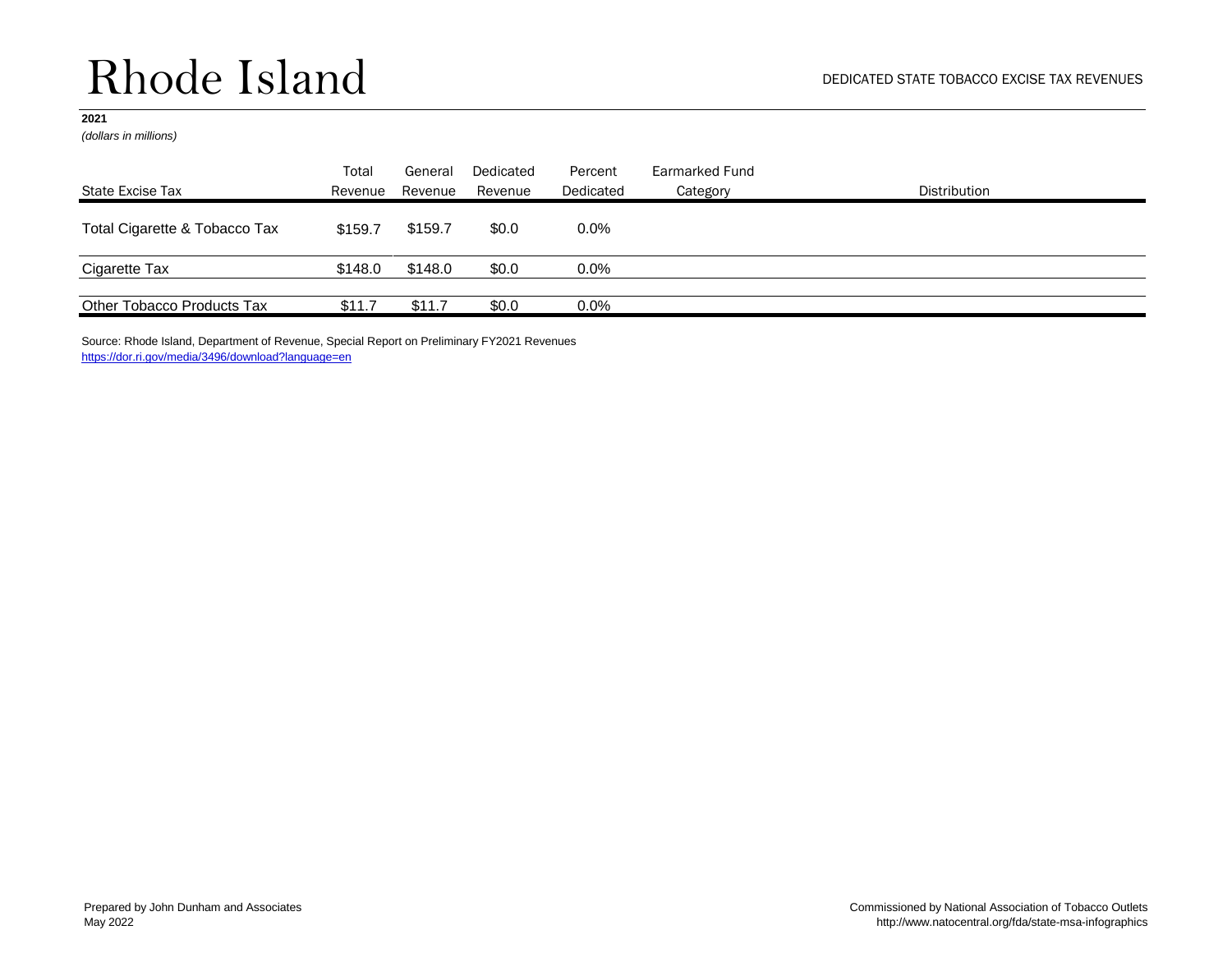*(dollars in millions)*

|                               | Total   | General | Dedicated | Percent   | Earmarked Fund         |                                                                                                 |
|-------------------------------|---------|---------|-----------|-----------|------------------------|-------------------------------------------------------------------------------------------------|
| State Excise Tax              | Revenue | Revenue | Revenue   | Dedicated | Category               | Distribution                                                                                    |
| Total Cigarette & Tobacco Tax | \$147.2 | \$28.6  | \$118.6   | 80.6%     |                        |                                                                                                 |
| Cigarette Tax                 | \$135.0 | \$16.4  | \$118.6   | 87.8%     |                        |                                                                                                 |
|                               |         |         | \$108.6   | 80.4%     | Medicaid               | Department of Health and Human Services - Medicaid<br>Reserve Fund                              |
|                               |         |         | \$5.0     | 3.7%      | Research               | Medical University of South Carolina for tobacco related<br>research                            |
|                               |         |         | \$5.0     | 3.7%      | <b>Tobacco Control</b> | Department of Health and Environmental Control -<br>Smoking Prevention and Cessation Trust Fund |
| Other Tobacco Products Tax    | \$12.2  | \$12.2  | \$0.0     | $0.0\%$   |                        |                                                                                                 |

Source: 2020-2021 Annual Report, South Carolina Department of Revenue

[https://dor.sc.gov/resources-site/publications/Publications/2020-2021%20Annual%20Report.pdf](https://dor.sc.gov/resources-site/publications/Publications/2020-2021 Annual Report.pdf)

Source 2: Bonnie Swingle, South Carolina Department of Revenue - Media Manager - Communications & Strategic Solutions - SwinglB@sctax.org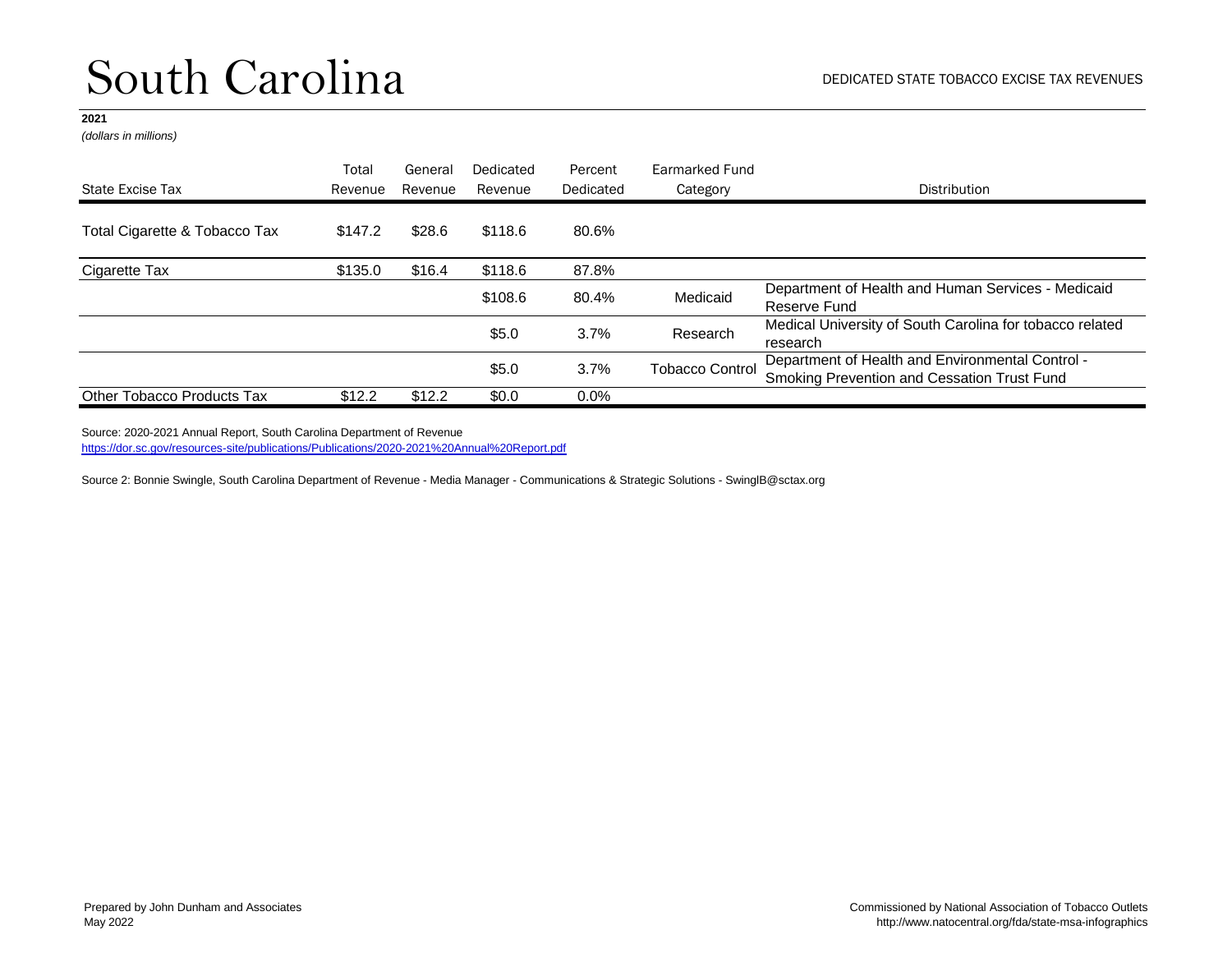### South Dakota

#### **2021**

*(dollars in millions)*

|                               | Total   | General | Dedicated | Percent   | Earmarked Fund |                                                          |
|-------------------------------|---------|---------|-----------|-----------|----------------|----------------------------------------------------------|
| State Excise Tax              | Revenue | Revenue | Revenue   | Dedicated | Category       | <b>Distribution</b>                                      |
| Total Cigarette & Tobacco Tax | \$60.0  | \$55.0  | \$5.0     | 8.3%      |                |                                                          |
| Cigarette Tax                 | \$48.7  | \$44.6  | \$4.1     | 8.3%      |                |                                                          |
|                               |         |         | \$4.1     | 8.3%      |                | Tobacco Control Tobacco Prevention and Reduction Program |
| Other Tobacco Products Tax    | \$11.3  | \$10.3  | \$0.9     | 8.3%      |                |                                                          |
|                               |         |         | \$0.9     | 8.3%      |                | Tobacco Control Tobacco Prevention and Reduction Program |

Source: South Dakota Department of Revenue - Fiscal Year 2021 Annual Report <https://dor.sd.gov/media/wrxnizl3/fiscal-year-2021-annual-report.pdf>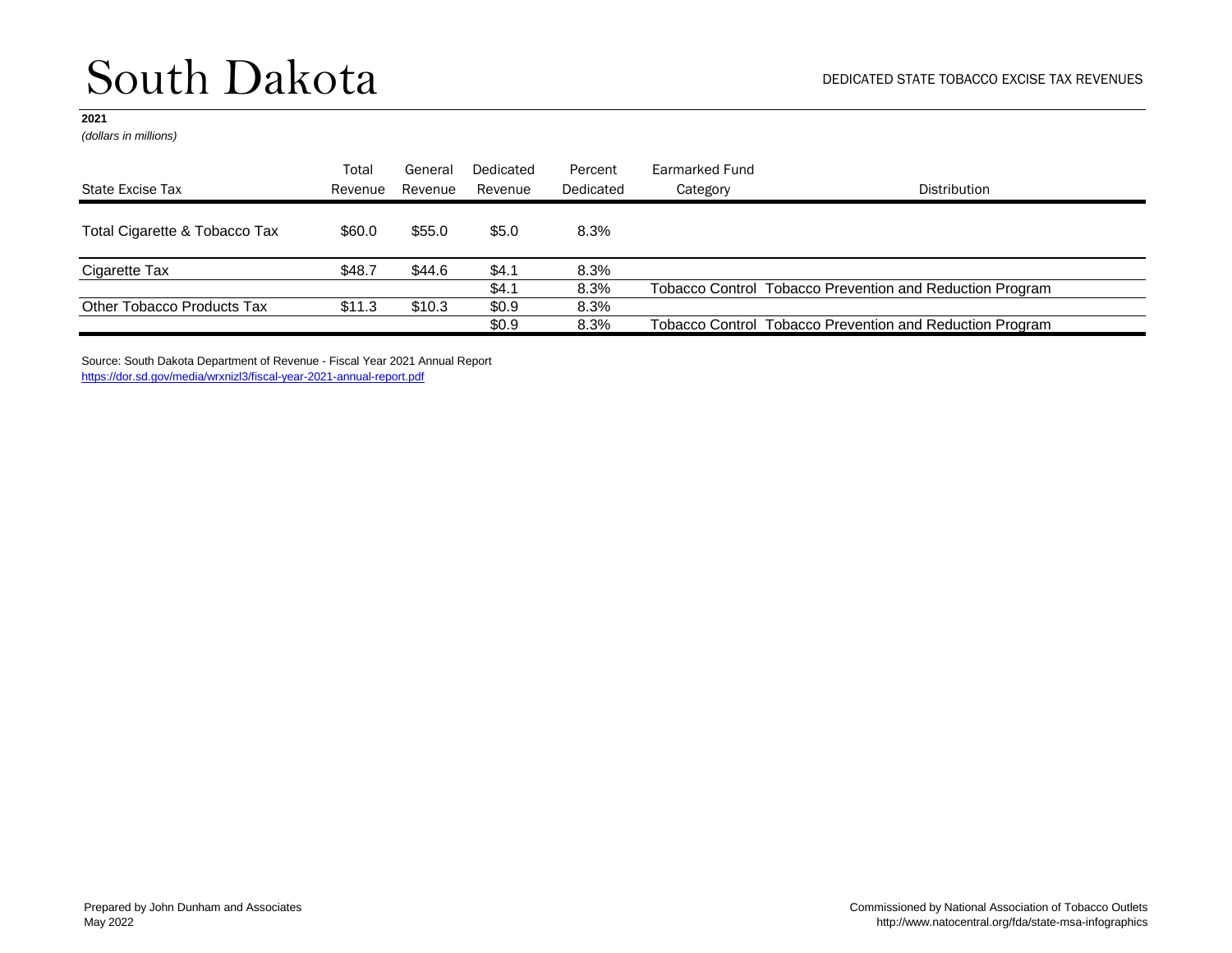### Tennessee

#### **2021**

*(dollars in millions)*

| State Excise Tax              | Total<br>Revenue | General<br>Revenue | Dedicated<br>Revenue | Percent<br>Dedicated | Earmarked Fund<br>Category | Distribution                                                                                              |
|-------------------------------|------------------|--------------------|----------------------|----------------------|----------------------------|-----------------------------------------------------------------------------------------------------------|
|                               |                  |                    |                      |                      |                            |                                                                                                           |
| Total Cigarette & Tobacco Tax | \$242.9          | \$1.1              | \$241.8              | 99.5%                |                            |                                                                                                           |
| Cigarette Tax                 | \$219.8          | \$0.2              | \$219.6              | 99.9%                |                            |                                                                                                           |
|                               |                  |                    | \$98.4               | 44.8%                | <b>Education</b>           | Education Trust Fund to support public school systems,<br>grades one through twelve, throughout the state |
|                               |                  |                    | \$93.2               | 42.4%                | Education                  | Basic Educational Program (BEP) to address the<br>inadequacies and inequities in public education         |
|                               |                  |                    | \$21.0               | 9.6%                 | <b>Capital Projects</b>    | Department of Agriculture's Tennessee Agriculture<br><b>Enhancement Program</b>                           |
|                               |                  |                    | \$7.1                | $3.2\%$              | <b>Health Care</b>         | Trauma Center Fund                                                                                        |
| Other Tobacco Products Tax    | \$23.1           | \$0.9              | \$22.2               | 96.0%                |                            |                                                                                                           |
|                               |                  |                    | \$22.2               | 96.0%                | Education                  | Education Trust Fund to support public school systems,<br>grades one through twelve, throughout the state |

Note: Cigarette tax total revenue includes taxes, fees, and penalties amounting to \$449,061.84 that are apportioned to the dedicated funds.

Source: Tennessee Department of Revenue, Public Records Request Coordinator TNRevenue.PublicRecords@tn.gov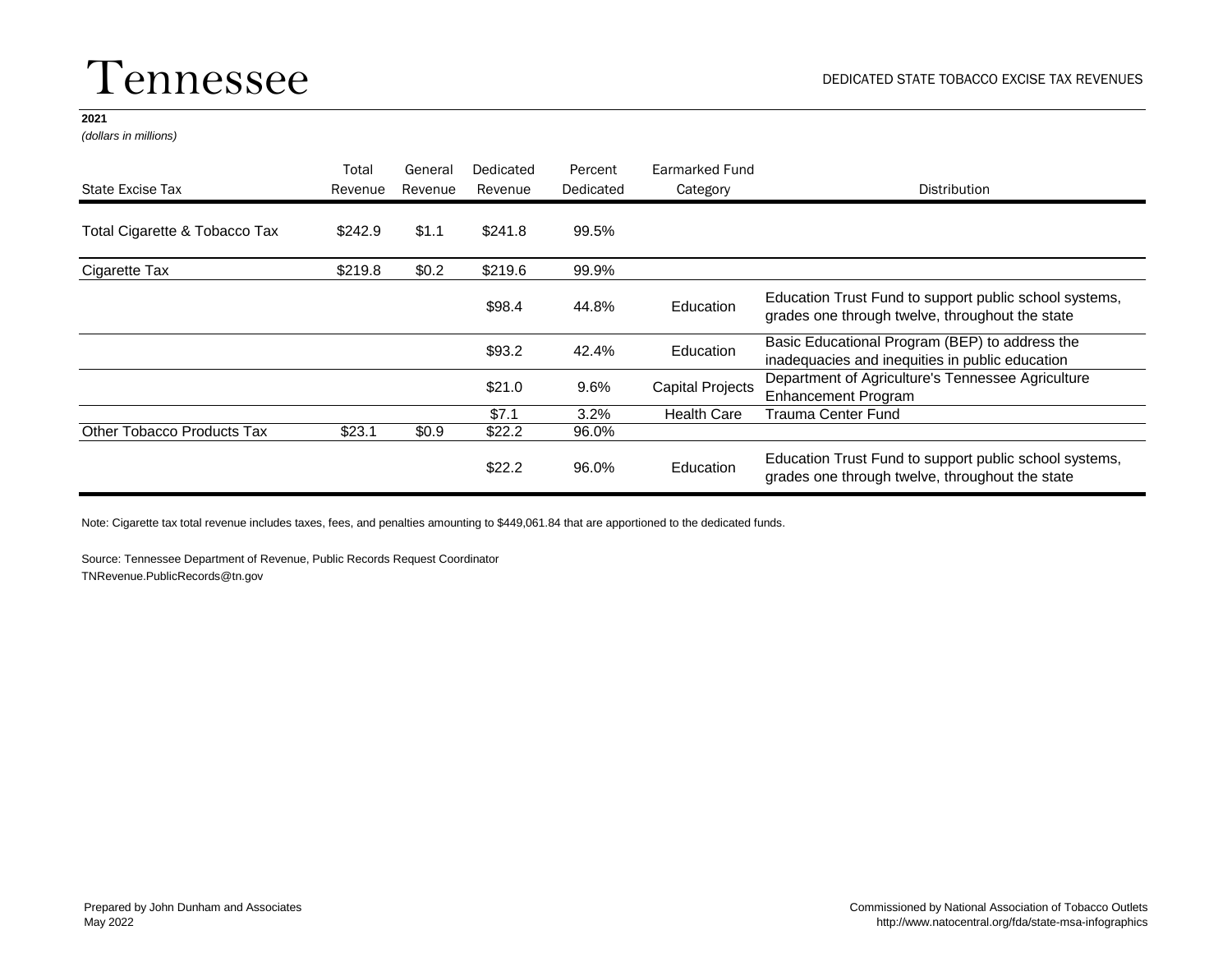*(dollars in millions)*

|                               | Total     | General | Dedicated | Percent   | Earmarked Fund         |                                                                                                  |
|-------------------------------|-----------|---------|-----------|-----------|------------------------|--------------------------------------------------------------------------------------------------|
| State Excise Tax              | Revenue   | Revenue | Revenue   | Dedicated | Category               | Distribution                                                                                     |
| Total Cigarette & Tobacco Tax | \$1.397.3 | \$590.2 | \$807.1   | 57.8%     |                        |                                                                                                  |
| Cigarette Tax                 | \$1,150.2 | \$368.3 | \$781.9   | 68.0%     |                        |                                                                                                  |
|                               |           |         | \$781.9   | 68.0%     | <b>Social Services</b> | Property Tax Relief Fund to be appropriated for property<br>tax relief through education funding |
| Other Tobacco Products Tax    | \$247.1   | \$221.9 | \$25.2    | 10.2%     |                        |                                                                                                  |
|                               |           |         | \$25.2    | 10.2%     | <b>Social Services</b> | Property Tax Relief Fund to be appropriated for property<br>tax relief through education funding |

Source: Texas Comptroller of Public Accounts - State of Texas Annual Cash Report - Revenues and Expenditures of State Funds for Fiscal Year 2021 <https://comptroller.texas.gov/transparency/reports/cash-report/2021/96-368.pdf>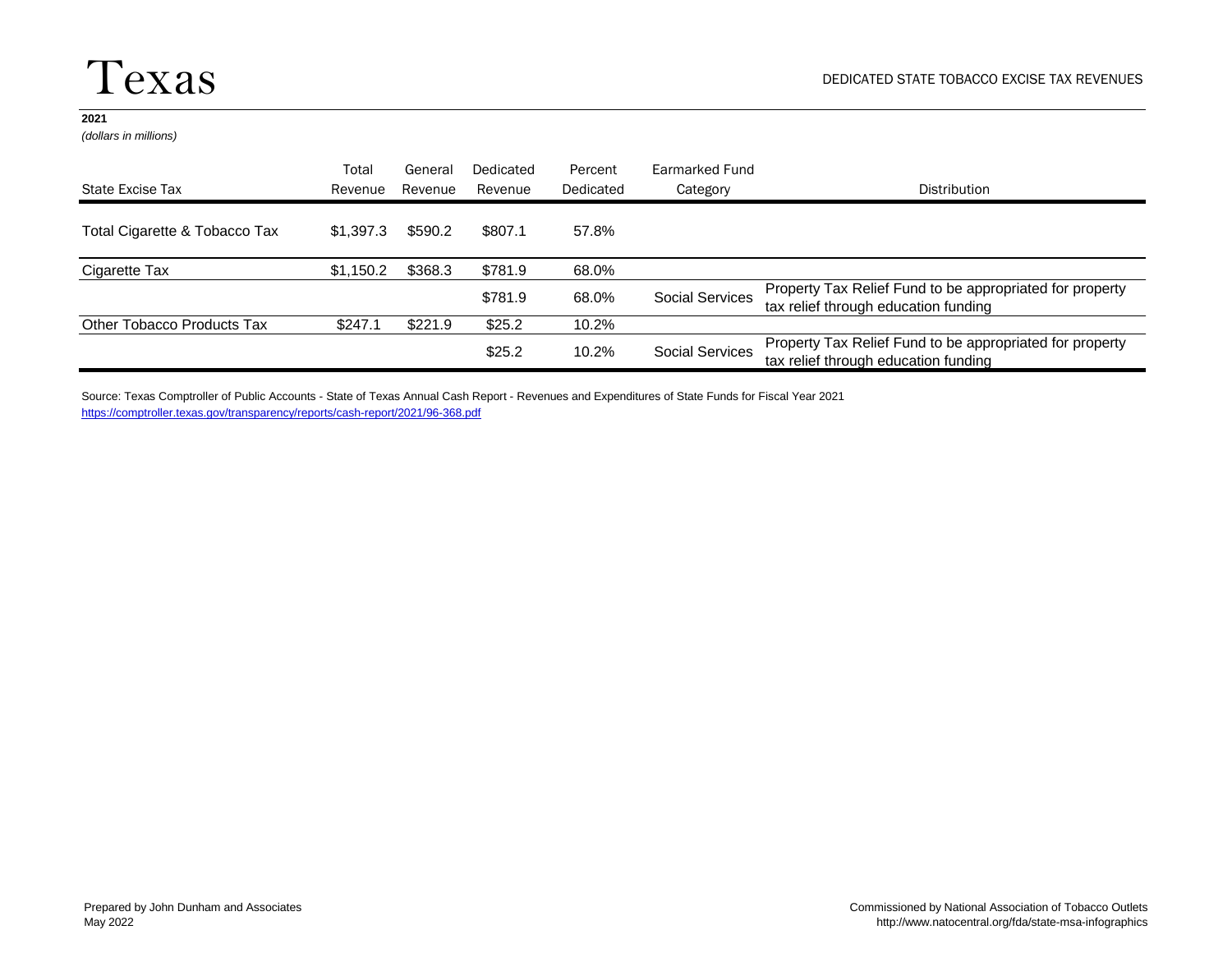*(dollars in millions)*

| State Excise Tax                        | Total<br>Revenue | General<br>Revenue | Dedicated<br>Revenue | Percent<br>Dedicated | <b>Earmarked Fund</b><br>Category | Distribution                                                                                                                                                                                                                                                                                                                                                                                                                                                                |
|-----------------------------------------|------------------|--------------------|----------------------|----------------------|-----------------------------------|-----------------------------------------------------------------------------------------------------------------------------------------------------------------------------------------------------------------------------------------------------------------------------------------------------------------------------------------------------------------------------------------------------------------------------------------------------------------------------|
| Total Cigarette & Tobacco Tax           | \$106.6          | \$91.3             | \$15.4               | 14.4%                |                                   |                                                                                                                                                                                                                                                                                                                                                                                                                                                                             |
| Cigarette Tax                           | \$78.5           | \$70.6             | \$8.0                | 10.1%                |                                   |                                                                                                                                                                                                                                                                                                                                                                                                                                                                             |
|                                         |                  |                    | \$8.0                | 10.1%                | <b>Tobacco Control</b>            | Cigarette Tax Restricted Account (Restricted General<br>Fund) for tobacco prevention, reduction, cessation, and<br>control programs under the Utah Department of Health,<br>including \$250,000 annually for a tobacco prevention and<br>control media campaign targeted towards children; for<br>cancer research at the University of Utah Health Sciences<br>Center, Huntsman Cancer Institute; and for medical<br>education at the University of Utah School of Medicine |
| Other Tobacco Products Tax              | \$20.7           | \$20.7             | \$0.0                | 0.0%                 |                                   |                                                                                                                                                                                                                                                                                                                                                                                                                                                                             |
| E-Cigarette Substance & Nicotine<br>Tax | \$7.4            | \$0.0              | \$7.4                | 100.0%               |                                   |                                                                                                                                                                                                                                                                                                                                                                                                                                                                             |
|                                         |                  |                    | \$7.4                | 100.0%               | Substance<br>Control              | Electronic Cigarette Substance and Nicotine Product Tax<br>Restricted Account (Restricted General Fund) for local<br>health departments, statewide cessation programs and<br>prevention education, law enforcement officers, school-<br>based prevention programs, and alcohol, tobacco, and<br>other drug prevention, cessation, and control programs<br>through the media.                                                                                                |

Source: Utah State Tax Commission - Revenue Summary, Final Fiscal Year 2020-2021 <https://tax.utah.gov/esu/revenuereports/2021-revenue-summary.pdf>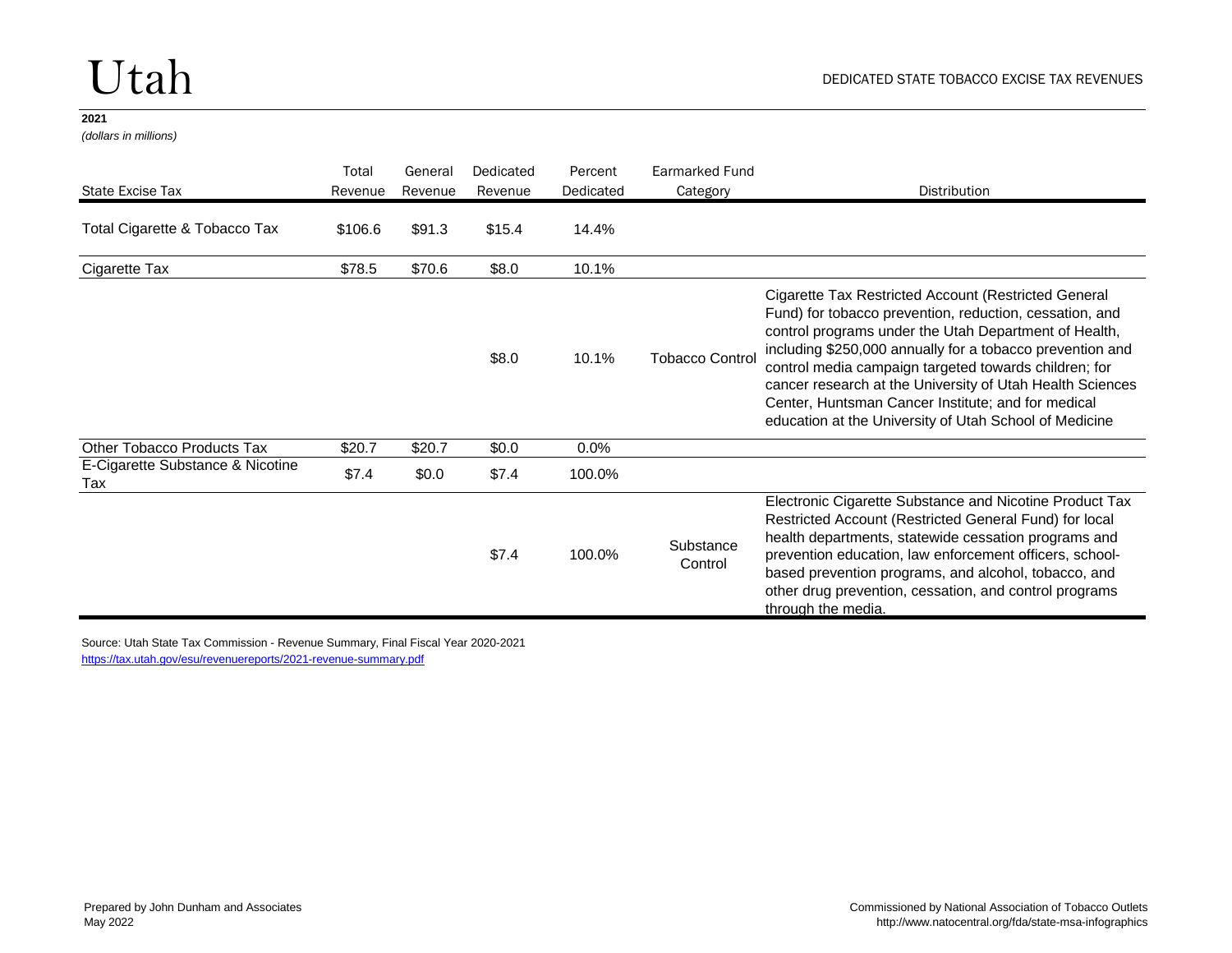### Vermont

### **2021**

*(dollars in millions)*

| State Excise Tax              | Total<br>Revenue | General<br>Revenue | Dedicated<br>Revenue | Percent<br>Dedicated | Earmarked Fund<br>Category | Distribution |
|-------------------------------|------------------|--------------------|----------------------|----------------------|----------------------------|--------------|
| Total Cigarette & Tobacco Tax | \$77.5           | \$77.5             | \$0.0                | $0.0\%$              |                            |              |
| Cigarette Tax                 | \$60.1           | \$60.1             | \$0.0                | $0.0\%$              |                            |              |
| Other Tobacco Products Tax    | \$10.1           | \$10.1             | \$0.0                | $0.0\%$              |                            |              |
| Vapor Products Tax            | \$7.3            | \$7.3              | \$0.0                | $0.0\%$              |                            |              |

**Source:** Nolan Langweil, Vermont Legislative Joint Fiscal Office, Nlangweil@leg.state.vt.us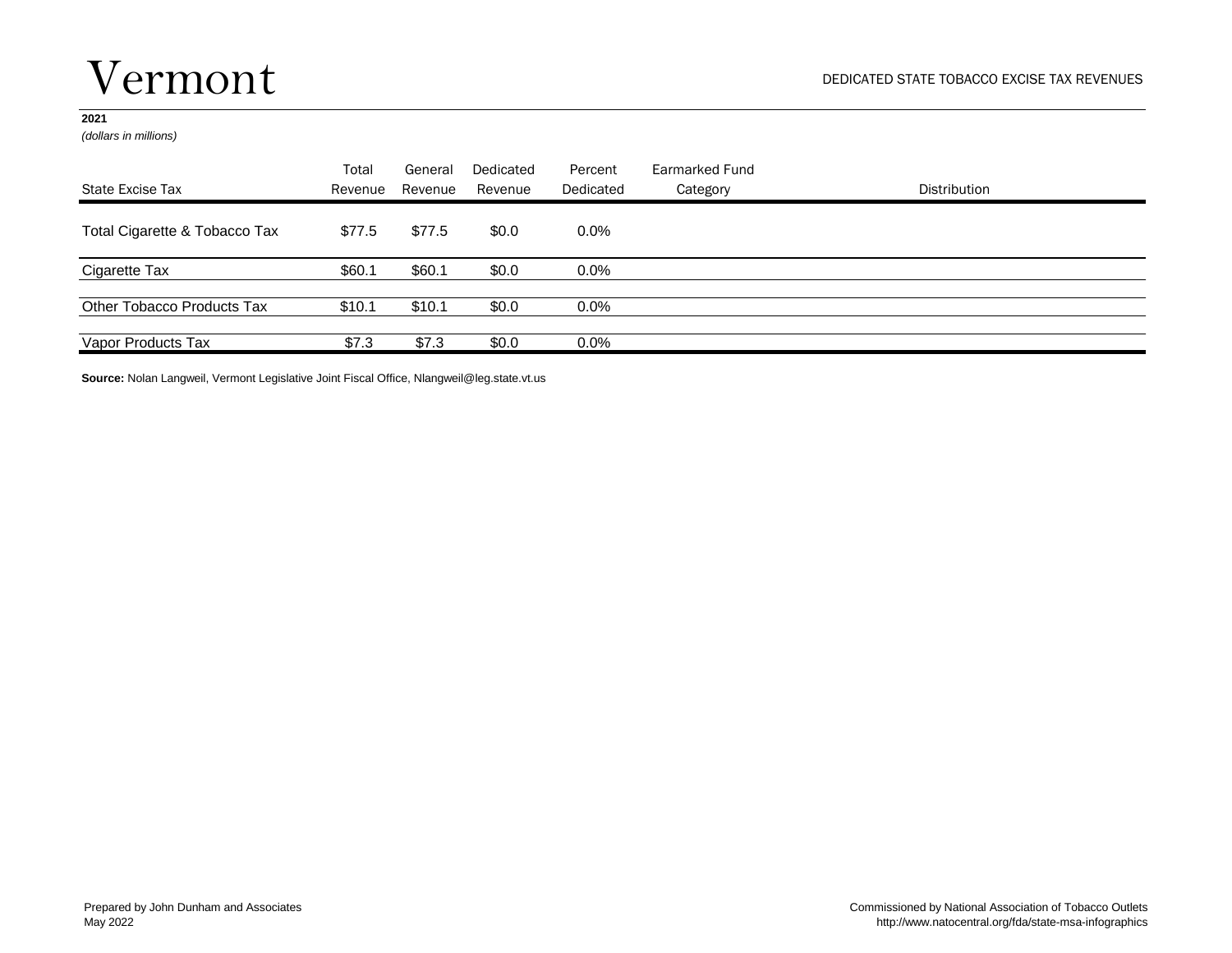# Virginia

### **2021**

*(dollars in millions)*

|                               | Total   | General | Dedicated | Percent   | Earmarked Fund     |                                                                      |
|-------------------------------|---------|---------|-----------|-----------|--------------------|----------------------------------------------------------------------|
| State Excise Tax              | Revenue | Revenue | Revenue   | Dedicated | Category           | Distribution                                                         |
| Total Cigarette & Tobacco Tax | \$286.6 | \$0.0   | \$286.6   | 100.0%    |                    |                                                                      |
| Cigarette Tax                 | \$234.2 | \$0.0   | \$234.2   | 100.0%    |                    |                                                                      |
|                               |         |         | \$234.2   | 100.0%    | <b>Health Care</b> | Virginia Healthcare Fund for the provision of healthcare<br>services |
| Other Tobacco Products Tax    | \$52.4  | \$0.0   | \$52.4    | 100.0%    |                    |                                                                      |
|                               |         |         | \$52.4    | 100.0%    | <b>Health Care</b> | Virginia Healthcare Fund for the provision of healthcare<br>services |

Source: Virginia Department of Taxation, Annual Report, Fiscal Year 2021 <https://www.tax.virginia.gov/sites/default/files/inline-files/2021-annual-report.pdf>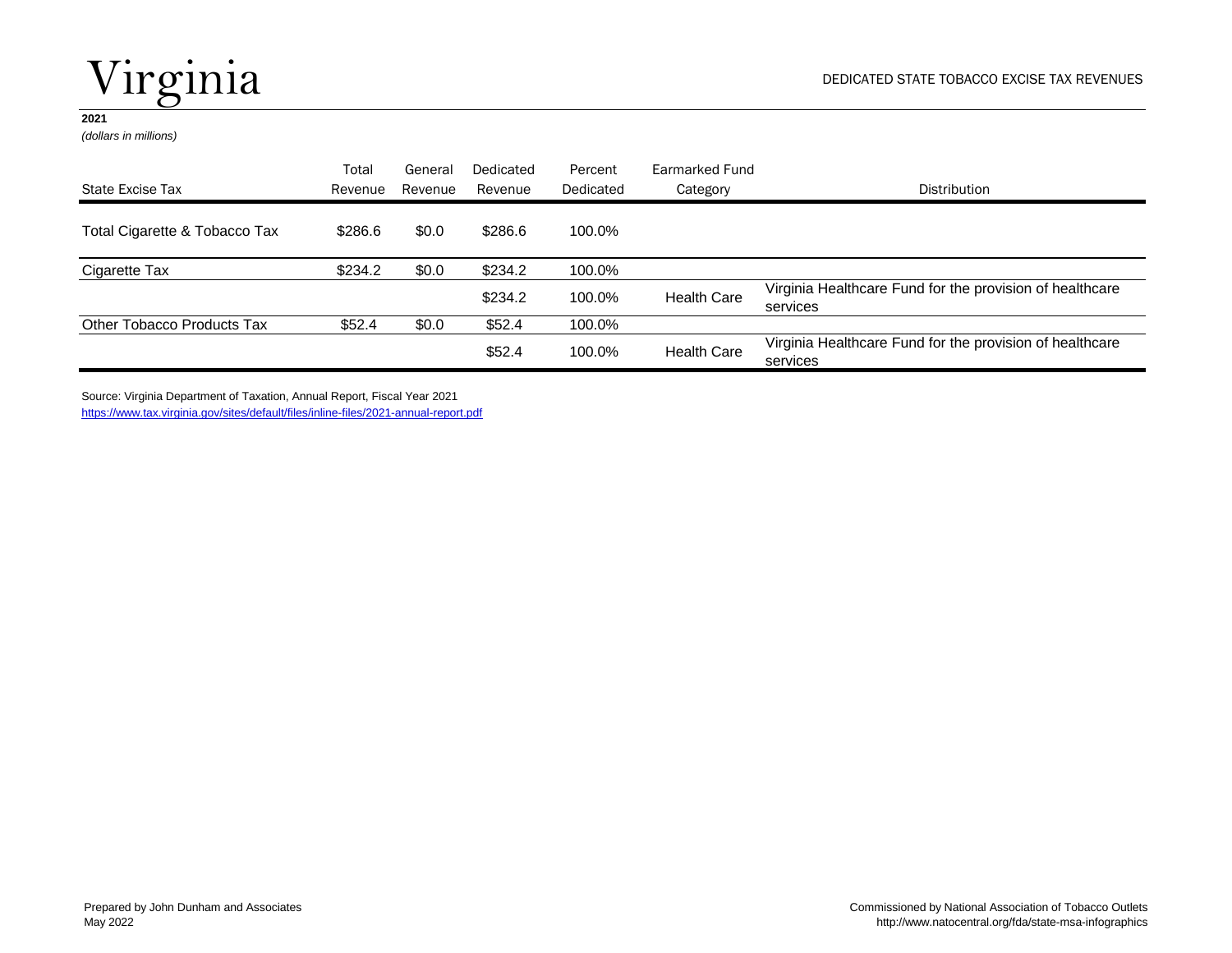# Washington

### **2021**

*(dollars in millions)*

|                               | Total   | General | Dedicated       | Percent         | Earmarked Fund     |                                                    |
|-------------------------------|---------|---------|-----------------|-----------------|--------------------|----------------------------------------------------|
| State Excise Tax              | Revenue | Revenue | Revenue         | Dedicated       | Category           | Distribution                                       |
| Total Cigarette & Tobacco Tax | \$384.6 | \$369.7 | \$15.0          | 3.9%            |                    |                                                    |
| Cigarette Tax                 | \$318.0 | \$318.0 | \$0.0           | $0.0\%$         |                    |                                                    |
| Other Tobacco Products Tax    | \$51.7  | \$51.7  | \$0.0           | $0.0\%$         |                    |                                                    |
| Vapor Products Tax            | \$15.0  | \$0.0   | \$15.0<br>\$7.5 | 100.0%<br>50.0% | Research           | Andy Hill Cancer Research Endowment Fund           |
|                               |         |         | \$7.5           | 50.0%           | <b>Health Care</b> | <b>Foundational Public Health Services Account</b> |

Note: Revenues do not include Tribal Cigarette Taxes of \$11,028,000.

Source: Washington State Department of Revenue - Tax Statistics 2021 Tax Statistics [https://dor.wa.gov/sites/default/files/2022-02/Tax\\_Statistics\\_2021.pdf?uid=6269c2bf5edfb](https://dor.wa.gov/sites/default/files/2022-02/Tax_Statistics_2021.pdf?uid=6269c2bf5edfb)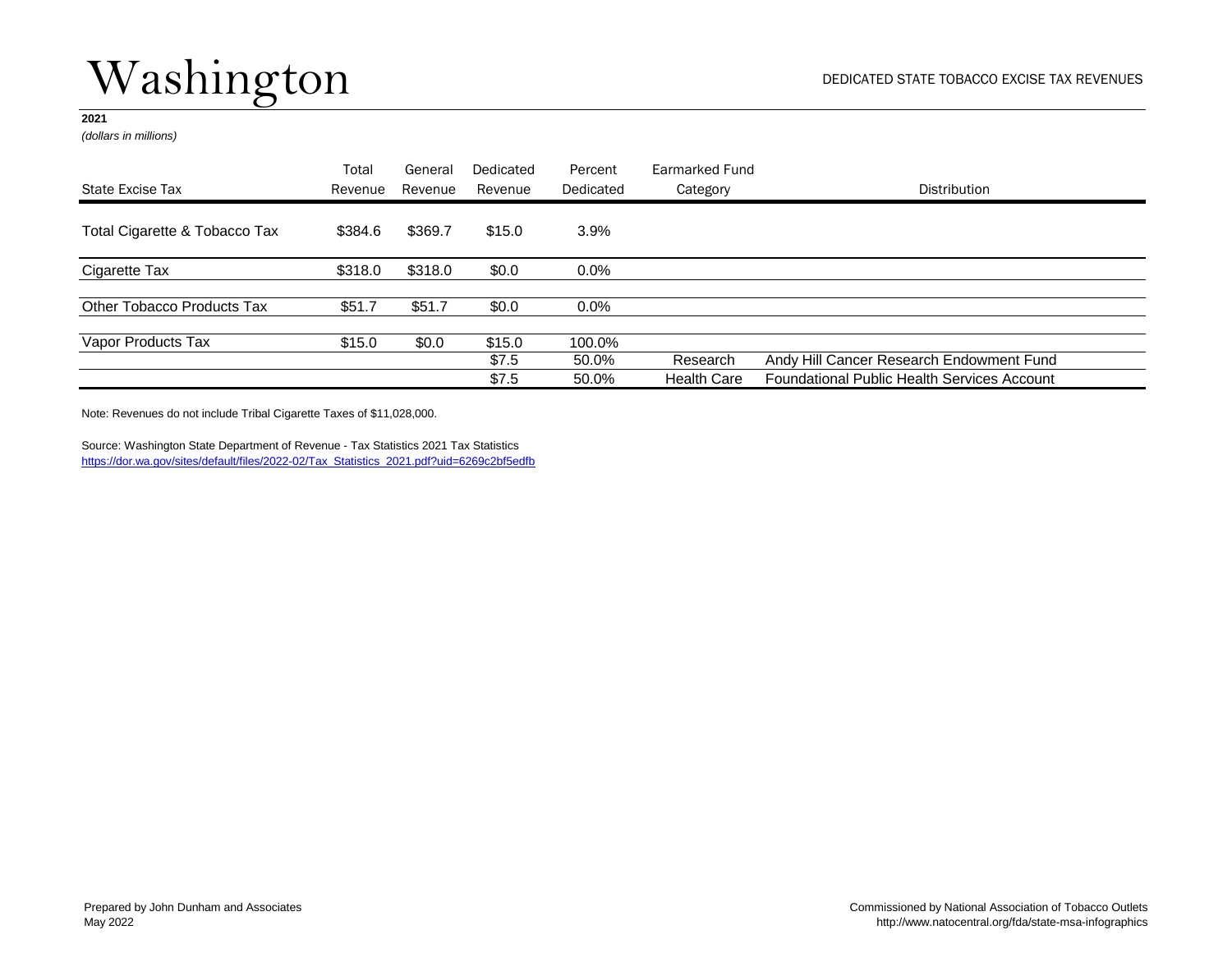# West Virginia

### **2021**

*(dollars in millions)*

| State Excise Tax              | Total<br>Revenue | General<br>Revenue | Dedicated<br>Revenue | Percent<br>Dedicated | Earmarked Fund<br>Category | Distribution |
|-------------------------------|------------------|--------------------|----------------------|----------------------|----------------------------|--------------|
| Total Cigarette & Tobacco Tax | \$171.2          | \$171.2            | \$0.0                | $0.0\%$              |                            |              |
| Cigarette Tax                 | \$155.2          | \$155.2            | \$0.0                | $0.0\%$              |                            |              |
| Other Tobacco Products Tax    | \$14.0           | \$14.0             | \$0.0                | $0.0\%$              |                            |              |
| Vapor Products Tax            | \$2.0            | \$2.0              | \$0.0\$              | $0.0\%$              |                            |              |

Source: Mark Muchow, Department of Revenue - Deputy Secretary - mark.b.muchow@wv.gov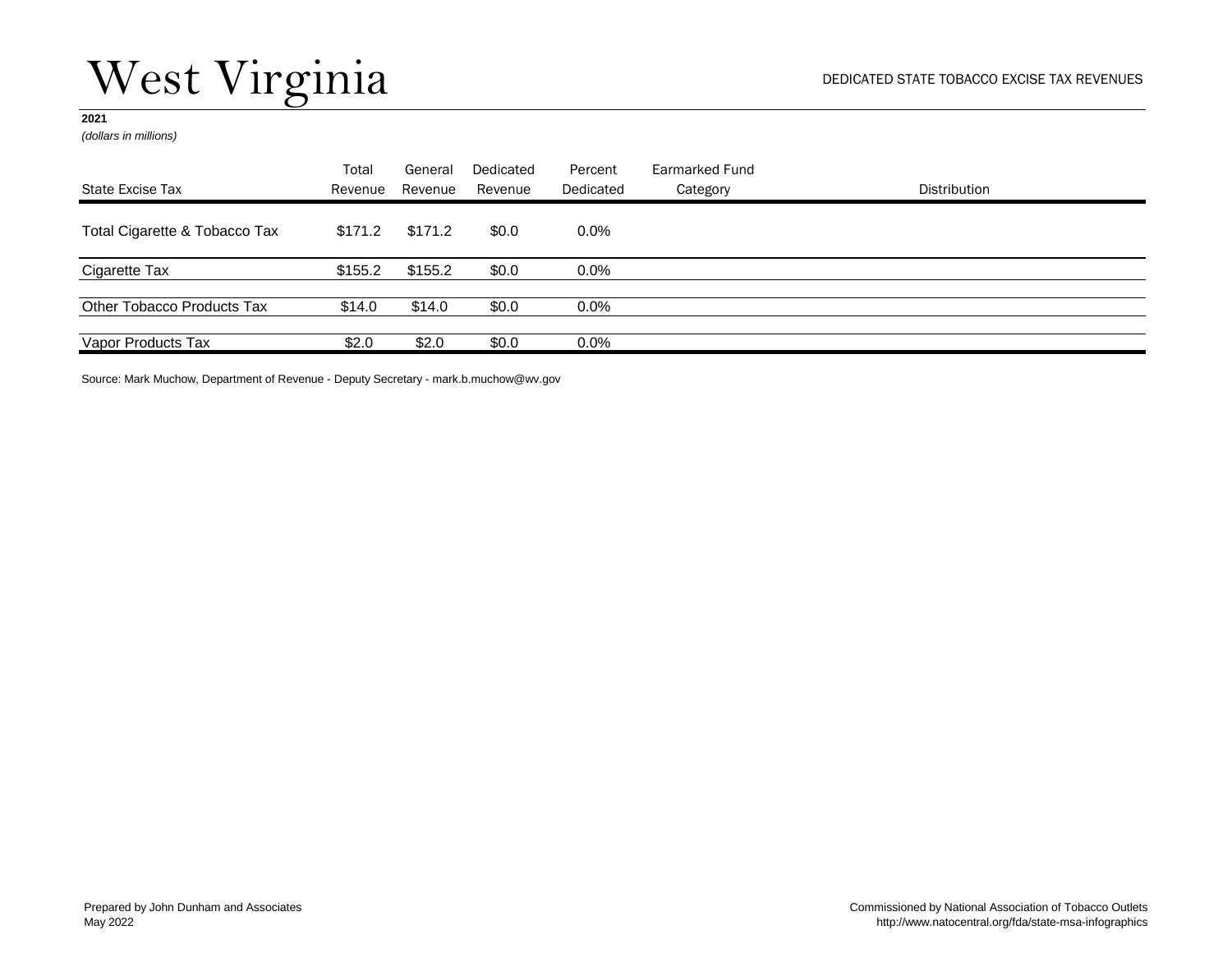### Wisconsin

### **2021**

*(dollars in millions)*

| State Excise Tax              | Total<br>Revenue | General<br>Revenue | Dedicated<br>Revenue | Percent<br>Dedicated | Earmarked Fund<br>Category | Distribution |
|-------------------------------|------------------|--------------------|----------------------|----------------------|----------------------------|--------------|
| Total Cigarette & Tobacco Tax | \$604.1          | \$604.1            | \$0.0                | $0.0\%$              |                            |              |
| Cigarette Tax                 | \$509.8          | \$509.8            | \$0.0                | $0.0\%$              |                            |              |
| Other Tobacco Products Tax    | \$92.7           | \$92.7             | \$0.0                | $0.0\%$              |                            |              |
| Vapor Products Tax            | \$1.6            | \$1.6              | \$0.0                | $0.0\%$              |                            |              |

Source: Monthly Cigarette and Other Tobacco Products Report, Department of Revenue <https://www.revenue.wi.gov/DORReports/Cigarette-and-Other-Tobacco-Product-Collections.pdf>